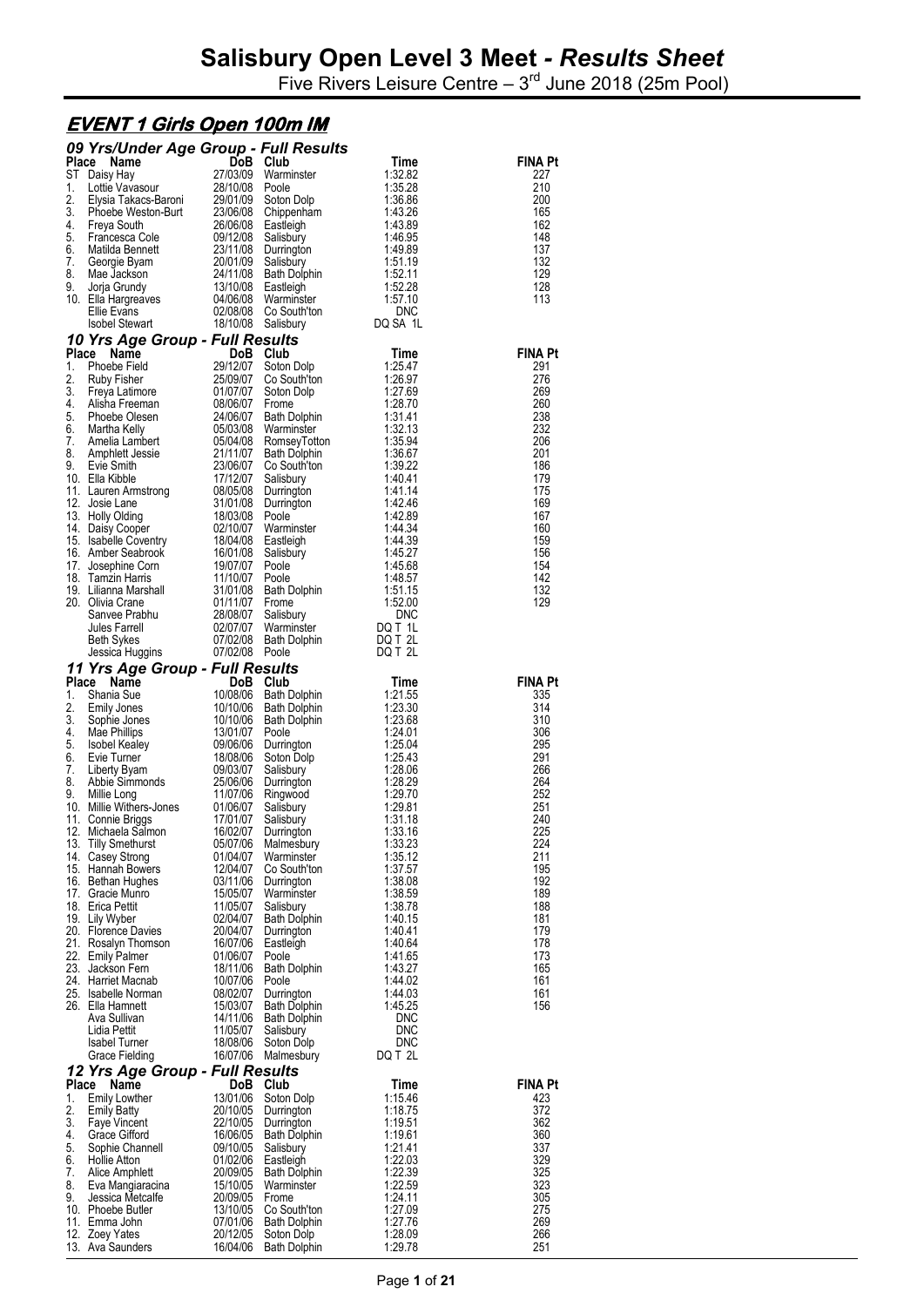Five Rivers Leisure Centre  $-3<sup>rd</sup>$  June 2018 (25m Pool) 14. Katie Smith 29/03/06 Co South'ton 1:30.61 244

|          | 15. Emily Caws<br>16. Eva Lindsley                                                                                                                                                                                                             |                            | 31/05/06 Co South'ton<br>09/01/06 Bath Dolphin                                                                                                                                                                                                        | 1:33.04<br>1:34.30    | 225<br>217            |                  |
|----------|------------------------------------------------------------------------------------------------------------------------------------------------------------------------------------------------------------------------------------------------|----------------------------|-------------------------------------------------------------------------------------------------------------------------------------------------------------------------------------------------------------------------------------------------------|-----------------------|-----------------------|------------------|
|          | 17. Milly Jesson<br>18. Imogen Baker                                                                                                                                                                                                           |                            | 19/02/06 Co South'ton<br>06/10/05 Malmesbury                                                                                                                                                                                                          | 1:35.16<br>1:36.28    | 211<br>203            |                  |
|          | 13 Yrs Age Group - Full Results                                                                                                                                                                                                                |                            |                                                                                                                                                                                                                                                       |                       |                       |                  |
|          | <b>13 Yrs Age Group - Full Results</b><br>Place Name 100B Club<br>1. Freya Manning 1990/205 Soton Dolp<br>2. Georgia Thompson 11/09/04 Bath Dolphin<br>3. Lucy Arlow 28/07/04 Eastleigh<br>4. Honour Norman 24/07/04 Durrington<br>5. Zoe Palm |                            |                                                                                                                                                                                                                                                       | Time<br>1:18.33       | <b>FINA Pt</b><br>378 |                  |
|          |                                                                                                                                                                                                                                                |                            |                                                                                                                                                                                                                                                       | 1:18.36               | 378                   |                  |
|          |                                                                                                                                                                                                                                                |                            |                                                                                                                                                                                                                                                       | 1:20.52<br>1:20.74    | 348<br>345            |                  |
|          |                                                                                                                                                                                                                                                |                            |                                                                                                                                                                                                                                                       | 1:21.42               | 337                   |                  |
|          |                                                                                                                                                                                                                                                |                            |                                                                                                                                                                                                                                                       | 1:21.61<br>1:21.90    | 334<br>331            |                  |
|          |                                                                                                                                                                                                                                                |                            |                                                                                                                                                                                                                                                       | 1:23.08               | 317                   |                  |
|          |                                                                                                                                                                                                                                                |                            |                                                                                                                                                                                                                                                       | 1:24.68<br>1:26.76    | 299<br>278            |                  |
|          |                                                                                                                                                                                                                                                |                            |                                                                                                                                                                                                                                                       | 1:26.77               | 278                   |                  |
|          |                                                                                                                                                                                                                                                |                            |                                                                                                                                                                                                                                                       | 1:28.87<br>1:29.50    | 259<br>253            |                  |
|          |                                                                                                                                                                                                                                                |                            |                                                                                                                                                                                                                                                       | 1:30.87               | 242                   |                  |
|          |                                                                                                                                                                                                                                                |                            |                                                                                                                                                                                                                                                       | 1:45.76               | 153                   |                  |
|          | 14 Yrs Age Group - Full Results<br>Place Name                                                                                                                                                                                                  |                            | <b>Group - Full Nessure 1008</b><br>1008 Club<br>103/02/04 Salisbury<br>05/05/04 Warminster<br>27/11/03 Bath Dolphin<br>ill 21/08/03 Warminster<br>ner 05/03/04 Durrington<br>12/11/03 Malmesbury<br>n 27/03/04 Bath Dolphin<br>h 16/06/03 RomseyTott | Time                  | <b>FINA Pt</b>        |                  |
| 1.       | Ruby-Lee Allen                                                                                                                                                                                                                                 |                            |                                                                                                                                                                                                                                                       | 1:14.78               | 435                   |                  |
| 2.<br>3. | Tegan Gibson<br>Stephanie Hill                                                                                                                                                                                                                 |                            |                                                                                                                                                                                                                                                       | 1:16.97<br>1:17.47    | 399<br>391            |                  |
| 4.       | Jasmine O'Neill                                                                                                                                                                                                                                |                            |                                                                                                                                                                                                                                                       | 1:17.75               | 387                   |                  |
| 5.<br>6. | Imogen Primmer<br>Ella Rowland                                                                                                                                                                                                                 |                            |                                                                                                                                                                                                                                                       | 1:18.76<br>1:20.00    | 372<br>355            |                  |
| 7.       | Poppy Smethurst                                                                                                                                                                                                                                |                            |                                                                                                                                                                                                                                                       | 1:21.60               | 334                   |                  |
| 8.<br>9. | Emily Maclean<br>Sophia French                                                                                                                                                                                                                 |                            |                                                                                                                                                                                                                                                       | 1:22.26<br>1:23.31    | 326<br>314            |                  |
|          | 10. Honor Petitt                                                                                                                                                                                                                               |                            |                                                                                                                                                                                                                                                       | 1:27.09               | 275                   |                  |
|          | 11. Amber Mavin                                                                                                                                                                                                                                |                            | 27/04/04 Malmesbury                                                                                                                                                                                                                                   | 1:31.30<br><b>DNC</b> | 239                   |                  |
|          | Jessica Chandler<br>Francesca Williamson<br>Olivia Tilley                                                                                                                                                                                      |                            | 27/12/03 Bath Dolphin                                                                                                                                                                                                                                 | DQ T 2L               |                       |                  |
|          | Olivia Tilley<br>15 Yrs Age Group - Full Results                                                                                                                                                                                               |                            | 31/10/03 Soton Dolp                                                                                                                                                                                                                                   | DQ T 2L               |                       |                  |
|          | Place Name                                                                                                                                                                                                                                     |                            | DoB Club                                                                                                                                                                                                                                              | Time                  | <b>FINA Pt</b>        |                  |
| 1.<br>2. | Exite Cruikshank<br>Lauren Billing (1990)<br>Lauren Billing (1990)<br>Lili Sach (1990)<br>Jessica Slater (1990)<br>Jessica Slater (1990)<br>2004/03 Co South'ton                                                                               |                            |                                                                                                                                                                                                                                                       | 1:16.01<br>1:21.01    | 414<br>342            |                  |
| 3.       |                                                                                                                                                                                                                                                |                            |                                                                                                                                                                                                                                                       | 1:22.51               | 323                   |                  |
| 4.<br>5. |                                                                                                                                                                                                                                                |                            |                                                                                                                                                                                                                                                       | 1:23.06               | 317<br>316            |                  |
| 6.       | Anezka Brown<br><b>Holly Singer</b>                                                                                                                                                                                                            | 20/04/03 Frome             | 06/12/02 Co South'ton                                                                                                                                                                                                                                 | 1:23.17<br>1:27.88    | 268                   |                  |
| 7.       | Chloe Short                                                                                                                                                                                                                                    |                            | 29/10/02 Co South'ton                                                                                                                                                                                                                                 | 1:34.98               | 212                   |                  |
|          | 16 Yrs/Over Age Group - Full Results<br>Place Name                                                                                                                                                                                             |                            | DoB Club                                                                                                                                                                                                                                              | Time                  | <b>FINA Pt</b>        |                  |
| 1.       | Jodie Yates                                                                                                                                                                                                                                    | 11/09/00                   | Soton Dolp                                                                                                                                                                                                                                            | 1:11.69               | 493                   |                  |
| 2.<br>3. | Emily Daubney<br>Lynne Crozier                                                                                                                                                                                                                 | 11/04/97<br>25/07/64 Frome | Durrington                                                                                                                                                                                                                                            | 1:20.86<br>2:00.18    | 344<br>104            |                  |
|          |                                                                                                                                                                                                                                                |                            |                                                                                                                                                                                                                                                       |                       |                       |                  |
|          | <u>EVENT 2 Boys Open 100m Breaststroke</u>                                                                                                                                                                                                     |                            |                                                                                                                                                                                                                                                       |                       |                       |                  |
|          | 09 Yrs/Under Age Group - Full Results                                                                                                                                                                                                          |                            |                                                                                                                                                                                                                                                       |                       |                       |                  |
| 1.       | Place Name<br>Ethan Hemming                                                                                                                                                                                                                    | 26/09/08                   | DoB Club<br>Salisbury                                                                                                                                                                                                                                 | Time<br>1:51.64       | <b>FINA Pt</b><br>123 | 50<br>55.55      |
| 2.       | Matthew Lowther                                                                                                                                                                                                                                | 06/07/08                   | Soton Dolp                                                                                                                                                                                                                                            | 1:55.55               | 111                   | 56.52            |
| 3.<br>4. | Paul Nixon<br>James Jobbings                                                                                                                                                                                                                   | 11/09/08                   | Crawley<br>26/06/08 Salisbury                                                                                                                                                                                                                         | 1:56.30<br>2:04.30    | 109<br>89             | 53.36<br>59.45   |
|          | 10 Yrs Age Group - Full Results                                                                                                                                                                                                                |                            |                                                                                                                                                                                                                                                       |                       |                       |                  |
| Place    | Name                                                                                                                                                                                                                                           |                            | DoB Club                                                                                                                                                                                                                                              | Time                  | <b>FINA Pt</b>        | 50               |
| 1.<br>2. | Xavier Jebb<br><b>Oliver Small</b>                                                                                                                                                                                                             | 04/09/07<br>02/12/07       | Poole<br>Poole                                                                                                                                                                                                                                        | 1:42.40<br>1:46.83    | 160<br>141            | 49.91<br>49.12   |
| 3.       | Theo Parker-Minty                                                                                                                                                                                                                              | 26/01/08                   | Salisbury                                                                                                                                                                                                                                             | 1:53.97               | 116                   | 53.74            |
| 4.<br>5. | <b>Cameron Squire</b><br>Taylor Bateman                                                                                                                                                                                                        | 02/01/08<br>20/03/08       | Poole<br>Salisbury                                                                                                                                                                                                                                    | 1:54.52<br>1:55.77    | 114<br>110            | 54.47<br>55.88   |
| 6.       | Edwin Warman                                                                                                                                                                                                                                   | 27/10/07                   | Frome                                                                                                                                                                                                                                                 | 1:57.91               | 104                   | 56.60            |
| 7.<br>8. | <b>Taylor Pye</b><br>Benjamin Jacobs                                                                                                                                                                                                           | 25/11/07<br>12/03/08       | Poole<br>Salisbury                                                                                                                                                                                                                                    | 2:02.28<br>2:09.27    | 94<br>79              | 56.14<br>1:00.69 |
|          | <b>Blake Butler</b>                                                                                                                                                                                                                            | 04/09/07                   | Co South'ton                                                                                                                                                                                                                                          | <b>DNC</b>            |                       |                  |
|          | Lewis Mpofu<br>Mackinley Burton                                                                                                                                                                                                                | 04/10/07                   | Co South'ton<br>06/01/08 Warminster                                                                                                                                                                                                                   | <b>DNC</b><br>DQ ST   |                       |                  |
|          | 11 Yrs Age Group - Full Results                                                                                                                                                                                                                |                            |                                                                                                                                                                                                                                                       |                       |                       |                  |
|          | Place Name                                                                                                                                                                                                                                     |                            | DoB Club                                                                                                                                                                                                                                              | Time                  | <b>FINA Pt</b>        | 50               |
| 1.<br>2. | Peter Weston-Burt<br>Oliver Deretz                                                                                                                                                                                                             | 26/08/06<br>14/10/06       | Chippenham<br>Poole                                                                                                                                                                                                                                   | 1:38.27<br>1:43.78    | 181<br>153            | 46.61<br>48.37   |
| 3.       | Jensen King                                                                                                                                                                                                                                    | 08/12/06                   | Ringwood                                                                                                                                                                                                                                              | 1:46.92               | 140                   | 50.52            |
| 4.<br>5. | Hugo Jones<br>Samuel Wyatt                                                                                                                                                                                                                     | 26/03/07<br>23/02/07       | Frome<br>Salisbury                                                                                                                                                                                                                                    | 1:47.77<br>1:49.68    | 137<br>130            | 51.75<br>52.54   |
| 6.       | Jack Kelly                                                                                                                                                                                                                                     | 22/06/06                   | Warminster                                                                                                                                                                                                                                            | 1:50.02               | 129                   | 50.17            |
| 7.<br>8. | Dillon Endicott<br>Jojo Streatfeild-James                                                                                                                                                                                                      | 12/12/06<br>11/02/07       | Frome<br>Frome                                                                                                                                                                                                                                        | 1:50.11<br>1:52.67    | 128<br>120            | 53.96<br>55.75   |
| 9.       | Liam Primmer                                                                                                                                                                                                                                   | 16/02/07                   | Durrington                                                                                                                                                                                                                                            | 2:04.94               | 88                    | 59.85            |
|          | 10. Kieran Rowland<br>Aidan Stanbrook                                                                                                                                                                                                          | 20/11/06<br>17/03/07       | Co South'ton<br>Durrington                                                                                                                                                                                                                            | 2:11.08<br>DQ ST      | 76                    | 1:02.86          |
|          |                                                                                                                                                                                                                                                |                            |                                                                                                                                                                                                                                                       |                       |                       |                  |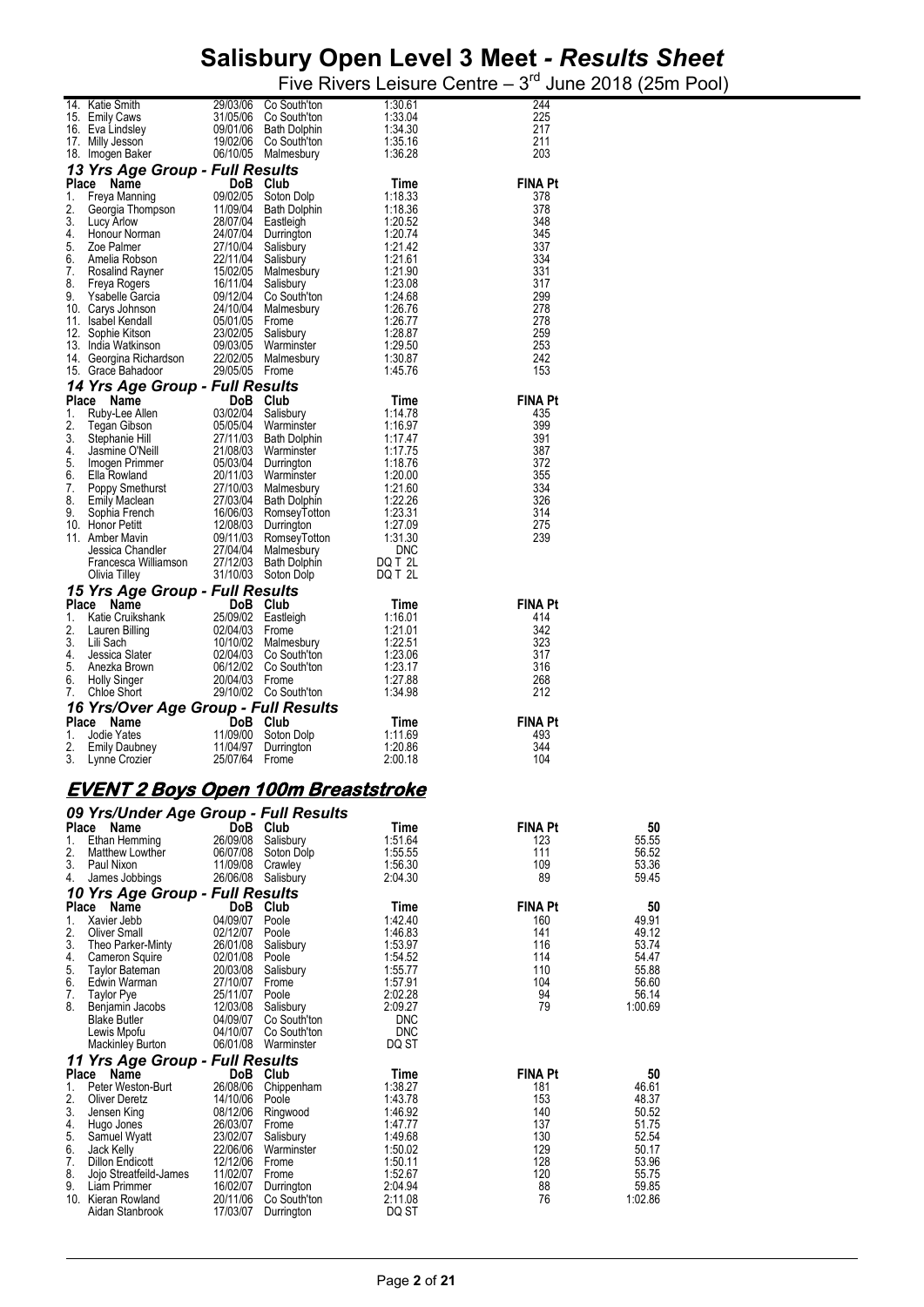Five Rivers Leisure Centre  $-3<sup>rd</sup>$  June 2018 (25m Pool)

|       | 12 Yrs Age Group - Full Results      |                  |                       |         |                |       |
|-------|--------------------------------------|------------------|-----------------------|---------|----------------|-------|
|       | Place Name                           |                  | DoB Club              | Time    | <b>FINA Pt</b> | 50    |
|       | ST. George Satchwell                 |                  | 02/08/05 Salisbury    | 1:21.19 | 321            | 37.86 |
| 1.    | Max Huxford                          | 07/04/06         | Eastleigh             | 1:30.42 | 232            | 43.91 |
| 2.    | <b>Bradley Bateman</b>               | 24/04/06         | Salisbury             | 1:37.83 | 183            | 46.52 |
| 3.    | Oscar Stewart                        | 27/05/06         | Salisbury             | 1:39.44 | 174            | 47.66 |
| 4.    | Jack Searle                          | 20/03/06         | Durrington            | 1:44.86 | 149            | 49.71 |
| 5.    | Luke Nixon                           | 02/03/06 Crawley |                       | 1:45.28 | 147            | 49.33 |
| 6.    | Daniel Nunez-Camacho                 |                  | 07/07/05 Co South'ton | 1:45.80 | 145            |       |
| 7.    | <b>Marley Harris</b>                 |                  | 10/03/06 Co South'ton | 1:49.52 | 130            | 52.54 |
|       | Gareth Everton                       | 08/01/06 Frome   |                       | DQ T 2L |                |       |
|       | 13 Yrs Age Group - Full Results      |                  |                       |         |                |       |
|       | Place Name                           |                  | DoB Club              | Time    | <b>FINA Pt</b> | 50    |
| 1.    | Thomas Doran                         | 07/12/04         | Salisbury             | 1:27.12 | 260            | 40.09 |
| 2.    | Oliver Cook                          | 17/06/04         | Soton Dolp            | 1:27.67 | 255            | 40.45 |
| 3.    | Joe O'Connor                         | 09/04/05         | Poole                 | 1:32.36 | 218            | 43.36 |
|       | 14 Yrs Age Group - Full Results      |                  |                       |         |                |       |
|       | Place Name                           | DoB              | Club                  | Time    | <b>FINA Pt</b> | 50    |
| 1.    | Jay Turner                           |                  | 09/03/04 RomseyTotton | 1:17.58 | 368            | 36.15 |
| 2.    | Jacob Priestley                      |                  | 05/05/04 Salisbury    | 1:22.46 | 306            | 39.35 |
| 3.    | Charles Kirkbride                    |                  | 16/01/04 Malmesbury   | 1:31.26 | 226            | 43.18 |
| 4.    | <b>Fraser Lines</b>                  | 10/05/04         | Eastleigh             | 1:33.39 | 211            | 43.73 |
| 5.    | Aidan Dure-Smith                     | 20/03/04         | Ringwood              | 1:48.39 | 135            | 50.77 |
|       | 15 Yrs Age Group - Full Results      |                  |                       |         |                |       |
|       | Place Name                           |                  | DoB Club              | Time    | <b>FINA Pt</b> | 50    |
| 1.    | Ben John                             | 29/11/02         | <b>Bath Dolphin</b>   | 1:23.70 | 293            | 39.09 |
| 2.    | Will Carpenter                       | 04/06/02 Frome   |                       | 1:31.28 | 226            | 43.64 |
|       | 16 Yrs/Over Age Group - Full Results |                  |                       |         |                |       |
| Place | Name                                 | `DoB             | Club                  | Time    | <b>FINA Pt</b> | 50    |
| 1.    | <b>Chandler Saer</b>                 | 03/03/00         | Warminster            | 1:12.69 | 447            | 34.29 |
| 2.    | Joshua Bills                         | 03/12/01         | Salisbury             | 1:14.60 | 414            | 35.03 |
| 3.    | Dylan Gosden                         | 15/05/01         | Durrington            | 1:19.03 | 348            | 36.76 |

#### **EVENT 3 Girls Open 50m Freestyle**

|          | 09 Yrs/Under Age Group - Full Results                                                                                                    |                         |                          |                |                |
|----------|------------------------------------------------------------------------------------------------------------------------------------------|-------------------------|--------------------------|----------------|----------------|
| Place    | Name                                                                                                                                     | DoB Club                |                          | Time           | <b>FINA Pt</b> |
| 1.       | Lottie Vavasour                                                                                                                          | 28/10/08                | Poole                    | 37.45          | 238            |
| 2.       | Daisy Hay                                                                                                                                | 27/03/09                | Warminster               | 37.94          | 229            |
| 3.       |                                                                                                                                          |                         | Soton Dolp               | 39.46          | 204            |
| 4.       |                                                                                                                                          |                         | 26/06/08 Eastleigh       | 40.89          | 183            |
| 5.       | Elysia Takacs-Baroni 29/01/09<br>Freya South 26/06/08<br>Phoebe Weston-Burt 23/06/08<br>Jorja Grundy 13/10/08<br>Francesca Cole 09/12/08 |                         | Chippenham               | 42.28          | 166            |
| 6.       |                                                                                                                                          |                         | Eastleigh                | 42.66          | 161            |
| 7.       |                                                                                                                                          |                         | Salisbury                | 42.76          | 160            |
| 8.<br>9. | Matilda Bennett                                                                                                                          | 23/11/08                | Durrington               | 44.23          | 145            |
|          | 9. Mae Jew.<br>10. Georgie Byam<br>11. Ella Hargreaves<br>`ີ. ^ <sup>:ia</sup> Fereday                                                   | 24/11/08<br>20/01/09    | Bath Dolphin             | 44.53<br>44.54 | 142<br>142     |
|          |                                                                                                                                          | 04/06/08                | Salisbury<br>Warminster  | 46.52          | 124            |
|          |                                                                                                                                          | 29/11/08                | <b>Bath Dolphin</b>      | 47.49          | 117            |
|          | 13. Emily Beddoes                                                                                                                        | 14/03/09                | Salisbury                | 48.69          | 108            |
|          | 14. Isobel Stewart                                                                                                                       | 18/10/08 Salisbury      |                          | 50.06          | 100            |
|          | 10 Yrs Age Group - Full Results                                                                                                          |                         |                          |                |                |
| Place    | Name                                                                                                                                     | DoB Club                |                          | Time           | <b>FINA Pt</b> |
| 1.       | <b>Phoebe Field</b>                                                                                                                      | יחר<br>ייחר<br>29/12/07 | Soton Dolp               | 34.55          | 304            |
| 2.       | Phoebe Olesen                                                                                                                            | 24/06/07                | Bath Dolphin             | 36.74          | 253            |
| 3.       | Martha Kelly                                                                                                                             | 05/03/08                | Warminster               | 37.06          | 246            |
| 4.       |                                                                                                                                          | 04/12/07                | Poole                    | 37.19          | 244            |
| 5.       | Kelsey Henstridge<br>Amelia Lambert                                                                                                      | 05/04/08                | Romsey⊺otton             | 38.78          | 215            |
| 6.       | Isla Dear                                                                                                                                | 24/08/07                | Salisbury                | 39.12          | 209            |
| 7.       | Ella Kibble                                                                                                                              | 17/12/07                | Salisbury                | 39.32          | 206            |
| 8.       |                                                                                                                                          | 02/07/07                | Warminster               | 39.54          | 203            |
| 9.       | Jules Farren<br>Lauren Armstrong<br>Josephine Corn<br>11-tip Chudleigh                                                                   | 08/05/08                | Durrington               | 40.11          | 194            |
|          | 10. Josephine Corn                                                                                                                       | 19/07/07                | Poole                    | 40.34          | 191            |
|          | 11. Katie Chudleigh                                                                                                                      | 08/07/07                | Warminster               | 40.55          | 188            |
|          | 12. Amphlett Jessie                                                                                                                      | 21/11/07                | <b>Bath Dolphin</b>      | 41.08          | 181            |
|          | 13. Leia Malkin                                                                                                                          | 13/06/07<br>18/04/08    | Bath Dolphin             | 41.20          | 179            |
|          | 14. Isabelle Coventry                                                                                                                    |                         | Eastleigh                | 41.47          | 175            |
|          | 15. Eden Studley                                                                                                                         | 11/04/08                | Poole                    | 41.76          | 172            |
|          | 16. Amber Seabrook<br>17. Daisy Cooper                                                                                                   | 16/01/08<br>02/10/07    | Salisbury                | 41.81<br>41.91 | 171<br>170     |
|          |                                                                                                                                          | 26/01/08                | Warminster<br>Chippenham | 42.02          | 169            |
|          | 18. Lily Murray                                                                                                                          | 13/01/08                | <b>Bath Dolphin</b>      | 42.60          | 162            |
|          | 19. Sophie Maclean<br>20. Freya Atkins<br>20. Freya Atkins                                                                               | 09/09/07                | <b>Bath Dolphin</b>      | 43.17          | 156            |
|          | 21. Tessa Liechti                                                                                                                        | 22/08/07                | <b>Bath Dolphin</b>      | 43.24          | 155            |
|          | 22. Jessica Caws                                                                                                                         | 11/12/07                | Co South'ton             | 44.69          | 140            |
|          | 23. Olivia Crane                                                                                                                         | 01/11/07                | Frome                    | 44.70          | 140            |
|          |                                                                                                                                          | 31/01/08                | <b>Bath Dolphin</b>      | 46.81          | 122            |
|          | 24.   Lilianna Marshall<br>25.   Beth Svkes<br>25. Beth Sykes                                                                            | 07/02/08                | <b>Bath Dolphin</b>      | 51.87          | 89             |
|          | Emma Davis                                                                                                                               | 08/10/07                | Frome                    | DNC            |                |
|          | Sanvee Prabhu                                                                                                                            | 28/08/07                | Salisbury                | DNC            |                |
|          | 11 Yrs Age Group - Full Results                                                                                                          |                         |                          |                |                |
| Place    | Name                                                                                                                                     | DoB                     | Club                     | Time           | <b>FINA Pt</b> |
| 1.       | Shania Sue                                                                                                                               | 10/08/06                | Bath Dolphin             | 32.56          | 363            |
| 2.       | Sophie Jones                                                                                                                             | 10/10/06                | Bath Dolphin             | 32.93          | 351            |
| 3.       | <b>Isobel Kealey</b>                                                                                                                     | 09/06/06                | Durrington               | 33.44          | 335            |
| 4.       | Emily Jones                                                                                                                              | 10/10/06                | Bath Dolphin             | 33.65          | 329            |
| 5.       | Abbie Simmonds<br>Mae Phillins                                                                                                           | 25/06/06                | Durrington               | 33.76          | 326            |
| 6.       | Mae Phillips                                                                                                                             | 13/01/07                | Poole                    | 34.02          | 318            |
| 7.       | Michaela Salmon                                                                                                                          | 16/02/07                | Durrington               | 34.69          | 300            |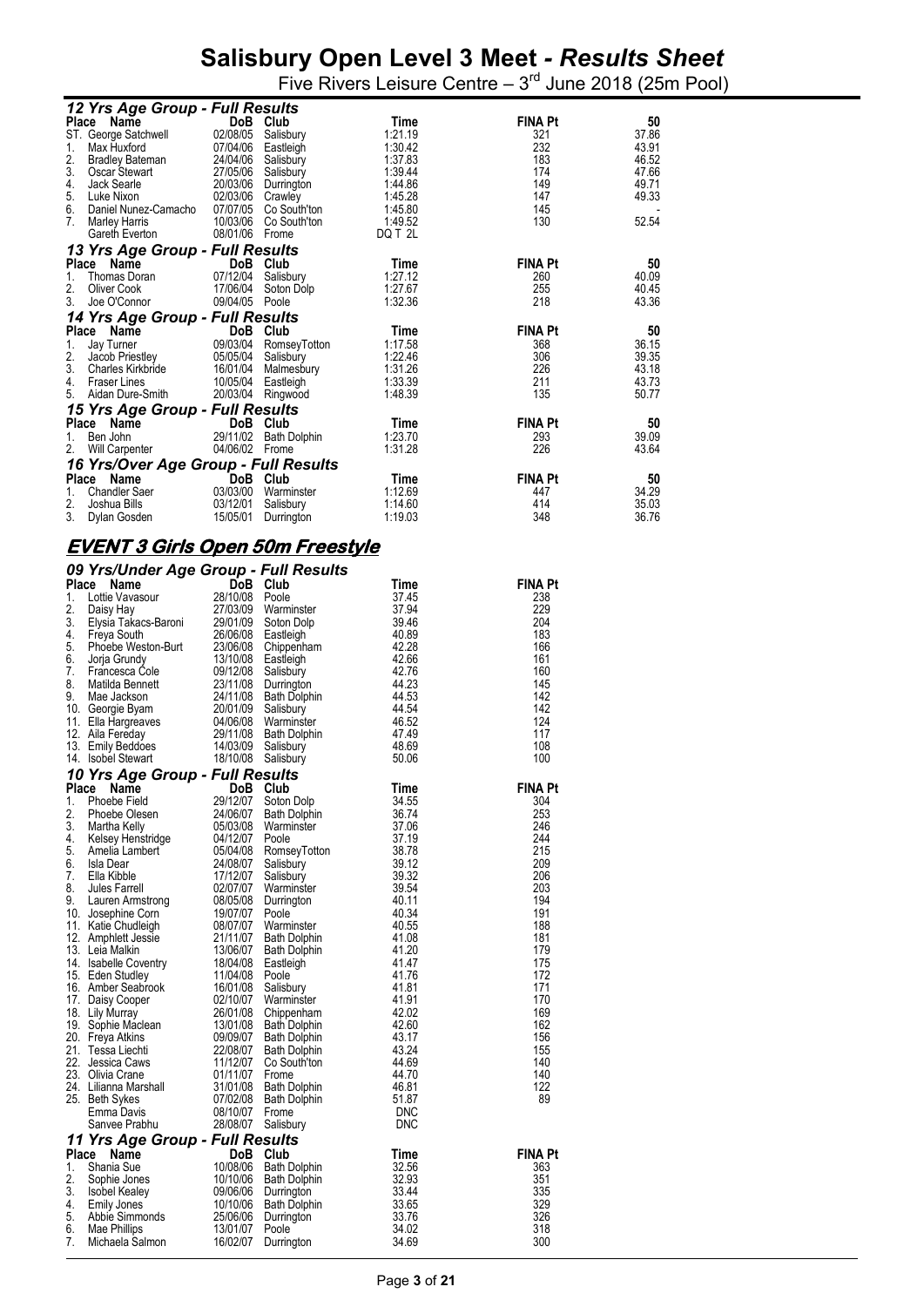|       |                                                                                                                                                                                                                                                             |                |                     |                                                                                                                                                                                                                                                                                             | 298            |
|-------|-------------------------------------------------------------------------------------------------------------------------------------------------------------------------------------------------------------------------------------------------------------|----------------|---------------------|---------------------------------------------------------------------------------------------------------------------------------------------------------------------------------------------------------------------------------------------------------------------------------------------|----------------|
|       |                                                                                                                                                                                                                                                             |                |                     |                                                                                                                                                                                                                                                                                             | 297            |
|       |                                                                                                                                                                                                                                                             |                |                     |                                                                                                                                                                                                                                                                                             | 268            |
|       |                                                                                                                                                                                                                                                             |                |                     |                                                                                                                                                                                                                                                                                             | 258            |
|       | 8. Millie Long 11/07/06 Ringwood 34.76<br>9. Liberty Byam 09/03/07 Salisbury 34.83<br>10. Casey Strong 01/04/07 Valminister 16.50<br>11. Millie Withers-Jones 01/06/07 Valmishury 36.50<br>12. Tilly Smethurst 05/07/06 Malmesbury 37                       |                |                     |                                                                                                                                                                                                                                                                                             |                |
|       |                                                                                                                                                                                                                                                             |                |                     |                                                                                                                                                                                                                                                                                             | 242            |
|       |                                                                                                                                                                                                                                                             |                |                     |                                                                                                                                                                                                                                                                                             | 238            |
|       |                                                                                                                                                                                                                                                             |                |                     |                                                                                                                                                                                                                                                                                             | 231            |
|       |                                                                                                                                                                                                                                                             |                |                     |                                                                                                                                                                                                                                                                                             | 225            |
|       |                                                                                                                                                                                                                                                             |                |                     |                                                                                                                                                                                                                                                                                             | 224            |
|       |                                                                                                                                                                                                                                                             |                |                     |                                                                                                                                                                                                                                                                                             | 220            |
|       |                                                                                                                                                                                                                                                             |                |                     |                                                                                                                                                                                                                                                                                             |                |
|       |                                                                                                                                                                                                                                                             |                |                     |                                                                                                                                                                                                                                                                                             | 215            |
|       |                                                                                                                                                                                                                                                             |                |                     |                                                                                                                                                                                                                                                                                             | 208            |
|       |                                                                                                                                                                                                                                                             |                |                     |                                                                                                                                                                                                                                                                                             | 207            |
|       |                                                                                                                                                                                                                                                             |                |                     |                                                                                                                                                                                                                                                                                             | 200            |
|       |                                                                                                                                                                                                                                                             |                |                     |                                                                                                                                                                                                                                                                                             | 194            |
|       |                                                                                                                                                                                                                                                             |                |                     |                                                                                                                                                                                                                                                                                             |                |
|       |                                                                                                                                                                                                                                                             |                |                     |                                                                                                                                                                                                                                                                                             | 176            |
|       |                                                                                                                                                                                                                                                             |                |                     |                                                                                                                                                                                                                                                                                             | 172            |
|       |                                                                                                                                                                                                                                                             |                |                     |                                                                                                                                                                                                                                                                                             | 172            |
|       |                                                                                                                                                                                                                                                             |                |                     |                                                                                                                                                                                                                                                                                             | 165            |
|       |                                                                                                                                                                                                                                                             |                |                     |                                                                                                                                                                                                                                                                                             | 153            |
|       |                                                                                                                                                                                                                                                             |                |                     |                                                                                                                                                                                                                                                                                             |                |
|       |                                                                                                                                                                                                                                                             |                |                     |                                                                                                                                                                                                                                                                                             | 151            |
|       |                                                                                                                                                                                                                                                             |                |                     |                                                                                                                                                                                                                                                                                             | 138            |
|       |                                                                                                                                                                                                                                                             |                |                     |                                                                                                                                                                                                                                                                                             | 138            |
|       |                                                                                                                                                                                                                                                             |                |                     |                                                                                                                                                                                                                                                                                             | 118            |
|       |                                                                                                                                                                                                                                                             |                |                     |                                                                                                                                                                                                                                                                                             |                |
|       | 12 Yrs Age Group - Full Results                                                                                                                                                                                                                             |                |                     |                                                                                                                                                                                                                                                                                             |                |
|       |                                                                                                                                                                                                                                                             |                |                     |                                                                                                                                                                                                                                                                                             | <b>FINA Pt</b> |
|       | <b>12 Yrs Age Group - Full Results</b><br>Place Name DoB Club Time<br>1. Emily Batty 20/10/05 Durrington 30.96<br>2. Grace Gifford 16/06/05 Bath Dolphin 31.19<br>3. Faye Vincent 22/10/05 Durrington 32.39<br>4. Jessica Metcalfe 20/09/05                 |                |                     |                                                                                                                                                                                                                                                                                             | 422            |
|       |                                                                                                                                                                                                                                                             |                |                     |                                                                                                                                                                                                                                                                                             |                |
|       |                                                                                                                                                                                                                                                             |                |                     |                                                                                                                                                                                                                                                                                             | 413            |
|       |                                                                                                                                                                                                                                                             |                |                     |                                                                                                                                                                                                                                                                                             | 371            |
|       |                                                                                                                                                                                                                                                             |                |                     |                                                                                                                                                                                                                                                                                             | 369            |
|       |                                                                                                                                                                                                                                                             |                |                     |                                                                                                                                                                                                                                                                                             | 361            |
|       |                                                                                                                                                                                                                                                             |                |                     |                                                                                                                                                                                                                                                                                             |                |
|       |                                                                                                                                                                                                                                                             |                |                     |                                                                                                                                                                                                                                                                                             | 359            |
|       |                                                                                                                                                                                                                                                             |                |                     |                                                                                                                                                                                                                                                                                             | 343            |
|       |                                                                                                                                                                                                                                                             |                |                     |                                                                                                                                                                                                                                                                                             | 331            |
|       |                                                                                                                                                                                                                                                             |                |                     |                                                                                                                                                                                                                                                                                             | 263            |
|       |                                                                                                                                                                                                                                                             |                |                     |                                                                                                                                                                                                                                                                                             | 253            |
|       |                                                                                                                                                                                                                                                             |                |                     |                                                                                                                                                                                                                                                                                             |                |
|       |                                                                                                                                                                                                                                                             |                |                     |                                                                                                                                                                                                                                                                                             | 243            |
|       |                                                                                                                                                                                                                                                             |                |                     |                                                                                                                                                                                                                                                                                             | 231            |
|       | 13 Yrs Age Group - Full Results                                                                                                                                                                                                                             |                |                     | oury<br>, bury<br>, bury<br>, Dolphin<br>, Dolphin<br>steigh<br>, Dolphin<br>31.19<br>steigh<br>31.57<br><br><br><br>asteigh<br>31.57<br><br><br><br>Salisbury<br>Salisbury<br>32.24<br><br>Salisbury<br>32.28<br>RomseyTotton<br>32.40<br>Salisbury<br>32.53<br><br>Salisbury<br>32.53<br> |                |
|       |                                                                                                                                                                                                                                                             |                |                     |                                                                                                                                                                                                                                                                                             |                |
| Place | Name<br><b>Place Name DoB Club</b><br>1. Sadie-Rose PrattFilker<br>2. Georgia Thompson<br>2. Georgia Thompson<br>2. Subplining 28/07/04 Bath Dolphin<br>4. Amy Williams 05/09/04 Eastleigh<br>5. Molly Grant 18/06/04 Durrington<br>6. Zoe Palmer<br>2. Lar |                | DoB Club            |                                                                                                                                                                                                                                                                                             | <b>FINA Pt</b> |
|       |                                                                                                                                                                                                                                                             |                |                     |                                                                                                                                                                                                                                                                                             | 419            |
|       |                                                                                                                                                                                                                                                             |                |                     |                                                                                                                                                                                                                                                                                             | 413            |
|       |                                                                                                                                                                                                                                                             |                |                     |                                                                                                                                                                                                                                                                                             | 398            |
|       |                                                                                                                                                                                                                                                             |                |                     |                                                                                                                                                                                                                                                                                             |                |
|       |                                                                                                                                                                                                                                                             |                |                     |                                                                                                                                                                                                                                                                                             | 380            |
|       |                                                                                                                                                                                                                                                             |                |                     |                                                                                                                                                                                                                                                                                             | 374            |
|       |                                                                                                                                                                                                                                                             |                |                     |                                                                                                                                                                                                                                                                                             | 369            |
|       |                                                                                                                                                                                                                                                             |                |                     |                                                                                                                                                                                                                                                                                             | 369            |
|       |                                                                                                                                                                                                                                                             |                |                     |                                                                                                                                                                                                                                                                                             | 364            |
|       |                                                                                                                                                                                                                                                             |                |                     |                                                                                                                                                                                                                                                                                             |                |
|       |                                                                                                                                                                                                                                                             |                |                     |                                                                                                                                                                                                                                                                                             | 362            |
|       |                                                                                                                                                                                                                                                             |                |                     |                                                                                                                                                                                                                                                                                             | 351            |
|       |                                                                                                                                                                                                                                                             |                |                     |                                                                                                                                                                                                                                                                                             | 335            |
|       |                                                                                                                                                                                                                                                             |                |                     |                                                                                                                                                                                                                                                                                             | 311            |
|       |                                                                                                                                                                                                                                                             |                |                     |                                                                                                                                                                                                                                                                                             | 300            |
|       |                                                                                                                                                                                                                                                             |                |                     |                                                                                                                                                                                                                                                                                             |                |
|       |                                                                                                                                                                                                                                                             |                |                     |                                                                                                                                                                                                                                                                                             | 296            |
|       |                                                                                                                                                                                                                                                             |                |                     |                                                                                                                                                                                                                                                                                             | 293            |
|       | 16. Sophie Kitson                                                                                                                                                                                                                                           | 23/02/05       | Salisbury           | 35.00                                                                                                                                                                                                                                                                                       | 292            |
|       | 17. Anya Woolvine                                                                                                                                                                                                                                           | 05/05/05       | Eastleigh           | 35.83                                                                                                                                                                                                                                                                                       | 272            |
|       | 18. Georgina Richardson                                                                                                                                                                                                                                     | 22/02/05       | Malmesbury          | 35.87                                                                                                                                                                                                                                                                                       | 271            |
|       |                                                                                                                                                                                                                                                             |                |                     |                                                                                                                                                                                                                                                                                             |                |
|       | 19. Jessica Day                                                                                                                                                                                                                                             |                | 07/08/04 Eastleigh  | 36.00                                                                                                                                                                                                                                                                                       | 269            |
|       | 20. India Watkinson                                                                                                                                                                                                                                         | 09/03/05       | Warminster          | 37.52                                                                                                                                                                                                                                                                                       | 237            |
|       | Daisy Church                                                                                                                                                                                                                                                | 31/12/04       | Frome               | DNC                                                                                                                                                                                                                                                                                         |                |
|       | Ellie Rose                                                                                                                                                                                                                                                  | 11/12/04       | Warminster          | <b>DNC</b>                                                                                                                                                                                                                                                                                  |                |
|       | Bethan Davis                                                                                                                                                                                                                                                | 26/01/05 Frome |                     | <b>DNC</b>                                                                                                                                                                                                                                                                                  |                |
|       |                                                                                                                                                                                                                                                             |                |                     |                                                                                                                                                                                                                                                                                             |                |
|       | 14 Yrs Age Group - Full Results                                                                                                                                                                                                                             |                |                     |                                                                                                                                                                                                                                                                                             |                |
| Place | Name                                                                                                                                                                                                                                                        | DoB            | Club                | Time                                                                                                                                                                                                                                                                                        | <b>FINA Pt</b> |
| 1.    | Ruby-Lee Allen                                                                                                                                                                                                                                              | 03/02/04       | Salisbury           | 30.43                                                                                                                                                                                                                                                                                       | 445            |
| 2.    | Stephanie Hill                                                                                                                                                                                                                                              | 27/11/03       | <b>Bath Dolphin</b> | 30.53                                                                                                                                                                                                                                                                                       | 441            |
|       |                                                                                                                                                                                                                                                             |                |                     |                                                                                                                                                                                                                                                                                             |                |
| 3.    | Mukta Srinivasa-Raghav                                                                                                                                                                                                                                      | 10/07/03       | Eastleigh           | 30.54                                                                                                                                                                                                                                                                                       | 440            |
| 4.    | Jasmine O'Neill                                                                                                                                                                                                                                             | 21/08/03       | Warminster          | 30.75                                                                                                                                                                                                                                                                                       | 431            |
| 5.    | Imogen Primmer                                                                                                                                                                                                                                              | 05/03/04       | Durrington          | 31.10                                                                                                                                                                                                                                                                                       | 417            |
| 5.    | Maddie Coupe                                                                                                                                                                                                                                                | 22/02/04       | Salisbury           | 31.10                                                                                                                                                                                                                                                                                       | 417            |
| 7.    | Ella Rowland                                                                                                                                                                                                                                                | 20/11/03       | Warminster          | 31.26                                                                                                                                                                                                                                                                                       | 410            |
|       |                                                                                                                                                                                                                                                             |                |                     |                                                                                                                                                                                                                                                                                             |                |
| 8.    | Tegan Gibson                                                                                                                                                                                                                                                | 05/05/04       | Warminster          | 31.28                                                                                                                                                                                                                                                                                       | 410            |
| 9.    | Poppy Smethurst                                                                                                                                                                                                                                             | 27/10/03       | Malmesbury          | 31.56                                                                                                                                                                                                                                                                                       | 399            |
|       | 10. Emily Maclean                                                                                                                                                                                                                                           | 27/03/04       | <b>Bath Dolphin</b> | 33.22                                                                                                                                                                                                                                                                                       | 342            |
|       | 11. Rebekah Searle                                                                                                                                                                                                                                          | 24/10/03       | Durrington          | 33.25                                                                                                                                                                                                                                                                                       | 341            |
|       | 12. Olivia Tilley                                                                                                                                                                                                                                           |                | 31/10/03 Soton Dolp | 33.30                                                                                                                                                                                                                                                                                       | 339            |
|       |                                                                                                                                                                                                                                                             |                |                     |                                                                                                                                                                                                                                                                                             |                |
|       | 13. Sophia French                                                                                                                                                                                                                                           | 16/06/03       | RomseyTotton        | 33.45                                                                                                                                                                                                                                                                                       | 335            |
|       | 14. Leigh Stanbrook                                                                                                                                                                                                                                         | 06/01/04       | Durrington          | 33.72                                                                                                                                                                                                                                                                                       | 327            |
|       | 15. Lucy Oliver                                                                                                                                                                                                                                             | 24/10/03       | Durrington          | 34.68                                                                                                                                                                                                                                                                                       | 300            |
|       | 16. Amber Mavin                                                                                                                                                                                                                                             | 09/11/03       | RomseyTotton        | 35.20                                                                                                                                                                                                                                                                                       | 287            |
|       | 17. Honor Petitt                                                                                                                                                                                                                                            | 12/08/03       |                     | 35.94                                                                                                                                                                                                                                                                                       | 270            |
|       |                                                                                                                                                                                                                                                             |                | Durrington          |                                                                                                                                                                                                                                                                                             |                |
|       | 18. Emma Masters                                                                                                                                                                                                                                            | 07/05/04       | Eastleigh           | 41.15                                                                                                                                                                                                                                                                                       | 180            |
|       | Emma Beard                                                                                                                                                                                                                                                  | 20/06/03       | RomseyTotton        | <b>DNC</b>                                                                                                                                                                                                                                                                                  |                |
|       | Jessica Chandler                                                                                                                                                                                                                                            | 27/04/04       | Malmesbury          | <b>DNC</b>                                                                                                                                                                                                                                                                                  |                |
|       |                                                                                                                                                                                                                                                             |                |                     |                                                                                                                                                                                                                                                                                             |                |
|       | 15 Yrs Age Group - Full Results                                                                                                                                                                                                                             |                |                     |                                                                                                                                                                                                                                                                                             |                |
| Place | Name                                                                                                                                                                                                                                                        | DoB            | Club                | Time                                                                                                                                                                                                                                                                                        | <b>FINA Pt</b> |
| 1.    | Katie Cruikshank                                                                                                                                                                                                                                            | 25/09/02       | Eastleigh           | 30.67                                                                                                                                                                                                                                                                                       | 435            |
|       |                                                                                                                                                                                                                                                             | 02/04/03       | Frome               | 31.33                                                                                                                                                                                                                                                                                       | 408            |
| 2.    | Lauren Billing                                                                                                                                                                                                                                              |                |                     |                                                                                                                                                                                                                                                                                             |                |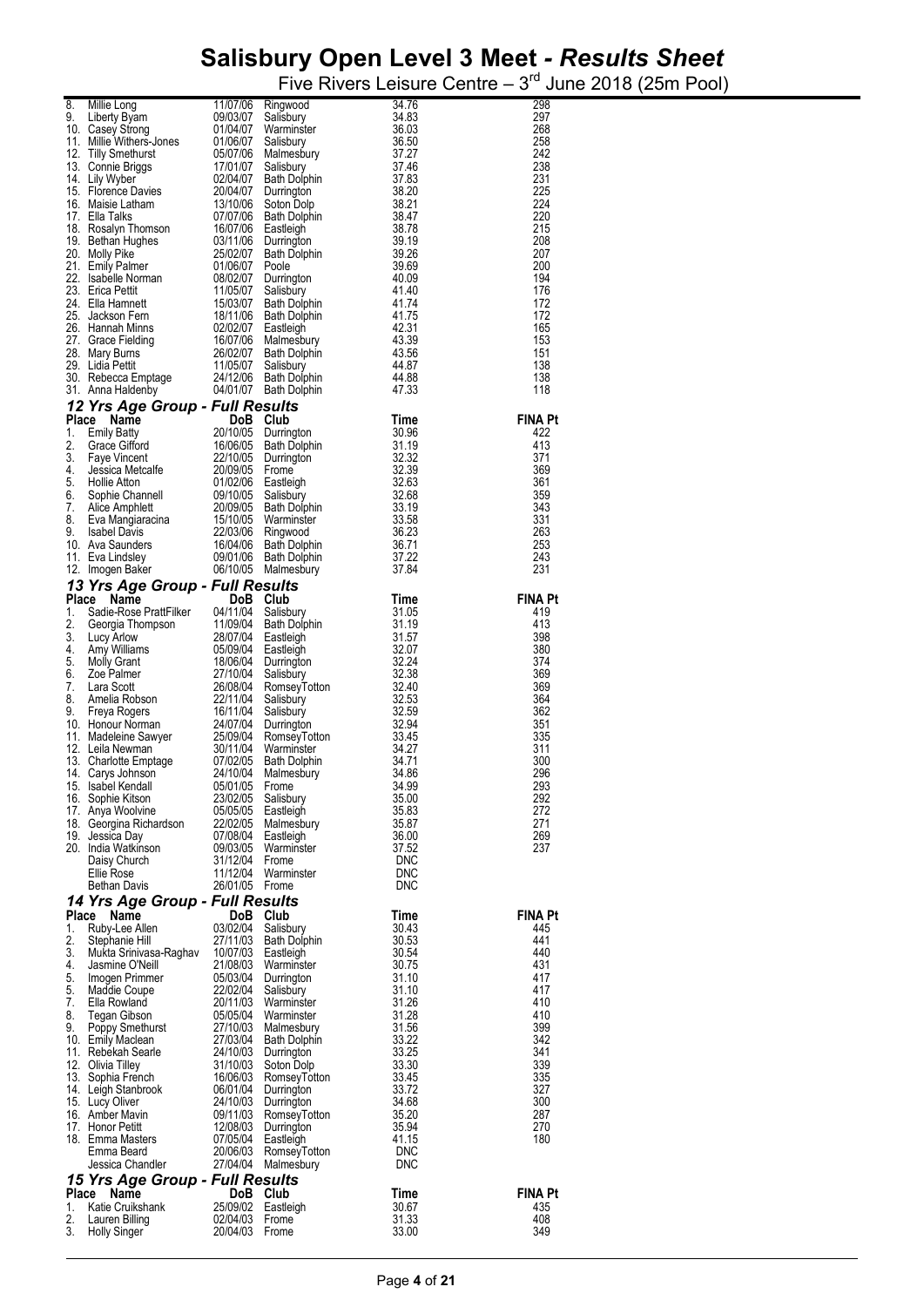|             | 16 Yrs/Over Age Group - Full Results                                        |                            |                                                |                     |                       |
|-------------|-----------------------------------------------------------------------------|----------------------------|------------------------------------------------|---------------------|-----------------------|
| Place<br>1. | Name<br>Jodie Yates                                                         | DoB<br>11/09/00            | Club<br>Soton Dolp                             | Time<br>31.31       | FINA Pt<br>408        |
| 2.          | Emily Daubney                                                               |                            | 11/04/97 Durrington                            | 32.96               | 350                   |
| 3.<br>4.    | Georgia Wheeler<br>Lynne Crozier                                            | 14/12/01<br>25/07/64 Frome | Frome                                          | 33.37<br>45.73      | 337<br>131            |
|             | <b>Emily Brine</b>                                                          |                            | 03/04/02 RomseyTotton                          | <b>DNC</b>          |                       |
|             |                                                                             |                            |                                                |                     |                       |
|             | <u>EVENT 4 Boys Open 50m Butterfly</u>                                      |                            |                                                |                     |                       |
| Place       | 09 Yrs/Under Age Group - Full Results<br>Name                               |                            | DoB Club                                       | Time                | FINA Pt               |
| 1.          | Ethan Hemming                                                               | 26/09/08                   | Salisbury                                      | 50.43               | 80                    |
| 2.<br>3.    | Jacob Wells-Luttrell<br>Joseph Salam                                        |                            | 19/12/08 Bath Dolphin<br>08/09/08 Warminster   | 52.77<br>53.62      | 70<br>67              |
|             | 10 Yrs Age Group - Full Results                                             |                            |                                                |                     |                       |
| Place<br>1. | - - - - - - <del>-</del> - <del>-</del><br>Alexander Vincent<br>Xavier Jebb | 04/07/07                   | DoB Club                                       | Time<br>37.98       | <b>FINA Pt</b><br>189 |
| 2.          | Xavier Jebb                                                                 | 04/09/07 Poole             | Durrington                                     | 42.09               | 138                   |
| 3.<br>4.    | William Taylor                                                              | 20/10/07                   | Poole                                          | 44.00               | 121<br>115            |
| 5.          | Oliver Small<br>Jack Simpson                                                | 02/12/07                   | Poole<br>18/10/07 Salisbury                    | 44.81<br>45.06      | 113                   |
| 6.          | Cameron Squire                                                              | 02/01/08 Poole             |                                                | 46.48<br>51.26      | 103                   |
| 7.<br>8.    | Mackinley Burton<br>Toylor Bue<br><b>Taylor Pye</b>                         | 06/01/08<br>25/11/07       | Warminster<br>Poole                            | 58.96               | 76<br>50              |
|             | Ethan Cleary                                                                | 27/01/08                   | Salisbury                                      | DQ SL 1L            |                       |
| Place       | 11 Yrs Age Group - Full Results<br>Name                                     |                            | DoB Club                                       | Time                | <b>FINA Pt</b>        |
| 1.          | Peter Weston-Burt                                                           | 26/08/06                   | Chippenham                                     | 37.58               | 195                   |
| 2.<br>3.    | Peter vvestori - Daniel<br>Daniel Marchant<br><b>Harry Oliver</b>           | 27/04/07                   | 11/12/06 Co South'ton<br>Eastleigh             | 40.57<br>41.32      | 155<br>146            |
| 4.          | Charlie Richardson<br>Innean King                                           |                            | 05/05/07 Durrington                            | 42.54               | 134                   |
| 5.<br>6.    | Harry Mavin                                                                 | 08/12/06<br>04/09/06       | Ringwood<br>RomseyTotton                       | 42.97<br>43.43      | 130<br>126            |
| 7.          | Samuel Wyatt                                                                | 23/02/07                   | Salisbury                                      | 44.34               | 118                   |
| 8.<br>9.    | Torrin Amor<br>Liam Primmer                                                 | 11/10/06<br>16/02/07       | Warminster<br>Durrington                       | 47.82<br>50.61      | 94<br>79              |
|             | 10. Aidan Stanbrook                                                         | 17/03/07                   | Durrington                                     | 50.71               | 79                    |
|             | <b>Tomas Vivallos</b><br>Frances Samways                                    | 02/01/07<br>13/06/06       | <b>Bath Dolphin</b><br><b>Bath Dolphin</b>     | <b>DNC</b><br>DQ ST |                       |
|             | 12 Yrs Age Group - Full Results                                             |                            |                                                |                     |                       |
| Place       | Name                                                                        | DoB Club                   |                                                | Time                | <b>FINA Pt</b>        |
| 1.<br>2.    | Freddie Sadler<br>Ethan Grundy                                              | 08/05/06                   | Eastleigh<br>14/09/05 Eastleigh                | 34.33<br>34.54      | 256<br>251            |
| 3.          | <b>Fraser White</b>                                                         | 15/08/05                   | Eastleigh                                      | 35.16               | 238                   |
| 4.<br>5.    | Max Huxford<br>Luke Nixon                                                   | 07/04/06<br>02/03/06       | Eastleigh<br>Crawley                           | 35.83<br>36.71      | 225<br>209            |
| 6.          | Xen Medland                                                                 | 15/11/05                   | Salisbury                                      | 37.45               | 197                   |
| 7.<br>8.    | Emerson White<br>George Satchwell                                           | 08/02/06<br>02/08/05       | Co South'ton<br>Salisbury                      | 37.55<br>38.38      | 195<br>183            |
| 9.          | Joshua Coventry<br>Ben Maclean<br>Miles Brine                               | 24/07/05                   | Eastleigh                                      | 38.88               | 176                   |
|             | 10. Ben Maclean<br>11. Miles Brine                                          | 08/02/06<br>22/09/05       | Bath Dolphin<br>RomseyTotton                   | 41.54<br>41.89      | 144<br>140            |
|             | 12. Alexander Marchant                                                      | 20/05/06 Poole             |                                                | 43.41<br>43.54      | 126<br>125            |
|             | 13. Bradley Bateman<br>14. Daniel Nunez-Camacho 07/07/05 Co South'ton       | 24/04/06                   | Salisbury                                      | 43.66               | 124                   |
|             | 15. Gareth Everton                                                          | 08/01/06 Frome             |                                                | 49.52               | 85                    |
|             | 13 Yrs Age Group - Full Results<br>Place Name                               | DoB Club                   |                                                | Time                | <b>FINA Pt</b>        |
| 1.          | Thomas Doran                                                                |                            | 07/12/04 Salisbury                             | 32.31               | 307                   |
| 2.<br>3.    | <b>Charles Platt</b><br>Chun Yip Oscar Tang                                 |                            | 09/09/04 Malmesbury<br>12/12/04 Salisbury      | 33.17<br>34.29      | 283<br>256            |
| 4.          | Ben Taylor                                                                  | 12/04/05 Frome             |                                                | 37.44               | 197                   |
| 5.          | Joseph Mullen<br>Ethan Sinclair                                             |                            | 19/03/05 Ringwood<br>03/02/05 Durrington       | 38.24<br>DNC        | 185                   |
|             | 14 Yrs Age Group - Full Results                                             |                            |                                                |                     |                       |
| 1.          | Place<br>Name<br>Joshua Armstrong                                           | DoB Club                   | 08/04/04 Durrington                            | Time<br>30.17       | <b>FINA Pt</b><br>377 |
| 2.          | Evan Harris                                                                 |                            | 06/08/03 Co South'ton                          | 30.79               | 354                   |
| 3.<br>4.    | Dylan Bessey<br>Jay Turner                                                  |                            | 19/11/03 RomseyTotton<br>09/03/04 RomseyTotton | 32.04<br>34.67      | 314<br>248            |
| 5.          | Aiden Symonds                                                               |                            | 15/01/04 Warminster                            | 35.82               | 225                   |
| 6.          | Aidan Dure-Smith                                                            |                            | 20/03/04 Ringwood                              | 46.16               | 105                   |
|             | 15 Yrs Age Group - Full Results<br>Place Name                               | DoB Club                   |                                                | Time                | <b>FINA Pt</b>        |
| 1.          | Harry Salmon                                                                |                            | 17/12/02 Durrington                            | 28.49               | 448                   |
| 2.<br>3.    | Benjamin Walker<br>Zak Lanham                                               |                            | 09/12/02 Malmesbury<br>27/03/03 Soton Dolp     | 30.22<br>30.80      | 375<br>354            |
| 4.          | Peter Lister                                                                |                            | 12/02/03 Warminster                            | 34.53<br>35.21      | 251                   |
| 5.<br>6.    | Kiran Newman<br>Ben John                                                    |                            | 24/03/03 Warminster<br>29/11/02 Bath Dolphin   | 36.57               | 237<br>211            |
|             | Matthew Wilby                                                               |                            | 05/06/02 Co South'ton                          | DNC                 |                       |
|             | 16 Yrs/Over Age Group - Full Results<br>Place<br>Name                       |                            | DoB Club                                       | Time                | <b>FINA Pt</b>        |
| 1.          | <b>Chandler Saer</b>                                                        |                            | 03/03/00 Warminster                            | 28.90               | 429                   |
| 2.<br>3.    | Robert Croager<br>Joshua Bills                                              | 03/12/01                   | 03/09/01 Salisbury<br>Salisbury                | 29.61<br>30.64      | 399<br>360            |
| 4.          | Dylan Gosden                                                                | 15/05/01                   | Durrington                                     | 32.13               | 312                   |
|             | Tim Davis                                                                   | 09/09/72 Frome             |                                                | <b>DNC</b>          |                       |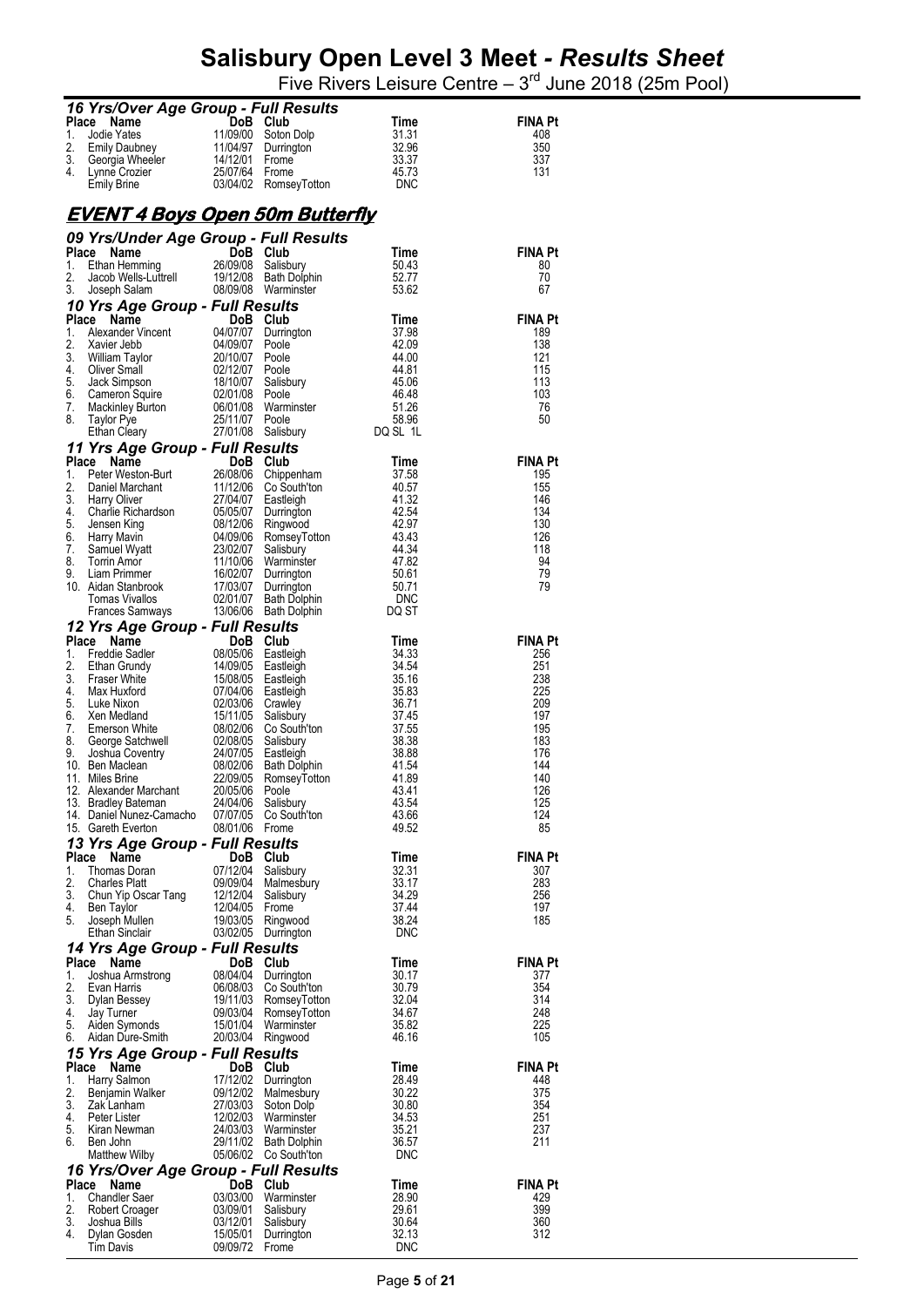Five Rivers Leisure Centre  $-3<sup>rd</sup>$  June 2018 (25m Pool)

#### **EVENT 5 Girls Open 100m Backstroke**

|             | 09 Yrs/Under Age Group - Full Results   |                            |                                              |                          |                       |                |
|-------------|-----------------------------------------|----------------------------|----------------------------------------------|--------------------------|-----------------------|----------------|
| Place<br>1. | Name<br>Daisy Hay                       | DoB Club<br>27/03/09       | Warminster                                   | Time<br>1:37.53          | <b>FINA Pt</b><br>179 | 50<br>1:37.65  |
| 2.          | Phoebe Weston-Burt                      | 23/06/08                   | Chippenham                                   | 1:44.56                  | 145                   | 53.67          |
| 3.          | Francesca Cole                          | 09/12/08                   | Salisbury                                    | 1:45.36                  | 142                   | 51.57          |
| 4.          | Aila Fereday                            |                            | 29/11/08 Bath Dolphin                        | 1:56.35                  | 105                   | 57.20          |
| Place       | 10 Yrs Age Group - Full Results         | DoB Club                   |                                              |                          | <b>FINA Pt</b>        |                |
| 1.          | Name<br>Ruby Fisher                     | 25/09/07                   | Co South'ton                                 | Time<br>1:24.99          | 271                   | 50<br>42.02    |
| 2.          | Jessica Huggins                         | 07/02/08                   | Poole                                        | 1:25.01                  | 271                   | 41.76          |
| 3.          | Alisha Freeman                          | 08/06/07                   | Frome                                        | 1:25.21                  | 269                   | 41.82          |
| 4.          | Phoebe Field                            | 29/12/07                   | Soton Dolp                                   | 1:28.10                  | 243                   | 42.64          |
| 5.<br>6.    | Martha Kelly<br>Phoebe Olesen           | 05/03/08<br>24/06/07       | Warminster<br><b>Bath Dolphin</b>            | 1:29.89<br>1:33.00       | 229<br>207            | 44.02<br>45.58 |
| 7.          | Amelia Lambert                          | 05/04/08                   | RomseyTotton                                 | 1:35.34                  | 192                   | 46.13          |
| 8.          | Gabrielle Martin                        | 15/03/08                   | Co South'ton                                 | 1:36.02                  | 188                   | 46.00          |
| 9.          | Ella Kibble                             | 17/12/07                   | Salisbury                                    | 1:36.36                  | 186                   | 46.48          |
|             | 10. Isla Dear                           | 24/08/07                   | Salisbury                                    | 1:36.49<br>1:39.95       | 185<br>166            | 46.65<br>50.86 |
|             | 11. Evie Smith<br>12. Erin Cooper       | 23/06/07<br>31/12/07       | Co South'ton<br>Poole                        | 1:40.15                  | 165                   | 48.82          |
| 13.         | Josie Lane                              | 31/01/08                   | Durrington                                   | 1:41.48                  | 159                   | 49.66          |
|             | 14. Sophie Maclean                      | 13/01/08                   | <b>Bath Dolphin</b>                          | 1:47.49                  | 134                   | 52.40          |
|             | 15. Lily Murray                         | 26/01/08                   | Chippenham                                   | 1:48.38                  | 130                   | 51.13          |
|             | 16. Josephine Corn<br>17. Tamzin Harris | 19/07/07<br>11/10/07       | Poole<br>Poole                               | 1:49.52<br>1:49.66       | 126<br>126            | 53.10<br>54.58 |
|             | 18. Beth Sykes                          | 07/02/08                   | Bath Dolphin                                 | 1:59.82                  | 96                    | 58.95          |
|             | Sanvee Prabhu                           | 28/08/07                   | Salisbury                                    | DNC                      |                       |                |
|             | 11 Yrs Age Group - Full Results         |                            |                                              |                          |                       |                |
| 1.          | Place Name<br><b>Emily Jones</b>        | DoB<br>10/10/06            | Club                                         | Time                     | <b>FINA Pt</b>        | 50<br>38.37    |
| 2.          | Sophie Kibble                           | 19/07/06                   | Bath Dolphin<br>Salisbury                    | 1:19.64<br>1:19.78       | 329<br>328            | 38.39          |
| 3.          | Shania Sue                              | 10/08/06                   | Bath Dolphin                                 | 1:21.01                  | 313                   | 39.35          |
| 4.          | <b>Isobel Kealey</b>                    |                            | 09/06/06 Durrington                          | 1:24.21                  | 279                   | 41.21          |
| 5.          | Sophie Jones                            | 10/10/06                   | <b>Bath Dolphin</b>                          | 1:24.57                  | 275                   | 41.11          |
| 6.<br>7.    | Mae Phillips<br>Liberty Byam            | 13/01/07 Poole<br>09/03/07 | Salisbury                                    | 1:26.47<br>1:30.25       | 257<br>226            | 41.81<br>42.97 |
| 8.          | Abbie Simmonds                          | 25/06/06                   | Durrington                                   | 1:30.37                  | 225                   | 44.97          |
| 9.          | Connie Briggs                           | 17/01/07                   | Salisbury                                    | 1:32.09                  | 213                   | 45.00          |
|             | 10. Maisie Latham                       | 13/10/06                   | Soton Dolp                                   | 1:37.21                  | 181                   | 48.41          |
|             | 11. Erica Pettit                        | 11/05/07                   | Salisbury                                    | 1:38.96                  | 171<br>167            | 47.97<br>47.49 |
|             | 12. Harriet Macnab<br>13. Lidia Pettit  | 10/07/06<br>11/05/07       | Poole<br>Salisbury                           | 1:39.79<br>1:52.52       | 116                   | 55.19          |
|             | Bethan Hughes                           | 03/11/06                   | Durrington                                   | <b>DNC</b>               |                       |                |
|             | Rosalyn Thomson                         | 16/07/06 Eastleigh         |                                              | DQ T 2L                  |                       |                |
|             | 12 Yrs Age Group - Full Results         |                            |                                              |                          |                       |                |
| 1.          | Place Name<br><b>Emily Lowther</b>      | DoB Club<br>13/01/06       |                                              | Time<br>1:17.99          | <b>FINA Pt</b><br>351 | 50<br>37.27    |
| 2.          | <b>Emily Batty</b>                      | 20/10/05                   | Soton Dolp<br>Durrington                     | 1:18.74                  | 341                   | 38.60          |
| 3.          | Katie Smith                             | 29/03/06                   | Co South'ton                                 | 1:21.33                  | 309                   | 39.73          |
| 4.          | <b>Hollie Atton</b>                     | 01/02/06                   | Eastleigh                                    | 1:21.93                  | 303                   | 39.41          |
| 5.<br>6.    | Eva Mangiaracina                        | 15/10/05<br>20/09/05       | Warminster<br>Frome                          | 1:22.08                  | 301<br>287            | 40.53<br>41.22 |
| 7.          | Jessica Metcalte<br>Emma John           | 07/01/06                   | <b>Bath Dolphin</b>                          | 1:23.38<br>1:27.93       | 245                   | 42.32          |
| 8.          | <b>Hayley George</b>                    | 25/10/05                   | Frome                                        | 1:30.54                  | 224                   | 44.05          |
| 9.          | Eva Lindsley                            |                            | 09/01/06 Bath Dolphin                        | 1:33.35                  | 204                   | 45.71          |
|             | 13 Yrs Age Group - Full Results         |                            |                                              |                          |                       |                |
|             | Place Name                              | DoB Club                   |                                              | Time<br>1:19.47          | <b>FINA Pt</b>        | 50             |
| 1.<br>2.    | <b>Rosalind Rayner</b><br>Lucy Arlow    | 15/02/05<br>28/07/04       | Malmesbury<br>Eastleigh                      | 1:21.10                  | 332<br>312            | 38.41<br>38.95 |
| 3.          | Madeleine Sawyer                        |                            | 25/09/04 RomseyTotton                        | 1:22.45                  | 297                   | 40.37          |
| 4.          | Zoe Palmer                              | 27/10/04                   | Salisbury                                    | 1:23.20                  | 289                   | 40.87          |
| 5.          | Isabel Kendall                          | 05/01/05                   | Frome<br>18/06/04 Durrington                 | 1:24.48                  | 276<br>265            | 40.43<br>41.94 |
| 6.<br>7.    | <b>Molly Grant</b><br>Sophie Kitson     | 23/02/05                   | Salisbury                                    | 1:25.66<br>1:26.77       | 255                   | 42.17          |
| 8.          | Carys Johnson                           | 24/10/04                   | Malmesbury                                   | 1:28.48                  | 240                   | 42.30          |
| 9.          | Georgina Richardson                     |                            | 22/02/05 Malmesbury                          | 1:28.65                  | 239                   | 44.75          |
|             | 10. India Watkinson                     | 09/03/05                   | Warminster                                   | 1:31.77                  | 215                   | 44.59          |
|             | Daisy Church<br>Bethan Davis            | 31/12/04<br>26/01/05 Frome | Frome                                        | <b>DNC</b><br><b>DNC</b> |                       |                |
|             | 14 Yrs Age Group - Full Results         |                            |                                              |                          |                       |                |
|             | Place Name                              | DoB Club                   |                                              | Time                     | <b>FINA Pt</b>        | 50             |
| 1.          | Ruby-Lee Allen                          | 03/02/04                   | Salisbury                                    | 1:13.61                  | 417                   | 35.74          |
| 2.<br>3.    | Jasmine O'Neill                         |                            | 21/08/03 Warminster<br>27/03/04 Bath Dolphin | 1:16.46<br>1:17.15       | 372<br>362            | 37.35<br>37.54 |
| 4.          | <b>Emily Maclean</b><br>Olivia Tilley   |                            | 31/10/03 Soton Dolp                          | 1:19.13                  | 336                   | 39.49          |
| 4.          | Imogen Primmer                          |                            | 05/03/04 Durrington                          | 1:19.13                  | 336                   | 37.60          |
| 6.          | Sophia French                           |                            | 16/06/03 RomseyTotton                        | 1:22.41                  | 297                   | 38.20          |
| 7.          | Leigh Stanbrook<br>Ella Rowland         |                            | 06/01/04 Durrington<br>20/11/03 Warminster   | 1:26.36<br><b>DNC</b>    | 258                   | 40.27          |
|             | 15 Yrs Age Group - Full Results         |                            |                                              |                          |                       |                |
|             | Place Name                              | DoB Club                   |                                              | Time                     | <b>FINA Pt</b>        | 50             |
| 1.          | Lauren Billing                          | 02/04/03 Frome             |                                              | 1:20.30                  | 321                   | 38.72          |
| 2.<br>3.    | Anezka Brown                            | 06/12/02<br>20/04/03 Frome | Co South'ton                                 | 1:23.15<br>1:26.65       | 289<br>256            | 40.98<br>41.82 |
|             | <b>Holly Singer</b>                     |                            |                                              |                          |                       |                |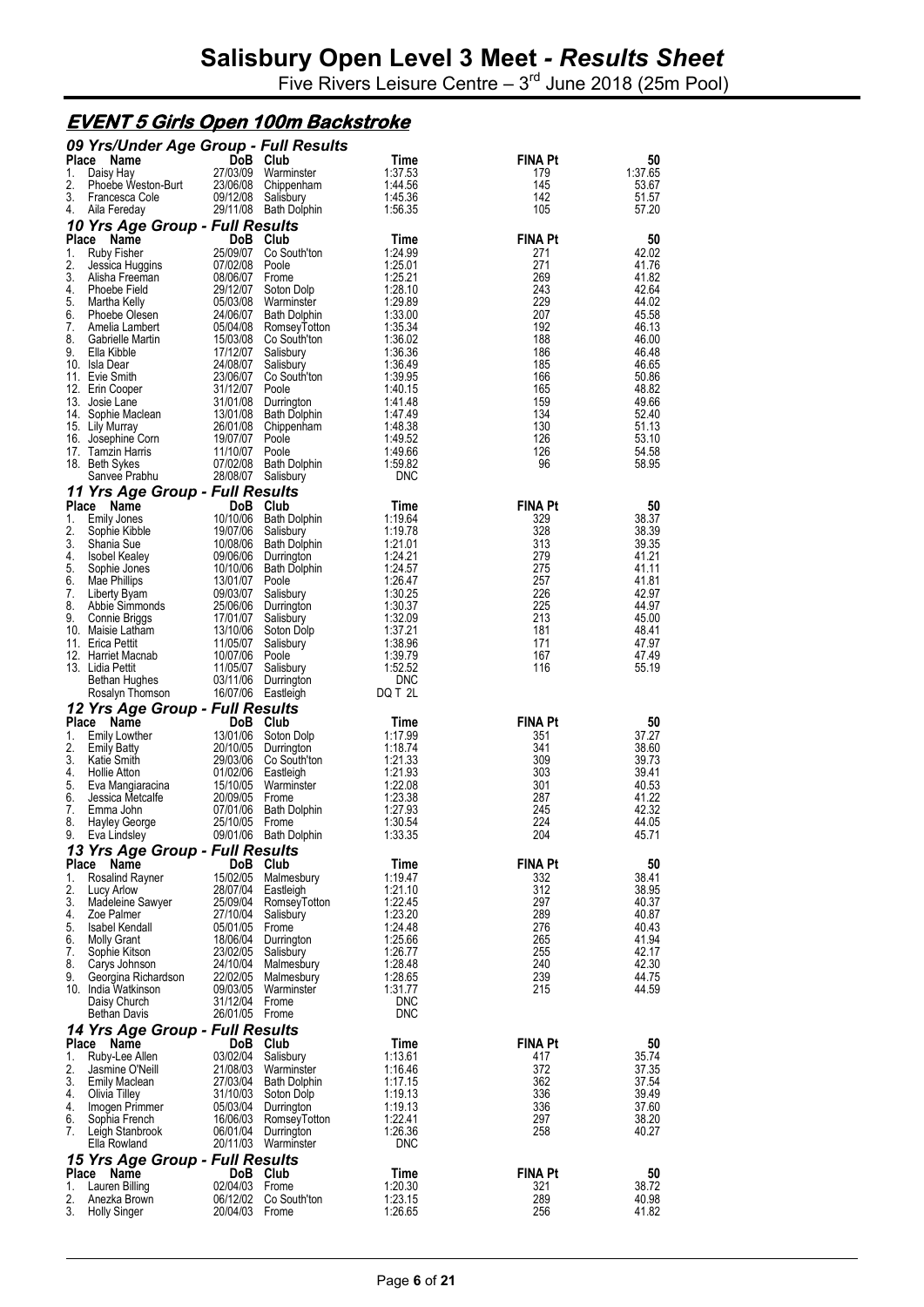| 16 Yrs/Over Age Group - Full Results                |                                 |                         |                    |                       |                |
|-----------------------------------------------------|---------------------------------|-------------------------|--------------------|-----------------------|----------------|
| Place<br>Name                                       | DoB                             | Club                    | <b>Time</b>        | <b>FINA Pt</b>        | 50             |
| Jodie Yates<br>1.                                   | 11/09/00                        | Soton Dolp              | 1:12.85            | 431                   | 35.77          |
| 2.<br>Emma Page                                     | 17/03/81                        | RomseyTotton            | 1:15.99            | 379                   | 36.67          |
| 3.<br>India Rogers                                  | 13/02/01                        | Salisbury               | 1:20.15            | 323                   | 38.10          |
| 4.<br><b>Emily Daubney</b>                          | 11/04/97                        | Durrington              | 1:23.23            | 289                   |                |
|                                                     |                                 |                         |                    |                       |                |
| <u>EVENT 6 Boys Open 100m Freestyle</u>             |                                 |                         |                    |                       |                |
|                                                     |                                 |                         |                    |                       |                |
| 09 Yrs/Under Age Group - Full Results<br>Place Name | DoB Club                        |                         | Time               | <b>FINA Pt</b>        | 50             |
| 1.<br>Ethan Hemming                                 | 26/09/08                        | Salisbury               | 1:27.31            | 136                   | 43.00          |
| 2.<br>Jack Barron                                   | 07/06/08                        | Poole                   | 1:27.33            | 136                   | 41.00          |
| 3.<br>Alexander Philip                              | 21/04/09                        | Ringwood                | 1:36.97            | 99                    | 44.03          |
| 4.<br>Paul Nixon                                    | 11/09/08 Crawley                |                         | 1:42.20            | 85                    | 48.31          |
| 10 Yrs Age Group - Full Results                     |                                 |                         |                    |                       |                |
| <b>Place</b><br>Name                                | DoB Club                        |                         | Time               | <b>FINA Pt</b>        | 50             |
| 1.<br>William Taylor                                | 20/10/07                        | Poole                   | 1:20.93            | 171                   | 40.78          |
| 2.<br>Oliver Small                                  | 02/12/07                        | Poole                   | 1:21.26            | 169                   | 39.63          |
| 3.<br>Xavier Jebb                                   | 04/09/07                        | Poole                   | 1:22.22            | 163                   | 39.24          |
| 4.<br>Jack Simpson<br>5.<br>Cameron Squire          | 18/10/07<br>02/01/08            | Salisbury<br>Poole      | 1:25.44<br>1:28.39 | 145<br>131            | 41.35<br>42.31 |
| 6.<br><b>Mackinley Burton</b>                       | 06/01/08                        | Warminster              | 1:30.11            | 124                   | 42.96          |
| 7.<br>Edwin Warman                                  | 27/10/07                        | Frome                   | 1:36.38            | 101                   | 47.43          |
| 8.<br><b>Taylor Bateman</b>                         | 20/03/08                        | Salisbury               | 1:36.89            | 99                    | 43.89          |
| 9.<br>Nigel Twort                                   | 30/08/07                        | Salisbury               | 1:37.06            | 99                    | 46.74          |
| 10. Theo Parker-Minty                               | 26/01/08                        | Salisbury               | 1:37.53            | 97                    | 46.44          |
| 11. Ethan Cleary                                    | 27/01/08<br>25/11/07            | Salisbury<br>Poole      | 1:40.08<br>1:46.70 | 90<br>74              | 46.20<br>49.62 |
| 12. Taylor Pye                                      |                                 |                         |                    |                       |                |
| 11 Yrs Age Group - Full Results<br>Place Name       | <b>DoB</b>                      | Club                    |                    | <b>FINA Pt</b>        |                |
| 1.<br>Peter Weston-Burt                             | 26/08/06                        | Chippenham              | Time<br>1:17.20    | 197                   | 50<br>38.65    |
| 2.<br>Oliver Deretz                                 | 14/10/06                        | Poole                   | 1:19.81            | 178                   | 38.05          |
| 3.<br>Hugo Jones                                    | 26/03/07                        | Frome                   | 1:20.86            | 171                   | 39.88          |
| 4.<br><b>Finnley Coleman</b>                        | 31/07/06                        | Warminster              | 1:20.92            | 171                   | 39.28          |
| 5.<br>Justin Tang                                   | 26/11/06                        | Salisbury               | 1:21.66            | 166                   | 38.62          |
| 6.<br>Charlie Richardson                            | 05/05/07                        | Durrington              | 1:21.79            | 165                   | 38.99          |
| 7.<br>Jensen King<br>8.<br>Jojo Streatfeild-James   | 08/12/06<br>11/02/07            | Ringwood<br>Frome       | 1:22.15<br>1:26.34 | 163<br>141            | 39.51<br>41.91 |
| 9.<br>Liam Primmer                                  | 16/02/07                        | Durrington              | 1:27.75            | 134                   | 40.84          |
| 10. Torrin Amor                                     | 11/10/06                        | Warminster              | 1:28.64            | 130                   | 43.40          |
| 11. Tomas Vivallos                                  | 02/01/07                        | <b>Bath Dolphin</b>     | 1:29.30            | 127                   | 42.31          |
| 12. Jack Kelly                                      | 22/06/06                        | Warminster              | 1:29.72            | 125                   | 42.68          |
| 13. Dillon Endicott                                 | 12/12/06                        | Frome                   | 1:30.63            | 121                   | 41.09          |
| 14. Aidan Stanbrook<br>15. Samuel Wyatt             | 17/03/07<br>23/02/07            | Durrington<br>Salisbury | 1:31.30<br>1:33.69 | 119<br>110            | 44.00<br>45.37 |
| <b>Connor Price</b>                                 | 13/04/07                        | Durrington              | <b>DNC</b>         |                       |                |
| 12 Yrs Age Group - Full Results                     |                                 |                         |                    |                       |                |
| <b>Place</b><br>Name                                | DoB                             | Club                    | Time               | <b>FINA Pt</b>        | 50             |
| 1.<br><b>Fraser White</b>                           | 15/08/05                        | Eastleigh               | 1:05.43            | 324                   | 31.70          |
| 2.<br>Ethan Grundy                                  | 14/09/05                        | Eastleigh               | 1:08.46            | 282                   | 32.69          |
| 3.<br>Joshua Coventry                               | 24/07/05                        | Eastleigh               | 1:10.92            | 254                   | 34.29          |
| 4.<br>George Satchwell<br>5.<br>Luke Nixon          | 02/08/05<br>02/03/06 Crawley    | Salisbury               | 1:11.03<br>1:13.36 | 253<br>229            | 34.60<br>34.80 |
| 6.<br>Jack Searle                                   | 20/03/06 Durrington             |                         | 1:17.45            | 195                   | 36.70          |
| 7.<br>Oscar Stewart                                 | 27/05/06                        | Salisbury               | 1:18.11            | 190                   | 36.70          |
| 8.<br>Ben Maclean                                   | 08/02/06                        | Bath Dolphin            | 1:18.77            | 185                   | 38.38          |
| 9.<br>Gareth Everton                                | 08/01/06                        | Frome                   | 1:28.82            | 129                   | 42.60          |
| Owen Reece                                          | 19/03/06 Eastleigh              |                         | <b>DNC</b>         |                       |                |
| 13 Yrs Age Group - Full Results                     |                                 |                         |                    |                       |                |
| Place Name<br>1.<br>Thomas Doran                    | DoB Club<br>07/12/04            | Salisbury               | Time<br>1:05.89    | <b>FINA Pt</b><br>317 | 50<br>30.60    |
| 2.<br>Chun Yip Oscar Tang                           | 12/12/04                        | Salisbury               | 1:07.18            | 299                   | 32.43          |
| 3.<br>Joe O'Connor                                  | 09/04/05                        | Poole                   | 1:17.23            | 197                   | 36.59          |
| 4.<br>Joseph Mullen                                 | 19/03/05                        | Ringwood                | 1:17.58            | 194                   | 35.18          |
| 5.<br>Ben Taylor                                    | 12/04/05                        | Frome                   | 1:18.70            | 186                   | 37.52          |
| Ethan Sinclair                                      | 03/02/05                        | Durrington              | <b>DNC</b>         |                       |                |
| Daniel Adams                                        |                                 | 26/01/05 Bath Dolphin   | <b>DNC</b>         |                       |                |
| 14 Yrs Age Group - Full Results                     |                                 |                         |                    |                       |                |
| Place Name<br>1.                                    | DoB Club<br>08/04/04 Durrington |                         | Time<br>1:01.90    | <b>FINA Pt</b><br>382 | 50<br>29.44    |
| Joshua Armstrong<br>2.<br>Jacob Priestley           | 05/05/04                        | Salisbury               | 1:06.50            | 308                   | 32.49          |
| 3.<br>Alfie Nelson                                  | 23/09/03                        | Malmesbury              | 1:10.51            | 258                   | 33.77          |
| 4.<br>Fraser Lines                                  | 10/05/04 Eastleigh              |                         | 1:14.38            | 220                   | 35.14          |
| 5.<br>Aidan Dure-Smith                              | 20/03/04 Ringwood               |                         | 1:22.57            | 161                   | 38.88          |
| 15 Yrs Age Group - Full Results                     |                                 |                         |                    |                       |                |
| Place Name                                          | DoB Club                        |                         | Time               | <b>FINA Pt</b>        | 50             |
| 1.<br>Harry Salmon                                  | 17/12/02 Durrington             |                         | 58.35              | 456                   | 28.29          |
| 2.<br>Zak Lanham<br>3.<br>Kallum Angell             | 27/03/03<br>18/12/02 Frome      | Soton Dolp              | 1:01.92<br>1:02.41 | 382<br>373            | 30.15<br>29.30 |
| 4.<br>Benjamin Walker                               |                                 | 09/12/02 Malmesbury     | 1:02.69            | 368                   |                |
| 5.<br>Ben John                                      |                                 | 29/11/02 Bath Dolphin   | 1:04.81            | 333                   | 30.74          |
| 6.<br>Peter Lister                                  | 12/02/03                        | Warminster              | 1:05.23            | 327                   | 31.29          |
| 7.<br>Will Carpenter                                | 04/06/02 Frome                  |                         | 1:09.07            | 275                   |                |
| 8.<br>Haydn Reece                                   | 08/03/03 Eastleigh              |                         | 1:15.14            | 213                   | 34.61          |
| 16 Yrs/Over Age Group - Full Results                |                                 |                         |                    |                       |                |
| Place<br>Name<br>Alastair Kershaw<br>1.             | DoB Club<br>30/04/98 Salisbury  |                         | Time<br>56.18      | <b>FINA Pt</b><br>511 | 50<br>26.99    |
| 2.<br>Robert Croager                                | 03/09/01 Salisbury              |                         | 56.71              | 497                   | 27.43          |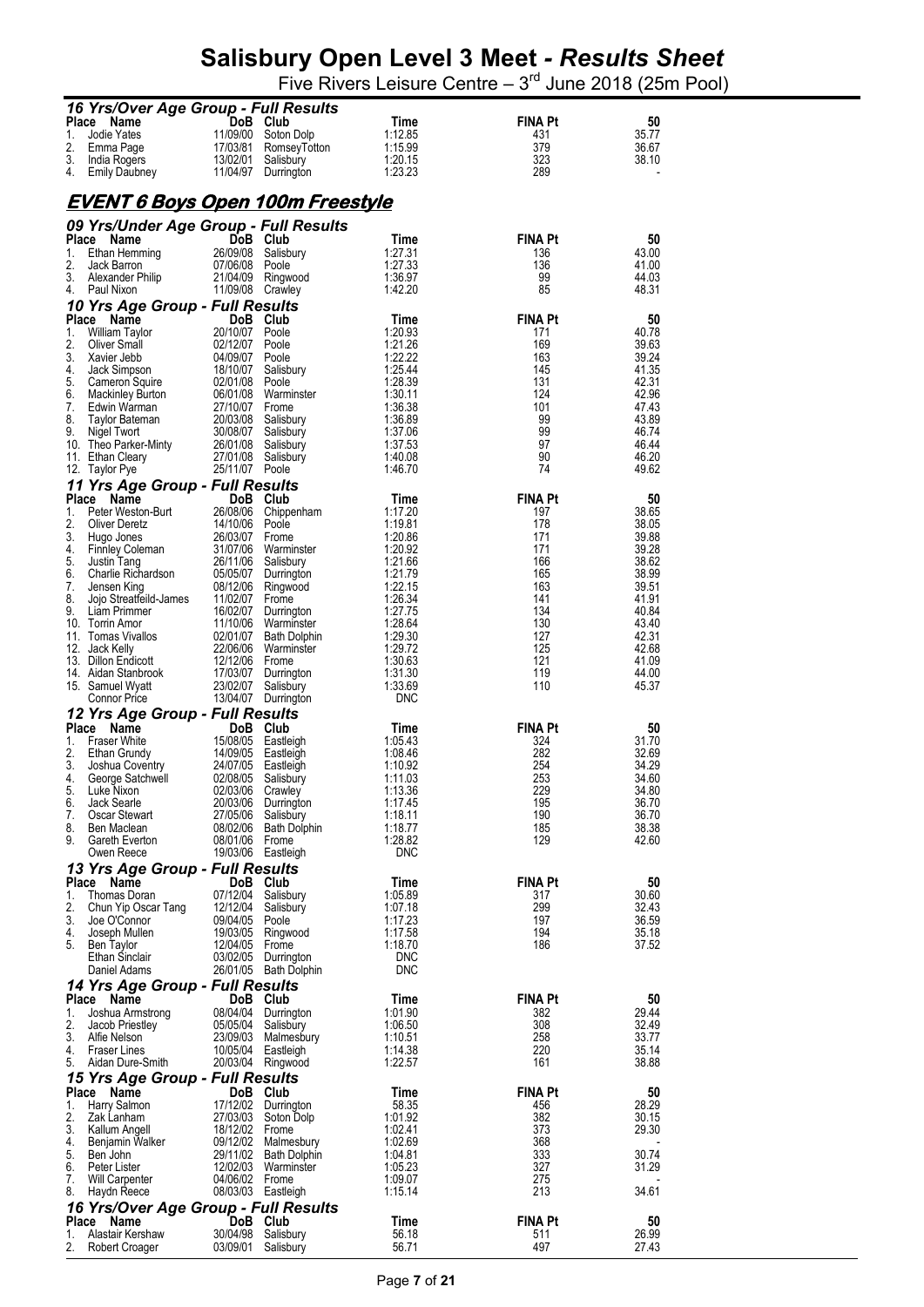|       |                                            |            |                     |            |                | .     |
|-------|--------------------------------------------|------------|---------------------|------------|----------------|-------|
| 3.    | <b>Chandler Saer</b>                       | 03/03/00   | Warminster          | 58.57      | 451            | 28.27 |
| 4.    | Joshua Bills                               | 03/12/01   | Salisbury           | 1:01.58    | 388            | 28.86 |
|       |                                            |            |                     |            |                |       |
|       |                                            |            |                     |            |                |       |
|       | <u>EVENT 7 Girls Open 50m Breaststroke</u> |            |                     |            |                |       |
|       | 09 Yrs/Under Age Group - Full Results      |            |                     |            |                |       |
|       |                                            |            |                     |            |                |       |
|       | Place Name                                 |            | DoB Club            | Time       | <b>FINA Pt</b> |       |
| 1.    | Lottie Vavasour                            | 28/10/08   | Poole               | 49.12      | 198            |       |
| 2.    | Aila Fereday                               | 29/11/08   | <b>Bath Dolphin</b> | 52.77      | 159            |       |
| 3.    | <b>Emily Raymond</b>                       | 04/07/08   | Co South'ton        | 53.03      | 157            |       |
| 4.    | Daisy Hay                                  | 27/03/09   | Warminster          | 54.38      | 146            |       |
| 5.    | Elysia Takacs-Baroni                       | 29/01/09   | Soton Dolp          | 55.72      | 135            |       |
| 6.    | Georgie Byam                               | 20/01/09   | Salisbury           | 55.91      | 134            |       |
| 7.    | Phoebe Weston-Burt                         | 23/06/08   | Chippenham          | 55.96      | 134            |       |
| 8.    | Freya South                                | 26/06/08   | Eastleigh           | 58.05      | 120            |       |
| 9.    | Ella Hargreaves                            | 04/06/08   | Warminster          | 1:00.24    | 107            |       |
|       | 10. Francesca Cole                         | 09/12/08   | Salisbury           | 1:01.04    | 103            |       |
| 11.   | <b>Emily Beddoes</b>                       | 14/03/09   | Salisbury           | 1:01.79    | 99             |       |
|       | 12. Isobel Stewart                         | 18/10/08   | Salisbury           | 1:02.87    | 94             |       |
| 13.   | Jorja Grundy                               | 13/10/08   | Eastleigh           | 1:03.98    | 89             |       |
|       | 10 Yrs Age Group - Full Results            |            |                     |            |                |       |
|       | Place Name                                 |            | DoB Club            | Time       | <b>FINA Pt</b> |       |
| 1.    | Freya Latimore                             | 01/07/07   | Soton Dolp          | 48.14      | 210            |       |
| 2.    | Amphlett Jessie                            | 21/11/07   | <b>Bath Dolphin</b> | 48.88      | 201            |       |
| 3.    | Martha Kelly                               | 05/03/08   | Warminster          | 49.73      | 191            |       |
| 4.    | Amelia Lambert                             | 05/04/08   | RomseyTotton        | 49.81      | 190            |       |
| 5.    | Phoebe Field                               | 29/12/07   | Soton Dolp          | 51.12      | 175            |       |
| 6.    | Jessica Huggins                            | 07/02/08   | Poole               | 51.49      | 172            |       |
| 7.    | Lauren Armstrong                           | 08/05/08   | Durrington          | 51.52      | 171            |       |
| 8.    | Phoebe Olesen                              | 24/06/07   | <b>Bath Dolphin</b> | 52.27      | 164            |       |
| 9.    | Jules Farrell                              | 02/07/07   | Warminster          | 52.47      | 162            |       |
|       | 10. Katie Chudleigh                        | 08/07/07   | Warminster          | 52.94      | 158            |       |
| 11.   | Erin Cooper                                | 31/12/07   | Poole               | 53.12      | 156            |       |
|       | 12. Daisy Cooper                           | 02/10/07   | Warminster          | 53.57      | 152            |       |
|       | 13. Lilianna Marshall                      | 31/01/08   | <b>Bath Dolphin</b> | 54.33      | 146            |       |
|       | 14. Isla Dear                              | 24/08/07   | Salisbury           | 55.16      | 139            |       |
|       | 15. Gabrielle Martin                       | 15/03/08   | Co South'ton        | 55.76      | 135            |       |
| 16.   | Ella Kibble                                | 17/12/07   | Salisbury           | 56.08      | 133            |       |
|       | 17. Holly Olding                           | 18/03/08   | Poole               | 56.10      | 133            |       |
|       | 18. Beth Sykes                             | 07/02/08   | <b>Bath Dolphin</b> | 56.35      | 131            |       |
|       | 19. Leia Malkin                            | 13/06/07   | <b>Bath Dolphin</b> | 57.24      | 125            |       |
|       | 20. Freya Atkins                           | 09/09/07   | <b>Bath Dolphin</b> | 57.64      | 122            |       |
| 21.   | <b>Isabelle Coventry</b>                   | 18/04/08   | Eastleigh           | 58.04      | 120            |       |
| 22.   | Olivia Crane                               | 01/11/07   | Frome               | 58.56      | 116            |       |
| 23.   | Amber Seabrook                             | 16/01/08   | Salisbury           | 59.26      | 112            |       |
| 24.   | Sophie Maclean                             | 13/01/08   | <b>Bath Dolphin</b> | 59.39      | 112            |       |
|       | 25. Tessa Liechti                          | 22/08/07   | <b>Bath Dolphin</b> | 59.40      | 112            |       |
| 26.   | Eden Studley                               | 11/04/08   | Poole               | 1:00.40    | 106            |       |
|       | Emma Davis                                 | 08/10/07   | Frome               | DNC        |                |       |
|       | 11 Yrs Age Group - Full Results            |            |                     |            |                |       |
| Place | Name                                       | <b>DoB</b> | Club                | Time       | <b>FINA Pt</b> |       |
| 1.    | Sophie Kibble                              | 19/07/06   | Salisbury           | 41.42      | 330            |       |
| 2.    | Mae Phillips                               | 13/01/07   | Poole               | 45.51      | 249            |       |
| 3.    | Emily Jones                                | 10/10/06   | <b>Bath Dolphin</b> | 45.63      | 247            |       |
| 4.    | Isobel Kealey                              | 09/06/06   | Durrington          | 46.24      | 237            |       |
| 5.    | Shania Sue                                 | 10/08/06   | <b>Bath Dolphin</b> | 47.04      | 225            |       |
| 6.    | Liberty Byam                               | 09/03/07   | Salisbury           | 47.41      | 220            |       |
| 7.    | Gracie Munro                               | 15/05/07   | Warminster          | 47.70      | 216            |       |
| 8.    | Millie Long                                | 11/07/06   | Ringwood            | 47.94      | 213            |       |
| 9.    | Millie Withers-Jones                       | 01/06/07   | Salisbury           | 48.83      | 201            |       |
| 9.    | <b>Tilly Smethurst</b>                     | 05/07/06   | Malmesbury          | 48.83      | 201            |       |
|       | 11. Maisie Latham                          | 13/10/06   | Soton Dolp          | 48.93      | 200            |       |
|       | 12. Evie Turner                            | 18/08/06   | Soton Dolp          | 49.49      | 193            |       |
|       | 13. Connie Briggs                          | 17/01/07   | Salisbury           | 50.48      | 182            |       |
|       | 14. Casey Strong                           | 01/04/07   | Warminster          | 50.59      | 181            |       |
| 15.   | Isabelle Norman                            | 08/02/07   | Durrington          | 51.14      | 175            |       |
|       | 16. Marianna Stoga                         | 22/01/07   | Co South'ton        | 51.49      | 172            |       |
|       | 17. Ella Hamnett                           | 15/03/07   | <b>Bath Dolphin</b> | 52.29      | 164            |       |
|       | 18. Florence Davies                        | 20/04/07   | Durrington          | 52.69      | 160            |       |
|       | 19. Ella Talks                             | 07/07/06   | <b>Bath Dolphin</b> | 52.70      | 160            |       |
|       | 20. Erica Pettit                           | 11/05/07   | Salisbury           | 53.75      | 151            |       |
|       | 20. Emily Palmer                           | 01/06/07   | Poole               | 53.75      | 151            |       |
|       | 22. Lily Wyber                             | 02/04/07   | <b>Bath Dolphin</b> | 54.34      | 146            |       |
|       | 23. Rebecca Emptage                        | 24/12/06   | <b>Bath Dolphin</b> | 55.36      | 138            |       |
|       | 24. Grace Fielding                         | 16/07/06   | Malmesbury          | 55.71      | 135            |       |
|       | 25. Jackson Fern                           | 18/11/06   | <b>Bath Dolphin</b> | 56.43      | 130            |       |
|       | 26. Molly Pike                             | 25/02/07   | <b>Bath Dolphin</b> | 56.56      | 129            |       |
|       | 27. Rosalyn Thomson                        | 16/07/06   | Eastleigh           | 56.75      | 128            |       |
|       | 28. Lidia Pettit                           | 11/05/07   | Salisbury           | 57.25      | 125            |       |
| 29.   | Kopikha Kathirgamanath                     | 20/01/07   | <b>Bath Dolphin</b> | 58.10      | 119            |       |
|       | 30. Anna Haldenby                          | 04/01/07   | <b>Bath Dolphin</b> | 58.24      | 118            |       |
|       | 31. Mary Burns                             | 26/02/07   | <b>Bath Dolphin</b> | 58.28      | 118            |       |
|       | Isabel Turner                              | 18/08/06   | Soton Dolp          | <b>DNC</b> |                |       |
|       | 12 Yrs Age Group - Full Results            |            |                     |            |                |       |
|       | Place Name                                 |            | DoB Club            | Time       | <b>FINA Pt</b> |       |
| 1.    | Alice Amphlett                             | 20/09/05   | <b>Bath Dolphin</b> | 41.78      | 322            |       |
| 2.    | Jessica Metcalfe                           | 20/09/05   | Frome               | 42.02      | 316            |       |
| 3.    | Grace Gifford                              | 16/06/05   | <b>Bath Dolphin</b> | 42.12      | 314            |       |
| 4.    | <b>Emily Batty</b>                         | 20/10/05   | Durrington          | 44.92      | 259            |       |
| 5.    | Sophie Channell                            | 09/10/05   | Salisbury           | 45.25      | 253            |       |
| 6.    | <b>Hollie Atton</b>                        | 01/02/06   | Eastleigh           | 45.27      | 253            |       |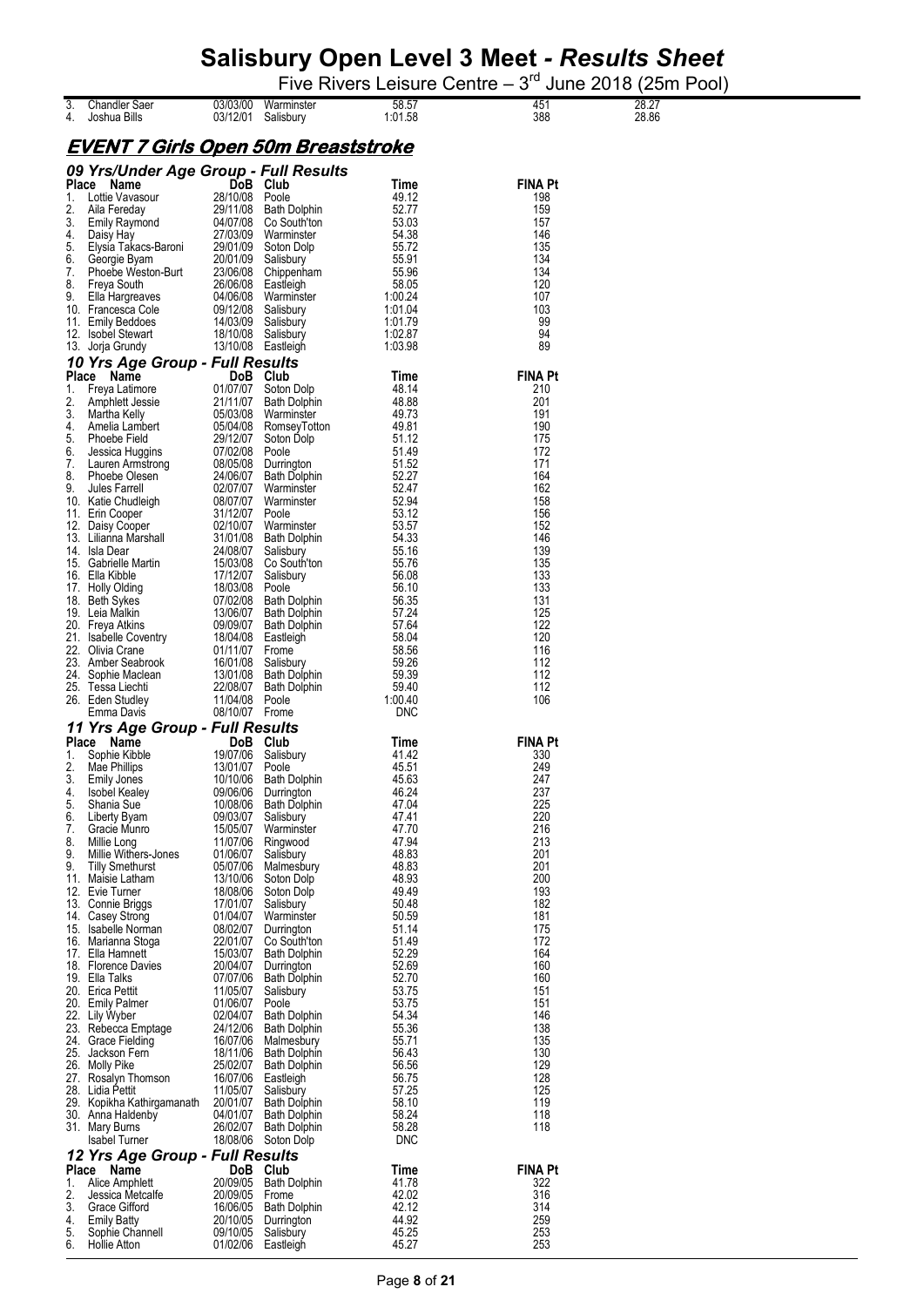| 7.<br>8.                   | Eva Mangiaracina<br>Zoey Yates                                 | 15/10/05<br>20/12/05                                            | Warminster<br>Soton Dolp                          | 45.72<br>46.45           | 245<br>234            |
|----------------------------|----------------------------------------------------------------|-----------------------------------------------------------------|---------------------------------------------------|--------------------------|-----------------------|
| 9.                         | Phoebe Butler                                                  | 13/10/05                                                        | Co South'ton                                      | 47.69                    | 216                   |
|                            | 10. Imogen Baker                                               | 06/10/05                                                        | Malmesbury                                        | 47.86                    | 214                   |
|                            | 11. Hayley George<br>12. Eva Lindsley                          | 25/10/05 Frome                                                  | 09/01/06 Bath Dolphin                             | 50.50<br>53.07           | 182<br>157            |
|                            | 13 Yrs Age Group - Full Results                                |                                                                 |                                                   |                          |                       |
| Place                      | Name                                                           | DoB Club                                                        |                                                   | Time                     | <b>FINA Pt</b>        |
| 1.<br>2.                   | Sadie-Rose PrattFilker<br>Ellie Raymond                        | 04/11/04<br>07/11/04                                            | Salisbury<br>Co South'ton                         | 37.19<br>39.28           | 456<br>387            |
| 3.                         | Georgia Thompson                                               |                                                                 | 11/09/04 Bath Dolphin                             | 40.58                    | 351                   |
| 4.<br>5.                   | Honour Norman                                                  |                                                                 | 24/07/04 Durrington                               | 40.90<br>42.42           | 343<br>307            |
| 6.                         | Freya Manning<br>Amelia Robson                                 | 09/02/05<br>22/11/04<br>24/10/04                                | Soton Dolp<br>Salisbury                           | 43.13                    | 292                   |
| 7.                         | Carys Johnson                                                  |                                                                 | Malmesbury                                        | 43.18                    | 291                   |
| 8.<br>9.                   | <b>Molly Grant</b><br>Zoe Palmer                               | 18/06/04 Durringtor<br>27/10/04 Salisbury<br>05/09/04 Eastleigh | Durrington                                        | 43.25<br>43.52           | 290<br>285            |
|                            | 10. Amy Williams                                               |                                                                 |                                                   | 44.85                    | 260                   |
|                            | 11. Isabel Kendall                                             | 05/01/05                                                        | Frome                                             | 45.71<br>46.62           | 245<br>231            |
|                            |                                                                |                                                                 |                                                   | 46.80                    | 229                   |
|                            | 15. Leila Newman                                               | 30/11/04                                                        | Warminster                                        | 46.81<br>48.75           | 229<br>202            |
|                            | 16. Grace Bahadoor                                             | 29/05/05                                                        | Frome                                             | 58.48                    | 117                   |
|                            | Amber Righton<br>Ellie Rose                                    | 23/02/05<br>11/12/04                                            | <b>Bath Dolphin</b><br>Warminster                 | <b>DNC</b><br><b>DNC</b> |                       |
|                            | <b>Bethan Davis</b>                                            | 26/01/05                                                        | Frome                                             | <b>DNC</b>               |                       |
|                            | India Watkinson                                                |                                                                 | 09/03/05 Warminster                               | DQ T 1L                  |                       |
|                            | 14 Yrs Age Group - Full Results<br>Place                       |                                                                 |                                                   |                          | <b>FINA Pt</b>        |
| 1.                         | Name<br>Stephanie Hill                                         | DoB Club                                                        | 27/11/03 Bath Dolphin                             | Time<br>38.77            | 403                   |
| 2.                         | Tegan Gibson                                                   |                                                                 | 05/05/04 Warminster                               | 40.02                    | 366                   |
| 3.<br>4.                   | Jasmine O'Neill<br>Poppy Smethurst                             | 21/08/03                                                        | Warminster<br>27/10/03 Malmesbury                 | 41.17<br>41.29           | 336<br>333            |
| 5.                         | Maddie Coupe                                                   | 22/02/04                                                        | Salisbury                                         | 42.44                    | 307                   |
| 6.<br>7.                   | Olivia Tilley<br>Mukta Srinivasa-Raghav 10/07/03 Eastleigh     | 31/10/03                                                        | Soton Dolp                                        | 43.71<br>44.87           | 281<br>260            |
| 8.                         | Francesca Williamson                                           | 27/12/03                                                        | <b>Bath Dolphin</b>                               | 45.57                    | 248                   |
| 9.                         | <b>Honor Petitt</b><br>10. Kate Chisam                         | 12/08/03<br>29/03/04 Eastleigh                                  | Durrington                                        | 46.09<br>47.23           | 239<br>222            |
|                            | 11. Lucy Oliver                                                | 24/10/03                                                        | Durrington                                        | 48.22                    | 209                   |
|                            | 12. Rebekah Searle<br>13. Amber Mavin                          | 24/10/03<br>09/11/03                                            | Durrington<br>RomseyTotton                        | 48.35<br>48.54           | 207<br>205            |
|                            | Emma Masters                                                   | 07/05/04                                                        | Eastleigh                                         | DNC                      |                       |
|                            | Emma Beard<br>Jessica Chandler                                 | 20/06/03                                                        | RomseyTotton<br>27/04/04 Malmesbury               | <b>DNC</b><br><b>DNC</b> |                       |
|                            | 15 Yrs Age Group - Full Results                                |                                                                 |                                                   |                          |                       |
|                            |                                                                |                                                                 |                                                   |                          |                       |
|                            | Place Name                                                     | DoB Club                                                        |                                                   | Time                     | <b>FINA Pt</b>        |
| 1.                         | Katie Cruikshank                                               | 25/09/02                                                        | Eastleigh                                         | 39.92                    | 369                   |
| 2.<br>3.                   | Anezka Brown<br>Lili Sach                                      |                                                                 | 06/12/02 Co South'ton<br>10/10/02 Malmesbury      | 40.90<br>42.43           | 343<br>307            |
|                            | 16 Yrs/Over Age Group - Full Results                           |                                                                 |                                                   |                          |                       |
|                            | Name                                                           | DoB Club                                                        |                                                   | Time                     | <b>FINA Pt</b>        |
| Place<br>1.                | Georgia Wheeler<br><b>Emily Brine</b>                          | 14/12/01                                                        | Frome<br>03/04/02 RomseyTotton                    | 43.21<br><b>DNC</b>      | 291                   |
|                            |                                                                |                                                                 |                                                   |                          |                       |
|                            | <u>EVENT 8 Boys Open 50m Backstroke</u>                        |                                                                 |                                                   |                          |                       |
|                            | 09 Yrs/Under Age Group - Full Results                          |                                                                 |                                                   |                          |                       |
|                            | Place Name                                                     | DoB Club                                                        |                                                   | Time                     | <b>FINA Pt</b>        |
| 1.                         | ST. Matthew Lowther<br>Jack Barron                             | 06/07/08<br>07/06/08                                            | Soton Dolp<br>Poole                               | 41.04<br>44.88           | 158<br>121            |
| 2.                         | <b>Harley Nicholls</b>                                         | 02/02/09                                                        | Warminster                                        | 49.27                    | 91                    |
| 3.<br>4.                   | Ethan Hemming<br>Tobias Vivallos                               | 26/09/08                                                        | Salisbury<br>08/06/08 Bath Dolphin                | 49.64<br>49.87           | 89<br>88              |
| 5.                         | James Jobbings                                                 | 26/06/08                                                        | Salisbury                                         | 50.73                    | 84                    |
| 6.<br>7.                   | Joseph Salam<br>Jacob Wells-Luttrell                           |                                                                 | 08/09/08 Warminster<br>19/12/08 Bath Dolphin      | 51.82<br>52.45           | 78<br>76              |
| 8.                         | Paul Nixon                                                     | 11/09/08 Crawley                                                |                                                   | 55.05                    | 65                    |
|                            | Angus Slattery                                                 |                                                                 | 25/01/09 Co South'ton                             | <b>DNC</b>               |                       |
|                            | 10 Yrs Age Group - Full Results                                |                                                                 |                                                   |                          |                       |
| 1.                         | Place Name<br>Alexander Vincent                                | DoB Club<br>04/07/07                                            | Durrington                                        | Time<br>39.35            | <b>FINA Pt</b><br>180 |
| 2.                         | Oliver Small                                                   | 02/12/07                                                        | Poole                                             | 41.34                    | 155                   |
| 3.<br>4.                   | Adam Sadler<br>Cameron Squire                                  | 02/01/08 Poole                                                  | 02/04/08 Eastleigh                                | 43.33<br>43.39           | 134<br>134            |
| 5.                         | Theo Parker-Minty                                              | 26/01/08                                                        | Salisbury                                         | 44.63                    | 123                   |
| 6.<br>7.                   | Jack Simpson<br>William Taylor                                 | 18/10/07<br>20/10/07                                            | Salisbury<br>Poole                                | 45.32<br>46.31           | 117<br>110            |
| 8.                         | Benjamin Jacobs                                                | 12/03/08                                                        | Salisbury                                         | 46.83                    | 106                   |
|                            | Mackinley Burton<br>10. Nigel Twort                            | 30/08/07                                                        | 06/01/08 Warminster<br>Salisbury                  | 49.78<br>51.35           | 88<br>81              |
| 9.                         | Edwin Warman                                                   | 27/10/07 Frome                                                  |                                                   | DQ FI 2L                 |                       |
|                            | 11 Yrs Age Group - Full Results                                | DoB Club                                                        |                                                   | Time                     | <b>FINA Pt</b>        |
|                            | Place Name<br><b>Frances Samways</b>                           | 13/06/06                                                        | <b>Bath Dolphin</b>                               | 38.86                    | 186                   |
|                            | <b>Harry Oliver</b>                                            | 27/04/07 Eastleigh                                              |                                                   | 40.46                    | 165                   |
| 1.<br>2.<br>3.<br>4.<br>5. | Peter Weston-Burt<br>Daniel Marchant<br><b>Finnley Coleman</b> | 11/12/06<br>31/07/06                                            | 26/08/06 Chippenham<br>Co South'ton<br>Warminster | 40.60<br>40.79<br>43.19  | 163<br>161<br>136     |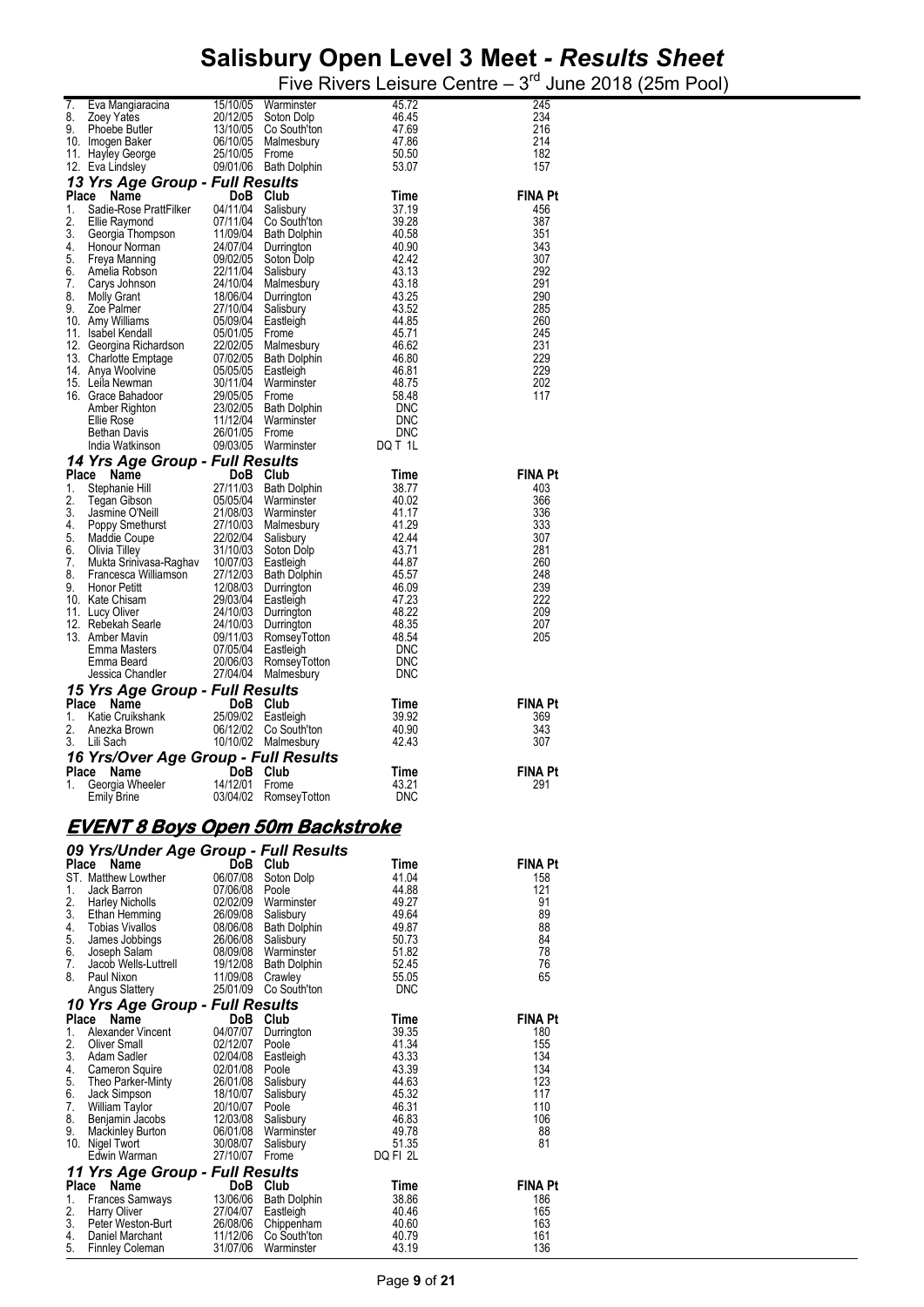| 6.<br>7. | Harry Mavin<br>Raphael Garcia                            | 04/09/06                                                       | RomseyTotton<br>09/09/06 Co South'ton                             | 44.30<br>44.37     | 126<br>125            |                |
|----------|----------------------------------------------------------|----------------------------------------------------------------|-------------------------------------------------------------------|--------------------|-----------------------|----------------|
| 8.       | Tomas Vivallos                                           |                                                                | 02/01/07 Bath Dolphin                                             | 44.78              | 122                   |                |
| 9.       | Jojo Streatfeild-James 11/02/07 Frome<br>10. Jensen King |                                                                | 08/12/06 Ringwood                                                 | 45.14<br>45.63     | 119<br>115            |                |
|          | 11. Charlie Richardson                                   |                                                                | 05/05/07 Durrington                                               | 45.89              | 113                   |                |
|          | 12. Dillon Endicott                                      | 12/12/06 Frome                                                 |                                                                   | 45.93              | 113                   |                |
|          | 13. Samuel Wyatt<br>14. Torrin Amor                      |                                                                | 23/02/07 Salisbury<br>11/10/06 Warminster                         | 46.65<br>47.99     | 108<br>99             |                |
|          | 15. Adam Cutler                                          |                                                                | 08/10/06 Warminster                                               | 48.01              | 99                    |                |
|          | 16. Aidan Stanbrook                                      |                                                                | 17/03/07 Durrington                                               | 50.96              | 82                    |                |
|          | 17. Liam Primmer<br>18. Kieran Rowland                   |                                                                | 16/02/07 Durrington<br>20/11/06 Co South'ton                      | 51.09<br>53.35     | 82<br>72              |                |
|          | Connor Price                                             |                                                                | 13/04/07 Durrington                                               | <b>DNC</b>         |                       |                |
|          | 12 Yrs Age Group - Full Results                          |                                                                |                                                                   |                    |                       |                |
| 1.       | Place<br>Name<br><b>Fraser White</b>                     |                                                                | DoB Club<br>15/08/05 Eastleigh                                    | Time<br>34.38      | <b>FINA Pt</b><br>269 |                |
| 2.       | Byron Robson                                             |                                                                | 02/04/06 Salisbury                                                | 35.93              | 236                   |                |
| 3.       | Ethan Grundy                                             | 14/09/05 Eastleigh<br>24/07/05 Eastleigh<br>08/05/06 Eastleigh |                                                                   | 36.46              | 226                   |                |
| 4.<br>5. | Joshua Coventry<br>Freddie Sadler                        |                                                                |                                                                   | 36.83<br>37.55     | 219<br>207            |                |
| 6.       | George Satchwell                                         |                                                                |                                                                   | 38.62              | 190                   |                |
| 7.<br>8. | Oscar Stewart<br>Ben Maclean                             |                                                                | 02/08/05 Salisbury<br>27/05/06 Salisbury<br>08/02/06 Bath Dolphin | 40.67<br>40.77     | 163<br>161            |                |
| 9.       | Luke Nixon                                               | 02/03/06 Crawley                                               |                                                                   | 40.78              | 161                   |                |
|          | 10. Jack Searle                                          |                                                                | 20/03/06 Durrington                                               | 41.14              | 157                   |                |
|          | 11. Miles Brine<br>11. Alexander Marchant                | 20/05/06 Poole                                                 | 22/09/05 RomseyTotton                                             | 41.80<br>41.80     | 150<br>150            |                |
|          | 13. Emerson White                                        |                                                                | 08/02/06 Co South'ton                                             | 42.50              | 142                   |                |
|          | 14. Bradley Bateman                                      |                                                                | 24/04/06 Salisbury                                                | 45.96              | 113                   |                |
|          | Owen Reece                                               |                                                                | 19/03/06 Eastleigh                                                | <b>DNC</b>         |                       |                |
|          | 13 Yrs Age Group - Full Results<br>Place Name            |                                                                | DoB Club                                                          | Time               | <b>FINA Pt</b>        |                |
| 1.       | Thomas Doran                                             |                                                                | 07/12/04 Salisbury                                                | 35.24              | 250                   |                |
| 2.       | Chun Yip Oscar Tang                                      | 12/12/04 Salisbury                                             |                                                                   | 35.36              | 248                   |                |
| 3.<br>4. | Charles Platt<br>Joseph Mullen                           |                                                                | 09/09/04 Malmesbury<br>19/03/05 Ringwood                          | 37.48<br>39.29     | 208<br>180            |                |
|          | Ethan Sinclair                                           |                                                                | 03/02/05 Durrington                                               | <b>DNC</b>         |                       |                |
|          | Daniel Adams                                             |                                                                | 26/01/05 Bath Dolphin                                             | <b>DNC</b>         |                       |                |
|          | 14 Yrs Age Group - Full Results<br>Place Name            |                                                                | DoB Club                                                          | Time               | <b>FINA Pt</b>        |                |
| 1.       | Joshua Armstrong                                         |                                                                | 08/04/04 Durrington                                               | 31.94              | 336                   |                |
| 2.       | Alfie Nelson                                             |                                                                | 23/09/03 Malmesbury                                               | 33.82              | 283                   |                |
| 3.<br>4. | Dylan Bessey<br>Aiden Symonds                            |                                                                | 19/11/03 RomseyTotton<br>15/01/04 Warminster                      | 35.80<br>37.94     | 239<br>200            |                |
| 5.       | Aidan Dure-Smith                                         |                                                                | 20/03/04 Ringwood                                                 | 40.95              | 159                   |                |
| 6.       | Charles Kirkbride                                        |                                                                | 16/01/04 Malmesbury                                               | 43.28              | 135                   |                |
|          | 15 Yrs Age Group - Full Results                          |                                                                | DoB Club                                                          |                    | <b>FINA Pt</b>        |                |
| 1.       | Place Name<br>Harry Salmon                               |                                                                | 17/12/02 Durrington                                               | Time<br>30.51      | 386                   |                |
| 2.       | Thomas Jesson                                            |                                                                | 30/12/02 Co South'ton                                             | 31.93              | 337                   |                |
| 3.<br>4. | Benjamin Walker<br>Peter Lister                          |                                                                | 09/12/02 Malmesbury<br>12/02/03 Warminster                        | 32.11<br>34.28     | 331<br>272            |                |
| 5.       | Will Carpenter                                           | 04/06/02 Frome                                                 |                                                                   | 36.92              | 217                   |                |
| 6.       | Haydn Reece                                              |                                                                | 08/03/03 Eastleigh                                                | 37.12              | 214                   |                |
| 7.       | Kiran Newman                                             |                                                                | 24/03/03 Warminster                                               | 38.70              | 189                   |                |
|          | 16 Yrs/Over Age Group - Full Results<br>Place Name       |                                                                | DoB Club                                                          | Time               | <b>FINA Pt</b>        |                |
| 1.       | Robert Croager                                           | 03/09/01                                                       | Salisbury                                                         | 32.07              | 332                   |                |
| 2.       | Dylan Gosden                                             |                                                                | 15/05/01 Durrington                                               | 33.93              | 280                   |                |
|          |                                                          |                                                                |                                                                   |                    |                       |                |
|          | <b>EVENT 9 Girls Open 100m Butterfly</b>                 |                                                                |                                                                   |                    |                       |                |
|          | 09 Yrs/Under Age Group - Full Results                    |                                                                |                                                                   |                    |                       |                |
| 1.       | Place Name<br>Daisy Hay                                  |                                                                | DoB Club<br>27/03/09 Warminster                                   | Time<br>1:49.56    | <b>FINA Pt</b><br>123 | 50<br>51.45    |
| 2.       | Lottie Vavasour                                          | 28/10/08 Poole                                                 |                                                                   | 1:51.34            | 117                   | 48.81          |
| 3.       | Phoebe Weston-Burt                                       |                                                                | 23/06/08 Chippenham                                               | 1:58.60            | 97                    | 57.33          |
| 4.<br>5. | Mae Jackson<br>Georgie Byam                              |                                                                | 24/11/08 Bath Dolphin<br>20/01/09 Salisbury                       | 2:01.45<br>2:02.67 | 90<br>88              |                |
|          | 10 Yrs Age Group - Full Results                          |                                                                |                                                                   |                    |                       |                |
|          | Place Name                                               |                                                                | DoB Club                                                          | Time               | <b>FINA Pt</b>        | 50             |
| 1.<br>2. | Jessica Huggins                                          | 07/02/08 Poole<br>05/03/08                                     | Warminster                                                        | 1:37.60<br>1:44.82 | 175<br>141            | 44.72<br>48.70 |
| 3.       | Martha Kelly<br>Erin Cooper                              | 31/12/07 Poole                                                 |                                                                   | 1:46.89            | 133                   | 47.04          |
| 4.       | Amelia Lambert                                           |                                                                | 05/04/08 RomseyTotton                                             | 1:56.17            | 103                   | 53.83          |
|          |                                                          |                                                                |                                                                   |                    |                       |                |
|          | 11 Yrs Age Group - Full Results                          |                                                                |                                                                   |                    |                       |                |
|          | Place Name                                               |                                                                | DoB Club                                                          | Time               | <b>FINA Pt</b>        | 50             |
| 1.<br>2. | Shania Sue<br>Emily Jones                                |                                                                | 10/08/06 Bath Dolphin<br>10/10/06 Bath Dolphin                    | 1:25.42<br>1:28.48 | 261<br>235            | 36.91<br>40.33 |
| 3.       | Sophie Jones                                             |                                                                | 10/10/06 Bath Dolphin                                             | 1:31.57            | 212                   | 39.84          |
| 4.       | Millie Withers-Jones                                     | 01/06/07                                                       | Salisbury                                                         | 1:33.28            | 200                   | 44.63          |
| 5.<br>6. | Sophie Kibble<br>Liberty Byam                            | 19/07/06<br>09/03/07                                           | Salisbury<br>Salisbury                                            | 1:35.18<br>1:40.23 | 188<br>161            | 42.63<br>45.22 |
| 7.       | Hannah Bowers                                            |                                                                | 12/04/07 Co South'ton                                             | 1:44.70            | 141                   | 48.32          |
| 8.<br>9. | Erica Pettit<br><b>Emily Palmer</b>                      | 11/05/07<br>01/06/07                                           | Salisbury<br>Poole                                                | 1:51.29<br>1:54.69 | 118<br>107            | 52.99<br>54.65 |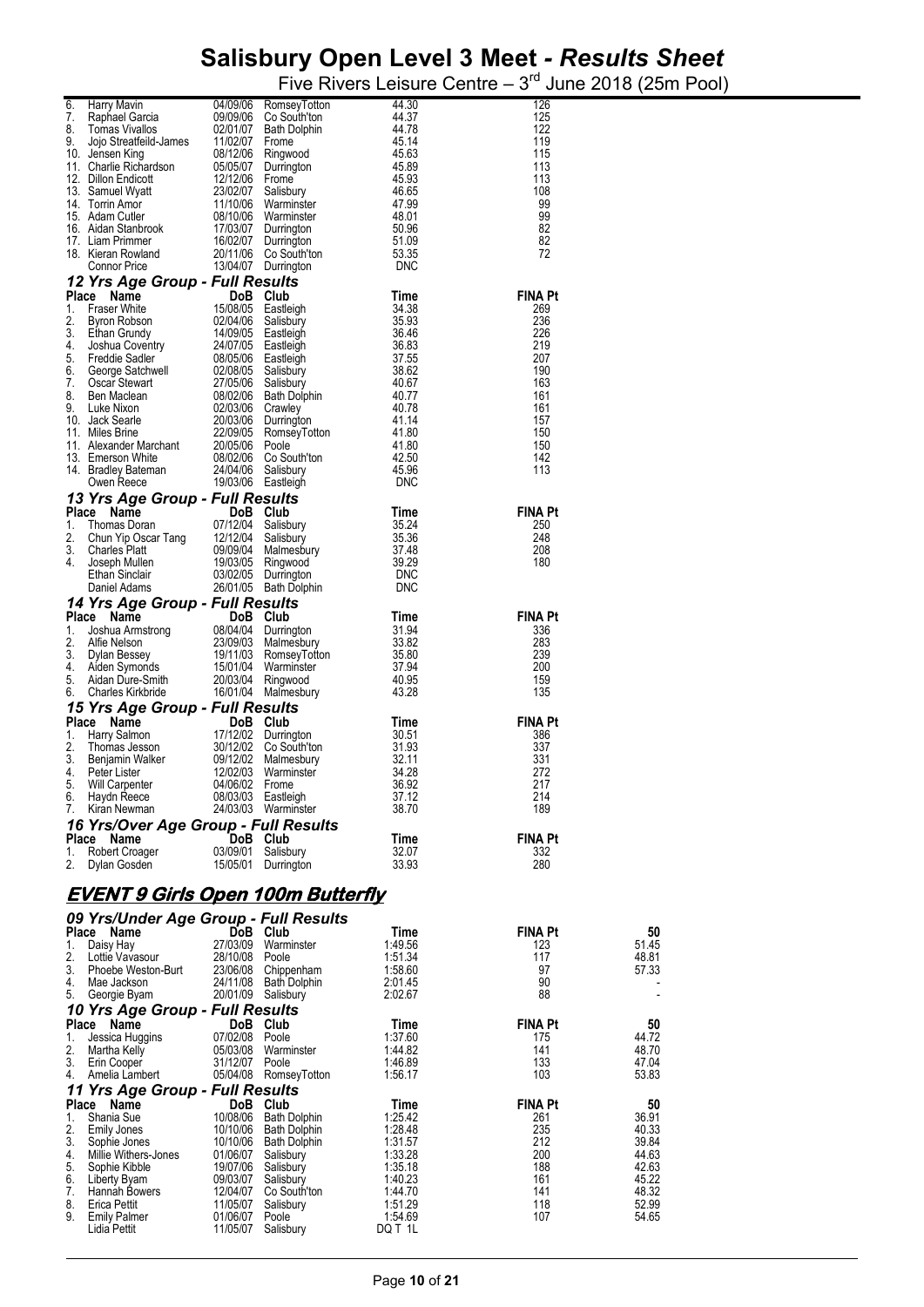|              | 12 Yrs Age Group - Full Results                        |                            |                                             |                     |                       |                |
|--------------|--------------------------------------------------------|----------------------------|---------------------------------------------|---------------------|-----------------------|----------------|
| Place<br>1.  | Name<br><b>Emily Lowther</b>                           | 13/01/06                   | DoB Club<br>Soton Dolp                      | Time<br>1:15.74     | <b>FINA Pt</b><br>374 | 50<br>35.09    |
| 2.           | Grace Gifford                                          |                            | 16/06/05 Bath Dolphin                       | 1:21.34             | 302                   | 36.89          |
| 3.<br>4.     | <b>Faye Vincent</b><br><b>Emily Batty</b>              |                            | 22/10/05 Durrington<br>20/10/05 Durrington  | 1:22.89<br>1:23.27  | 285<br>282            | 37.64<br>37.59 |
| 5.           | Eva Mangiaracina                                       |                            | 15/10/05 Warminster                         | 1:25.61             | 259                   |                |
| 6.<br>7.     | Sophie Channell<br>Eva Lindsley                        |                            | 09/10/05 Salisbury<br>09/01/06 Bath Dolphin | 1:28.85<br>1:40.18  | 232<br>161            | 41.45<br>44.37 |
| 8.           | Imogen Baker                                           |                            | 06/10/05 Malmesbury                         | 1:41.21             | 157                   |                |
|              | 13 Yrs Age Group - Full Results                        |                            |                                             |                     |                       |                |
| 1.           | Place<br>Name<br>Sadie-Rose PrattFilker                | 04/11/04                   | DoB Club<br>Salisbury                       | Time<br>1:20.17     | <b>FINA Pt</b><br>316 | 50<br>38.87    |
| 2.           | Ellie Raymond                                          |                            | 07/11/04 Co South'ton                       | 1:23.01             | 284                   | 38.26          |
| 3.<br>4.     | Madeleine Sawyer<br>Lucy Arlow                         |                            | 25/09/04 RomseyTotton<br>28/07/04 Eastleigh | 1:26.29<br>1:26.32  | 253<br>253            | 39.61<br>38.58 |
| 5.           | Ysabelle Garcia                                        |                            | 09/12/04 Co South'ton                       | 1:27.25             | 245                   | 40.28          |
| 6.<br>7.     | Honour Norman<br>Rosalind Rayner                       |                            | 24/07/04 Durrington<br>15/02/05 Malmesbury  | 1:29.13<br>1:29.14  | 230<br>229            | 40.08          |
| 8.           | Zoe Palmer                                             |                            | 27/10/04 Salisbury                          | 1:31.66             | 211                   | 42.07          |
| 9.           | <b>Charlotte Emptage</b><br>10. Jessica Day            |                            | 07/02/05 Bath Dolphin<br>07/08/04 Eastleigh | 1:36.68<br>1:37.23  | 180<br>177            | 42.99<br>43.43 |
|              | 14 Yrs Age Group - Full Results                        |                            |                                             |                     |                       |                |
| Place        | Name                                                   |                            | DoB Club                                    | Time                | <b>FINA Pt</b>        | 50             |
| 1.<br>2.     | Ruby-Lee Allen<br>Imogen Primmer                       | 03/02/04                   | Salisbury<br>05/03/04 Durrington            | 1:10.90<br>1:19.49  | 456<br>324            | 33.51<br>36.50 |
| 3.           | Maddie Coupe                                           | 22/02/04                   | Salisbury                                   | 1:20.52             | 311                   | 36.18          |
| 4.<br>5.     | Ella Rowland<br>Leigh Stanbrook                        |                            | 20/11/03 Warminster<br>06/01/04 Durrington  | 1:21.07<br>1:32.37  | 305<br>206            | 40.07          |
|              | Stephanie Hill                                         |                            | 27/11/03 Bath Dolphin                       | <b>DNC</b>          |                       |                |
|              | 15 Yrs Age Group - Full Results<br>Place               |                            |                                             |                     |                       |                |
| 1.           | Name<br>Jessica Slater                                 |                            | DoB Club<br>02/04/03 Co South'ton           | Time<br>1:23.96     | FINA Pt<br>275        | 50<br>37.89    |
| 2.           | <b>Holly Singer</b>                                    | 20/04/03 Frome             |                                             | 1:33.04             | 202                   | 41.66          |
| 3.           | Chloe Short<br>16 Yrs/Over Age Group - Full Results    |                            | 29/10/02 Co South'ton                       | 1:34.97             | 190                   | 43.67          |
|              | Place<br>Name                                          |                            | DoB Club                                    | Time                | <b>FINA Pt</b>        | 50             |
| 1.           | Emma Page                                              | 17/03/81                   | RomseyTotton                                | 1:17.25             | 353                   | 35.81          |
| 2.           | Lynne Crozier                                          | 25/07/64 Frome             |                                             | 2:10.36             | 73                    | 1:00.27        |
|              | <u>EVENT 10 Boys Open 100m IM</u>                      |                            |                                             |                     |                       |                |
|              | 09 Yrs/Under Age Group - Full Results                  |                            |                                             |                     |                       |                |
|              | Place Name                                             |                            | DoB Club                                    | Time                | <b>FINA Pt</b>        |                |
| 1.<br>2.     | Matthew Lowther<br>Ethan Hemming                       | 26/09/08                   | 06/07/08 Soton Dolp<br>Salisbury            | 1:29.04<br>1:42.52  | 180<br>118            |                |
| 3.           | Matthew Butcher                                        | 10/08/08 Poole             |                                             | 1:47.77             | 101                   |                |
| 4.<br>5.     | Alexander Philip<br>Harley Nicholls                    |                            | 21/04/09 Ringwood<br>02/02/09 Warminster    | 1:48.88<br>1:49.76  | 98<br>96              |                |
| 6.           | James Jobbings                                         | 26/06/08                   | Salisbury                                   | 1:49.77             | 96                    |                |
| 7.           | Paul Nixon                                             | 11/09/08 Crawley           |                                             | 1:57.13             | 79                    |                |
| <b>Place</b> | 10 Yrs Age Group - Full Results<br>Name                |                            | DoB Club                                    | Time                | <b>FINA Pt</b>        |                |
| 1.           | Alexander Vincent                                      | 04/07/07                   | Durrington                                  | 1:26.26             | 198                   |                |
| 2.<br>3.     | Xavier Jebb<br><b>Oliver Small</b>                     | 04/09/07<br>02/12/07       | Poole<br>Poole                              | 1:31.69<br>1:31.73  | 165<br>164            |                |
| 4.           | <b>Mackinley Burton</b>                                | 06/01/08                   | Warminster                                  | 1:42.04             | 119                   |                |
| 5.<br>6.     | Theo Parker-Minty<br>Jack Simpson                      | 26/01/08<br>18/10/07       | Salisbury<br>Salisbury                      | 1:44.02<br>1:44.42  | 113<br>111            |                |
| 7.           | Nigel Twort                                            | 30/08/07                   | Salisbury                                   | 1:51.69             | 91                    |                |
| 8.           | Taylor Bateman<br>Edwin Warman                         | 20/03/08<br>27/10/07 Frome | Salisbury                                   | 1:52.06<br>DQ SL 1L | 90                    |                |
|              | Adam Sadler                                            | 02/04/08                   | Eastleigh                                   | DQ ST               |                       |                |
|              | Taylor Pye<br>11 Yrs Age Group - Full Results          | 25/11/07 Poole             |                                             | DQ T 2L             |                       |                |
| Place        | Name                                                   |                            | DoB Club                                    | Time                | <b>FINA Pt</b>        |                |
| 1.<br>2.     | Daniel Marchant                                        | 11/12/06                   | Co South'ton                                | 1:25.24             | 205                   |                |
| 3.           | Peter Weston-Burt<br><b>Frances Samways</b>            | 26/08/06                   | Chippenham<br>13/06/06 Bath Dolphin         | 1:26.52<br>1:27.45  | 196<br>190            |                |
| 4.           | <b>Oliver Deretz</b>                                   | 14/10/06                   | Poole                                       | 1:31.81             | 164                   |                |
| 5.<br>6.     | Raphael Garcia<br>Justin Tang                          | 09/09/06<br>26/11/06       | Co South'ton<br>Salisbury                   | 1:34.38<br>1:34.77  | 151<br>149            |                |
| 7.           | <b>Tomas Vivallos</b>                                  | 02/01/07                   | <b>Bath Dolphin</b>                         | 1:36.51             | 141                   |                |
| 8.<br>9.     | <b>Finnley Coleman</b><br>Charlie Richardson           |                            | 31/07/06 Warminster<br>05/05/07 Durrington  | 1:37.87<br>1:38.80  | 135<br>131            |                |
|              | 10. Dillon Endicott                                    | 12/12/06 Frome             |                                             | 1:39.60             | 128                   |                |
| 11.          | Jojo Streatfeild-James<br>12. Samuel Wyatt             | 11/02/07 Frome<br>23/02/07 | Salisbury                                   | 1:40.35<br>1:41.60  | 125<br>121            |                |
|              | 13. Hamish McNeil                                      | 15/01/07                   | Durrington                                  | 1:41.92             | 120                   |                |
|              | 14. Harry Mavin<br>15. Torrin Amor                     | 04/09/06                   | RomseyTotton<br>11/10/06 Warminster         | 1:42.12<br>1:42.87  | 119<br>116            |                |
|              | Liam Primmer                                           | 16/02/07                   | Durrington                                  | DQ SL 1L            |                       |                |
|              | <b>Connor Price</b><br>12 Yrs Age Group - Full Results |                            | 13/04/07 Durrington                         | DQ T 1L             |                       |                |
| <b>Place</b> | Name                                                   |                            | DoB Club                                    | Time                | <b>FINA Pt</b>        |                |
| 1.<br>2.     | Ethan Grundy<br>George Satchwell                       | 14/09/05<br>02/08/05       | Eastleigh<br>Salisbury                      | 1:17.53<br>1:18.74  | 273<br>260            |                |
| 3.           | Byron Robson                                           | 02/04/06                   | Salisbury                                   | 1:21.06             | 238                   |                |
| 4.           | Max Huxford                                            |                            | 07/04/06 Eastleigh                          | 1:22.10             | 229                   |                |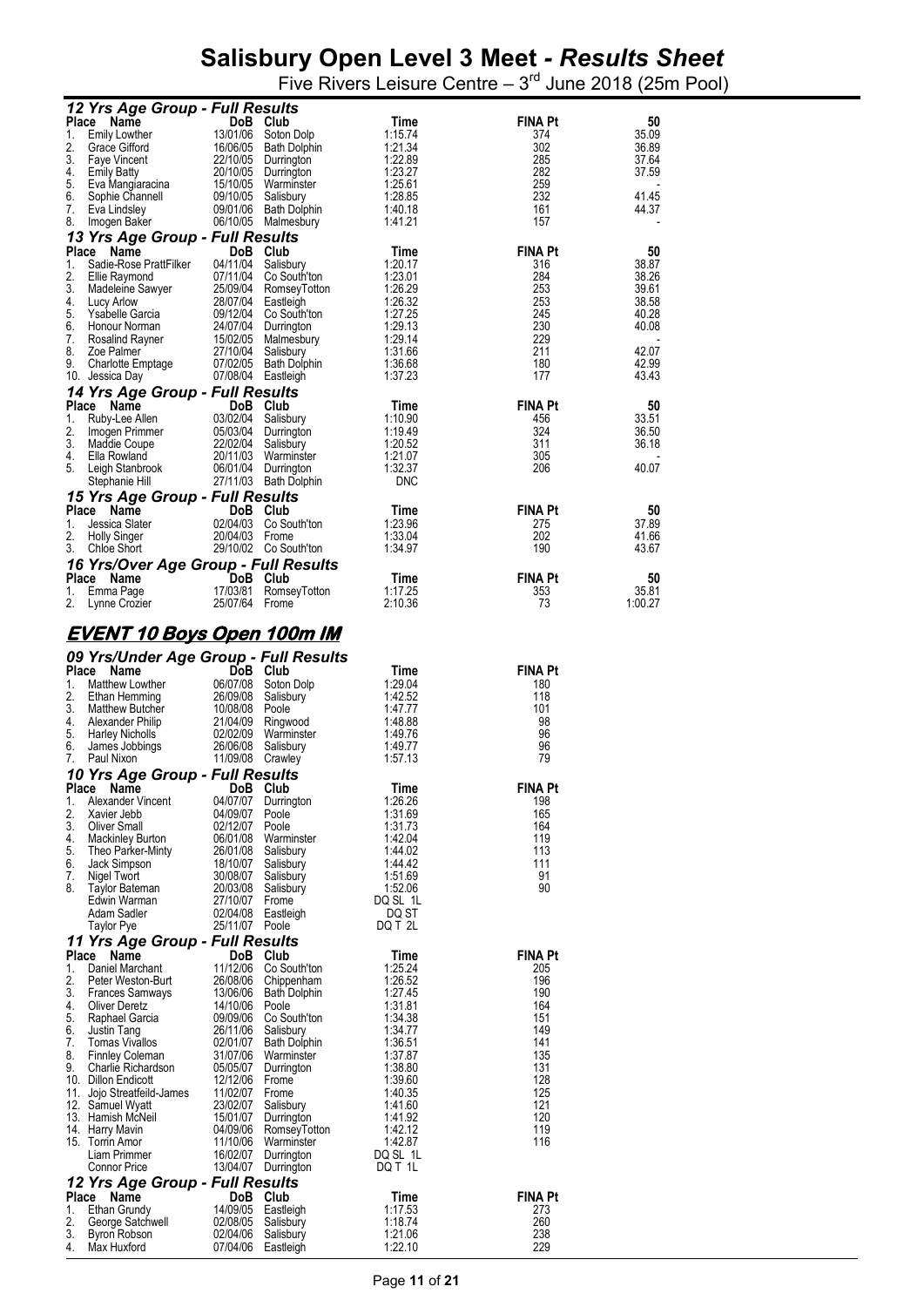| 5.<br>6.    | Freddie Sadler                                                                                                  |                      | 08/05/06 Eastleigh                                                                                                                                      | 1:22.21<br>1:24.40       | 229<br>211            |                         |
|-------------|-----------------------------------------------------------------------------------------------------------------|----------------------|---------------------------------------------------------------------------------------------------------------------------------------------------------|--------------------------|-----------------------|-------------------------|
| 7.          | Luke Nixon<br>Xen Medland                                                                                       |                      | 02/03/06 Crawley<br>15/11/05 Salisbury<br>15/11/05 Salisbury<br>08/02/06 Co South't<br>22/09/05 RomseyToi<br>20/03/06 Durrington<br>08/02/06 Bath Dolph | 1:24.59                  | 210                   |                         |
| 8.          | Emerson White                                                                                                   |                      | 08/02/06 Co South'ton                                                                                                                                   | 1:27.38                  | 190                   |                         |
| 9.          | Miles Brine<br>10. Jack Searle                                                                                  |                      | 22/09/05 RomseyTotton                                                                                                                                   | 1:32.30<br>1:32.43       | 161<br>161            |                         |
|             | 11. Ben Maclean                                                                                                 |                      | 08/02/06 Bath Dolphin                                                                                                                                   | 1:34.12                  | 152                   |                         |
|             | 12. Bradley Bateman 24/04/06 Salisbury<br>13. Daniel Nunez-Camacho 07/07/05 Co South'ton                        |                      |                                                                                                                                                         | 1:34.30<br>1:34.60       | 151<br>150            |                         |
|             | 14. Alexander Marchant                                                                                          | 20/05/06 Poole       |                                                                                                                                                         | 1:40.53                  | 125                   |                         |
|             | 15. Gareth Everton                                                                                              | 08/01/06 Frome       |                                                                                                                                                         | 1:46.04                  | 106                   |                         |
|             | Jake Smith<br>13 Yrs Age Group - Full Results                                                                   |                      | 11/01/06 Co South'ton                                                                                                                                   | DQ ST                    |                       |                         |
|             | Place Name                                                                                                      |                      | DoB Club                                                                                                                                                | Time                     | <b>FINA Pt</b>        |                         |
| 1.          | Oliver Cook                                                                                                     |                      | 17/06/04 Soton Dolp                                                                                                                                     | 1:15.79                  | 292                   |                         |
| 2.<br>3.    | Joe O'Connor<br>Joshua Wilson                                                                                   |                      |                                                                                                                                                         | 1:25.78<br>1:27.26       | 201<br>191            |                         |
| 4.          | Ben Taylor                                                                                                      | 12/04/05 Frome       |                                                                                                                                                         | 1:31.62                  | 165                   |                         |
|             | Ethan Sinclair<br>Daniel Adams                                                                                  |                      | 03/02/05 Durrington<br>26/01/05 Bath Dolphin                                                                                                            | <b>DNC</b><br><b>DNC</b> |                       |                         |
|             | 14 Yrs Age Group - Full Results                                                                                 |                      |                                                                                                                                                         |                          |                       |                         |
|             | Place Name                                                                                                      |                      | DoB Club                                                                                                                                                | Time                     | <b>FINA Pt</b>        |                         |
| 1.<br>2.    | Joshua Armstrong 08/04/04 Durrington<br>Jacob Priestley 05/05/04 Salisbury<br>Aiden Symonds 15/01/04 Warminster |                      |                                                                                                                                                         | 1:10.99<br>1:14.29       | 355<br>310            |                         |
| 3.          | Jacob Priestley<br>Aiden Symonds<br>Freest lines                                                                |                      |                                                                                                                                                         | 1:22.77                  | 224                   |                         |
| 4.<br>5.    | <b>Fraser Lines</b><br>Aidan Dure-Smith                                                                         |                      | 10/05/04 Eastleigh<br>20/03/04 Ringwood                                                                                                                 | 1:26.09<br>1:33.36       | 199<br>156            |                         |
|             | 15 Yrs Age Group - Full Results                                                                                 |                      |                                                                                                                                                         |                          |                       |                         |
|             | Place Name                                                                                                      |                      | <b>DOB Club</b><br>17/12/02 Durrington<br>27/03/03 Soton Dolp<br>09/12/02 Malmosh                                                                       | Time                     | <b>FINA Pt</b>        |                         |
| 1.<br>2.    | Harry Salmon<br>Zak Lanham                                                                                      |                      |                                                                                                                                                         | 1:05.98<br>1:10.89       | 443<br>357            |                         |
| 3.          | Benjamin Walker                                                                                                 |                      | 09/12/02 Malmesbury                                                                                                                                     | 1:11.33                  | 350                   |                         |
| 4.          | Will Carpenter                                                                                                  | 04/06/02 Frome       |                                                                                                                                                         | 1:20.19                  | 246                   |                         |
|             | Matthew Wilby<br>16 Yrs/Over Age Group - Full Results                                                           |                      | 05/06/02 Co South'ton                                                                                                                                   | <b>DNC</b>               |                       |                         |
|             | Place Name                                                                                                      |                      | DoB Club                                                                                                                                                | Time                     | <b>FINA Pt</b>        |                         |
| 1.          | <b>Chandler Saer</b>                                                                                            |                      | 03/03/00 Warminster                                                                                                                                     | 1:05.06                  | 462                   |                         |
| 2.<br>3.    | Alastair Kershaw<br>Robert Croager                                                                              | 30/04/98 Salisbury   | 03/09/01 Salisbury                                                                                                                                      | 1:05.11<br>1:08.20       | 461<br>401            |                         |
| 4.          | Dylan Gosden                                                                                                    |                      | 15/05/01 Durrington                                                                                                                                     | 1:13.40                  | 321                   |                         |
|             | <u>EVENT 11 Girls Open 100m Breaststroke</u>                                                                    |                      |                                                                                                                                                         |                          |                       |                         |
|             |                                                                                                                 |                      |                                                                                                                                                         |                          |                       |                         |
|             |                                                                                                                 |                      |                                                                                                                                                         |                          |                       |                         |
|             | 09 Yrs/Under Age Group - Full Results                                                                           |                      |                                                                                                                                                         |                          |                       |                         |
| 1.          | Place<br>Name<br>Lottie Vavasour                                                                                | 28/10/08 Poole       | DoB Club                                                                                                                                                | Time<br>1:47.53          | <b>FINA Pt</b><br>195 | 50<br>51.39             |
| 2.          | Emily Raymond                                                                                                   |                      | 04/07/08 Co South'ton                                                                                                                                   | 1:57.20                  | 150                   | 20.38                   |
| 3.<br>4.    | Aila Fereday<br>Phoebe Weston-Burt                                                                              |                      | 29/11/08 Bath Dolphin                                                                                                                                   | 1:57.53<br>1:59.22       | 149<br>143            | 56.17<br>58.30          |
| 5.          | Francesca Cole                                                                                                  |                      | 23/06/08 Chippenham<br>09/12/08 Salisbury                                                                                                               | 2:05.84                  | 121                   | 1:00.69                 |
| 6.          | Mae Jackson                                                                                                     |                      | 24/11/08 Bath Dolphin                                                                                                                                   | 2:10.95                  | 107<br>106            | 1:03.19                 |
| 7.          | Georgie Byam                                                                                                    |                      | 20/01/09 Salisbury                                                                                                                                      | 2:11.43                  |                       | 1:01.81                 |
| Place       | 10 Yrs Age Group - Full Results<br>name                                                                         | <b>DoB</b>           | Club                                                                                                                                                    | <b>Time</b>              | <b>FINA Pt</b>        | 50                      |
| 1.          | Alisha Freeman                                                                                                  | 08/06/07             | Frome                                                                                                                                                   | 1:40.39<br>1:45.01       | 239                   | 47.31                   |
| 2.<br>3.    | Amphlett Jessie<br>Freya Latimore                                                                               | 21/11/07<br>01/07/07 | <b>Bath Dolphin</b><br>Soton Dolp                                                                                                                       | 1:45.66                  | 209<br>205            | 50.20<br>48.58          |
| 4.          | Martha Kelly                                                                                                    | 05/03/08             | Warminster                                                                                                                                              | 1:46.83                  | 198                   | 52.08                   |
| 5.<br>6.    | Livia Day<br>Amelia Lambert                                                                                     | 18/06/07<br>05/04/08 | Co South'ton<br>RomseyTotton                                                                                                                            | 1:48.13<br>1:49.51       | 191<br>184            | 51.27<br>51.52          |
| 7.          | Evie Smith                                                                                                      | 23/06/07             | Co South'ton                                                                                                                                            | 1:50.69                  | 178                   | 52.23                   |
| 8.<br>9.    | Kelsey Henstridge<br>Josie Lane                                                                                 | 04/12/07<br>31/01/08 | Poole<br>Durrington                                                                                                                                     | 1:53.99<br>1:54.58       | 163<br>161            | 54.84<br>53.65          |
|             | 10. Holly Olding                                                                                                | 18/03/08             | Poole                                                                                                                                                   | 1:55.86                  | 155                   | 57.42                   |
|             | 11. Erin Cooper<br>12. Isla Dear                                                                                | 31/12/07             | Poole                                                                                                                                                   | 1:56.62<br>1:57.77       | 152<br>148            | 56.48                   |
|             | 13. Lilianna Marshall                                                                                           | 24/08/07<br>31/01/08 | Salisbury<br><b>Bath Dolphin</b>                                                                                                                        | 2:00.26                  | 139                   | 57.43<br>57.46          |
|             | 14. Ella Kibble                                                                                                 | 17/12/07             | Salisbury                                                                                                                                               | 2:03.35                  | 129                   | 57.68                   |
|             | 15. Josephine Corn<br>16. Tamzin Harris                                                                         | 19/07/07<br>11/10/07 | Poole<br>Poole                                                                                                                                          | 2:04.90<br>2:05.14       | 124<br>123            | 58.91<br>59.68          |
|             | 17. Lily Murray                                                                                                 |                      | 26/01/08 Chippenham                                                                                                                                     | 2:07.91                  | 115                   | 1:00.18                 |
|             | 11 Yrs Age Group - Full Results                                                                                 |                      |                                                                                                                                                         |                          |                       |                         |
| Place<br>1. | Name<br>Sophie Jones                                                                                            | 10/10/06             | DoB Club<br><b>Bath Dolphin</b>                                                                                                                         | Time<br>1:30.15          | <b>FINA Pt</b><br>330 | 50<br>42.75             |
| 2.          | Sophie Kibble                                                                                                   | 19/07/06             | Salisbury                                                                                                                                               | 1:30.65                  | 325                   | 43.46                   |
| 3.<br>4.    | Mae Phillips<br><b>Emily Jones</b>                                                                              | 13/01/07<br>10/10/06 | Poole<br><b>Bath Dolphin</b>                                                                                                                            | 1:38.23<br>1:39.34       | 255<br>247            | 46.60<br>47.29          |
| 5.          | <b>Tilly Smethurst</b>                                                                                          | 05/07/06             | Malmesbury                                                                                                                                              | 1:42.99                  | 221                   | 50.60                   |
| 6.<br>7.    | Liberty Byam<br><b>Isobel Kealey</b>                                                                            | 09/03/07<br>09/06/06 | Salisbury<br>Durrington                                                                                                                                 | 1:46.00<br>1:46.92       | 203<br>198            | 50.05<br>49.98          |
| 8.          | Gracie Munro                                                                                                    | 15/05/07             | Warminster                                                                                                                                              | 1:47.54                  | 194                   | 51.94                   |
| 9.          | Maisie Latham                                                                                                   | 13/10/06             | Soton Dolp                                                                                                                                              | 1:48.37                  | 190<br>165            | 53.64                   |
|             | 10. Erica Pettit<br>11. Rebecca Emptage                                                                         | 11/05/07<br>24/12/06 | Salisbury<br><b>Bath Dolphin</b>                                                                                                                        | 1:53.50<br>1:57.10       | 151                   | 53.50<br>56.32          |
|             | 12. Emily Palmer                                                                                                | 01/06/07             | Poole                                                                                                                                                   | 1:57.88                  | 148                   |                         |
|             | 13. Isabelle Norman<br>14. Rosalyn Thomson                                                                      | 08/02/07<br>16/07/06 | Durrington<br>Eastleigh                                                                                                                                 | 1:59.18<br>2:01.29       | 143<br>135            | 55.03<br>55.93<br>58.41 |
| 15.         | Sophie Hayes<br>16. Jackson Fern                                                                                | 21/02/07<br>18/11/06 | Malmesbury<br><b>Bath Dolphin</b>                                                                                                                       | 2:02.50<br>2:05.21       | 131<br>123            | 58.67<br>56.64          |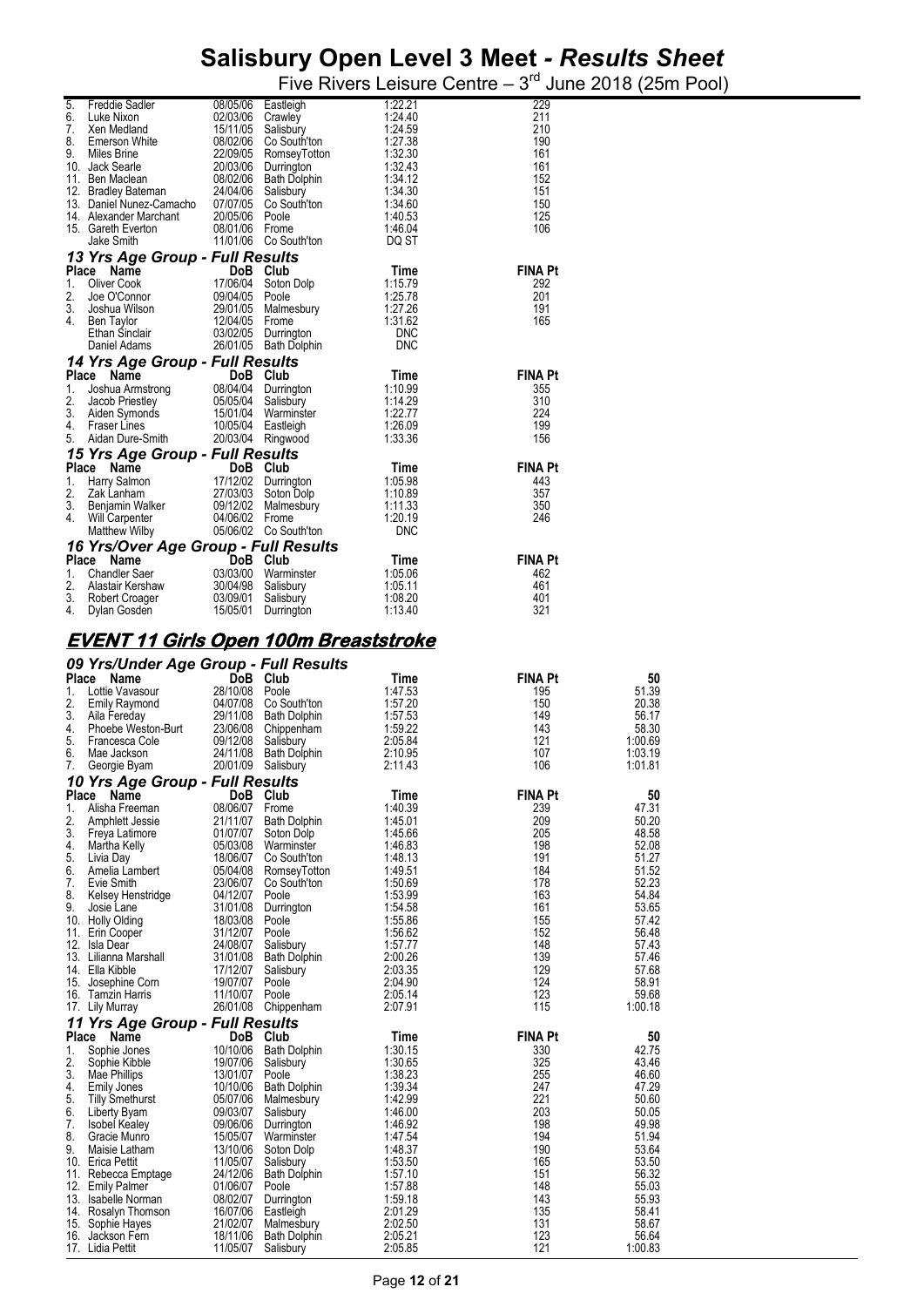Five Rivers Leisure Centre  $-3<sup>rd</sup>$  June 2018 (25m Pool)

|                                                             | Evie Turner<br><b>Isabel Turner</b><br>Rhiannon Crawford                                                                                                                                                                                                                           | 18/08/06<br>18/08/06                                                                                                                                                               | Soton Dolp<br>Soton Dolp<br>16/09/06 Co South'ton                                                                                                                                                                               | <b>DNC</b><br><b>DNC</b><br>DQ T 2L                                                                                                                                  |                                                                                             |                                                                                                       |
|-------------------------------------------------------------|------------------------------------------------------------------------------------------------------------------------------------------------------------------------------------------------------------------------------------------------------------------------------------|------------------------------------------------------------------------------------------------------------------------------------------------------------------------------------|---------------------------------------------------------------------------------------------------------------------------------------------------------------------------------------------------------------------------------|----------------------------------------------------------------------------------------------------------------------------------------------------------------------|---------------------------------------------------------------------------------------------|-------------------------------------------------------------------------------------------------------|
|                                                             | 12 Yrs Age Group - Full Results                                                                                                                                                                                                                                                    |                                                                                                                                                                                    |                                                                                                                                                                                                                                 |                                                                                                                                                                      |                                                                                             |                                                                                                       |
| Place<br>1.<br>2.<br>3.<br>4.<br>5.<br>6.<br>7.<br>8.<br>9. | Name<br><b>Grace Gifford</b><br>Jessica Metcalfe<br><b>Faye Vincent</b><br>Alice Amphlett<br>Sophie Channell<br><b>Hollie Atton</b><br><b>Emily Caws</b><br>Phoebe Butler<br>Emma John<br>10. Katie Smith<br>11. Milly Jesson                                                      | DoB<br>16/06/05<br>20/09/05<br>22/10/05<br>20/09/05<br>09/10/05<br>01/02/06<br>31/05/06<br>13/10/05<br>29/03/06                                                                    | Club<br>Bath Dolphin<br>Frome<br>Durrington<br>Bath Dolphin<br>Salisbury<br>Eastleigh<br>Co South'ton<br>Co South'ton<br>07/01/06 Bath Dolphin<br>Co South'ton<br>19/02/06 Co South'ton                                         | Time<br>1:31.80<br>1:32.89<br>1:33.54<br>1:33.62<br>1:38.46<br>1:40.69<br>1:43.13<br>1:43.99<br>1:44.67<br>1:45.13<br>1:55.02                                        | <b>FINA Pt</b><br>313<br>302<br>296<br>295<br>254<br>237<br>221<br>215<br>211<br>208<br>159 | 50<br>42.75<br>44.73<br>45.12<br>45.38<br>48.55<br>46.80<br>49.49<br>49.83<br>49.55<br>50.93<br>55.41 |
|                                                             | 13 Yrs Age Group - Full Results                                                                                                                                                                                                                                                    |                                                                                                                                                                                    |                                                                                                                                                                                                                                 |                                                                                                                                                                      |                                                                                             |                                                                                                       |
| Place<br>1.<br>2.<br>3.<br>4.<br>5.<br>6.<br>7.<br>8.<br>9. | Name<br>Sadie-Rose PrattFilker<br>Ellie Raymond<br>Honour Norman<br>Freya Manning<br>Freya Rogers<br>Amelia Robson<br><b>Molly Grant</b><br>Carys Johnson<br>Zoe Palmer<br>10. Amy Williams<br>11. Sophie Kitson<br>Daisy Church<br>Amber Righton<br>Ellie Rose<br>India Watkinson | <b>DoB</b><br>04/11/04<br>07/11/04<br>24/07/04<br>09/02/05<br>16/11/04<br>22/11/04<br>18/06/04<br>24/10/04<br>27/10/04<br>05/09/04<br>23/02/05<br>31/12/04<br>23/02/05<br>11/12/04 | Club<br>Salisbury<br>Co South'ton<br>Durrington<br>Soton Dolp<br>Salisbury<br>Salisbury<br>Durrington<br>Malmesbury<br>Salisbury<br>Eastleigh<br>Salisbury<br>Frome<br><b>Bath Dolphin</b><br>Warminster<br>09/03/05 Warminster | Time<br>1:20.66<br>1:28.29<br>1:31.83<br>1:32.09<br>1:33.38<br>1:35.68<br>1:36.17<br>1:36.48<br>1:38.51<br>1:39.94<br>1:49.70<br>DNC<br>DNC<br><b>DNC</b><br>DQ T 1L | <b>FINA Pt</b><br>462<br>352<br>313<br>310<br>297<br>276<br>272<br>270<br>253<br>242<br>183 | 50<br>38.56<br>41.05<br>43.27<br>44.31<br>44.72<br>45.83<br>45.81<br>44.20<br>47.29<br>45.48<br>52.10 |
|                                                             | 14 Yrs Age Group - Full Results                                                                                                                                                                                                                                                    |                                                                                                                                                                                    |                                                                                                                                                                                                                                 |                                                                                                                                                                      |                                                                                             |                                                                                                       |
| <b>Place</b><br>1.<br>2.<br>3.<br>4.<br>5.<br>6.            | Name<br>Tegan Gibson<br>Stephanie Hill<br>Ruby-Lee Allen<br>Poppy Smethurst<br>Honor Petitt<br>Lucy Oliver<br>Kate Chisam<br>Jessica Chandler                                                                                                                                      | DoB.<br>27/11/03<br>12/08/03<br>24/10/03                                                                                                                                           | Club<br>05/05/04 Warminster<br>Bath Dolphin<br>03/02/04 Salisbury<br>27/10/03 Malmesbury<br>Durrington<br>Durrington<br>29/03/04 Eastleigh<br>27/04/04 Malmesbury                                                               | Time<br>1:26.66<br>1:27.64<br>1:27.73<br>1:30.97<br>1:39.39<br>1:45.56<br>DNC<br>DNC                                                                                 | <b>FINA Pt</b><br>372<br>360<br>359<br>322<br>246<br>206                                    | 50<br>40.83<br>40.62<br>41.42<br>43.98<br>46.84<br>50.26                                              |
|                                                             | 15 Yrs Age Group - Full Results                                                                                                                                                                                                                                                    |                                                                                                                                                                                    |                                                                                                                                                                                                                                 |                                                                                                                                                                      |                                                                                             |                                                                                                       |
| Place<br>1.<br>2.<br>3.<br>4.                               | Name<br>Neve Day<br>Katie Cruikshank<br>Lili Sach<br>Chloe Short                                                                                                                                                                                                                   | 13/10/02<br>25/09/02<br>10/10/02                                                                                                                                                   | DoB Club<br>Co South'ton<br>Eastleigh<br>Malmesbury<br>29/10/02 Co South'ton                                                                                                                                                    | Time<br>1:22.55<br>1:26.50<br>1:32.32<br>1:56.03                                                                                                                     | <b>FINA Pt</b><br>431<br>374<br>308<br>155                                                  | 50<br>38.16<br>41.16<br>44.19<br>24.17                                                                |
| <b>Place</b>                                                | 16 Yrs/Over Age Group - Full Results<br>Name                                                                                                                                                                                                                                       |                                                                                                                                                                                    | DoB Club                                                                                                                                                                                                                        | Time                                                                                                                                                                 | <b>FINA Pt</b>                                                                              | 50                                                                                                    |
| 1.                                                          | Georgia Wheeler<br>Emily Brine                                                                                                                                                                                                                                                     | 14/12/01<br>03/04/02                                                                                                                                                               | Frome<br>RomseyTotton                                                                                                                                                                                                           | 1:36.15<br>DNC                                                                                                                                                       | 272                                                                                         | 45.76                                                                                                 |

#### **EVENT 12 Boys Open 50m Freestyle**

| <b>Place</b><br>1.<br>2.<br>3.<br>4.<br>5.<br>6.<br>7.<br>8.<br>9.<br>10.               | 09 Yrs/Under Age Group - Full Results<br>Name<br>Ethan Hemming<br>Jack Barron<br><b>Matthew Butcher</b><br><b>Tobias Vivallos</b><br>Alexander Philip<br>James Jobbings<br>Harley Nicholls<br>Jacob Wells-Luttrell<br>Paul Nixon<br>William McNeil<br>Joseph Salam<br>Angus Slattery                                          | DoB <b>D</b><br>26/09/08<br>07/06/08<br>10/08/08<br>08/06/08<br>21/04/09<br>26/06/08<br>02/02/09<br>19/12/08<br>11/09/08<br>03/10/08<br>08/09/08<br>25/01/09                            | Club<br>Salisbury<br>Poole<br>Poole<br>Bath Dolphin<br>Ringwood<br>Salisbury<br>Warminster<br>Bath Dolphin<br>Crawley<br>Durrington<br>Warminster<br>Co South'ton                                      | Time<br>38.11<br>38.82<br>41.67<br>41.87<br>43.56<br>43.60<br>43.78<br>44.78<br>45.49<br>1:05.90<br><b>DNC</b><br><b>DNC</b>                          | <b>FINA Pt</b><br>150<br>142<br>114<br>113<br>100<br>100<br>99<br>92<br>88<br>29              |
|-----------------------------------------------------------------------------------------|-------------------------------------------------------------------------------------------------------------------------------------------------------------------------------------------------------------------------------------------------------------------------------------------------------------------------------|-----------------------------------------------------------------------------------------------------------------------------------------------------------------------------------------|--------------------------------------------------------------------------------------------------------------------------------------------------------------------------------------------------------|-------------------------------------------------------------------------------------------------------------------------------------------------------|-----------------------------------------------------------------------------------------------|
| <b>Place</b><br>1.<br>2.<br>3.<br>4.<br>5.<br>6.<br>7.<br>8.<br>9.<br>10.<br>11.<br>12. | 10 Yrs Age Group - Full Results<br>Name<br>Alexander Vincent<br>William Taylor<br>Oliver Small<br>Adam Sadler<br>Jack Simpson<br>Daniel Dick<br><b>Mackinley Burton</b><br>Ethan Cleary<br><b>Taylor Bateman</b><br>Benjamin Jacobs<br>Theo Parker-Minty<br>Nigel Twort<br><b>Blake Butler</b><br>Lewis Mpofu<br>Edwin Warman | DoB<br>04/07/07<br>20/10/07<br>02/12/07<br>02/04/08<br>18/10/07<br>05/09/07<br>06/01/08<br>27/01/08<br>20/03/08<br>12/03/08<br>26/01/08<br>30/08/07<br>04/09/07<br>04/10/07<br>27/10/07 | Club<br>Durrington<br>Poole<br>Poole<br>Eastleigh<br>Salisbury<br>Co South'ton<br>Warminster<br>Salisbury<br>Salisbury<br>Salisbury<br>Salisbury<br>Salisbury<br>Co South'ton<br>Co South'ton<br>Frome | Time<br>34.09<br>35.89<br>36.52<br>39.90<br>40.09<br>42.64<br>43.03<br>43.72<br>44.17<br>44.19<br>44.69<br>46.14<br><b>DNC</b><br><b>DNC</b><br>DQ ST | <b>FINA Pt</b><br>209<br>179<br>170<br>130<br>129<br>107<br>104<br>99<br>96<br>96<br>93<br>84 |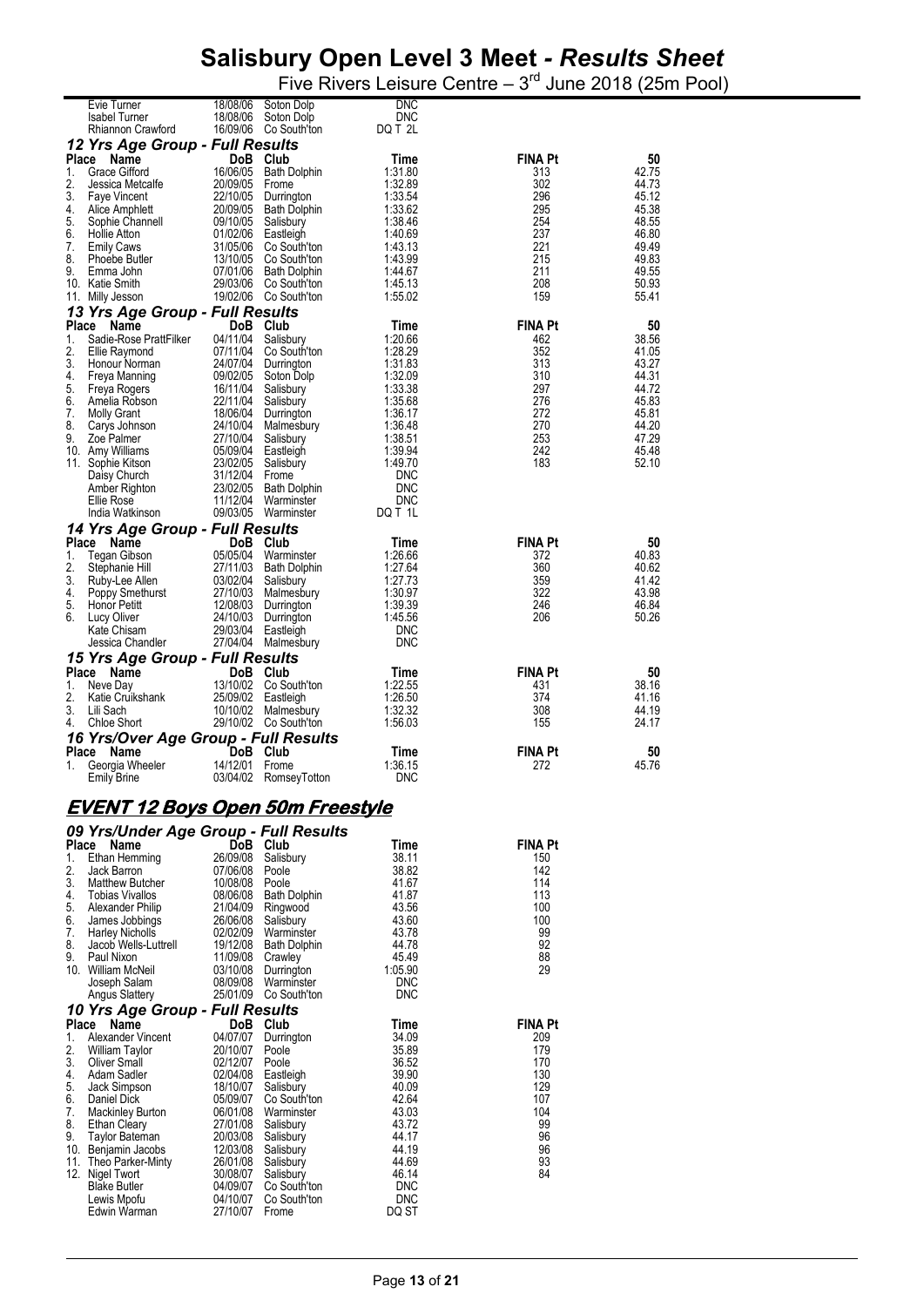|              | 11 Yrs Age Group - Full Results                                                                                                                                                                                                                                    |                                      |                                              |                          |                       |
|--------------|--------------------------------------------------------------------------------------------------------------------------------------------------------------------------------------------------------------------------------------------------------------------|--------------------------------------|----------------------------------------------|--------------------------|-----------------------|
| Place        | Name                                                                                                                                                                                                                                                               | DoB Club                             |                                              | Time                     | <b>FINA Pt</b>        |
| 1.           | Frances Samways<br>Harry Oliver                                                                                                                                                                                                                                    |                                      | 13/06/06 Bath Dolphin                        | 32.93                    | 232                   |
| 2.<br>3.     | Harry Oliver                                                                                                                                                                                                                                                       | 27/04/07<br>11/12/06                 | Eastleigh<br>Co South'ton                    | 34.21<br>34.61           | 207<br>200            |
| 4.           | Daniel Marchant<br>Oliver Deretz<br><b>Oliver Deretz</b>                                                                                                                                                                                                           | 14/10/06                             | Poole                                        | 35.03                    | 193                   |
| 5.           | Peter Weston-Burt                                                                                                                                                                                                                                                  |                                      | 26/08/06 Chippenham                          | 35.34                    | 188                   |
|              | France Color:<br>The Color:<br>The Color:<br>The Color:<br>The Color:<br>The Color:<br>The Color:<br>The Color:<br>The Color:<br>The Color:<br>The Color:<br>The Color:<br>The Color:<br>The Color:<br>The Color:<br>The Color:<br>The Color:<br>The Color:<br>The | 26/03/07                             | Frome                                        | 36.20                    | 175                   |
|              |                                                                                                                                                                                                                                                                    | 31/07/06                             | Warminster<br>09/09/06 Co South'ton          | 36.80<br>37.23           | 166<br>161            |
|              |                                                                                                                                                                                                                                                                    | 26/11/06                             | Salisbury                                    | 37.43                    | 158                   |
|              |                                                                                                                                                                                                                                                                    | 15/01/07                             | Durrington                                   | 37.82                    | 153                   |
|              |                                                                                                                                                                                                                                                                    |                                      | 22/06/06 Warminster<br>11/10/06 Warminster   | 38.22<br>38.70           | 148<br>143            |
|              |                                                                                                                                                                                                                                                                    | 02/01/07                             | Bath Dolphin                                 | 38.76                    | 142                   |
|              |                                                                                                                                                                                                                                                                    | 11/02/07                             | Frome                                        | 38.98                    | 140                   |
|              |                                                                                                                                                                                                                                                                    | 17/03/07                             | Durrington                                   | 39.57                    | 134                   |
|              |                                                                                                                                                                                                                                                                    |                                      | 04/09/06 RomseyTotton<br>08/10/06 Warminster | 40.25<br>40.26           | 127<br>127            |
|              | 18. Henry Williams                                                                                                                                                                                                                                                 | 06/03/07                             | Eastleigh                                    | 40.33                    | 126                   |
|              | 19. Liam Primmer                                                                                                                                                                                                                                                   |                                      | 16/02/07 Durrington                          | 40.65                    | 123                   |
|              | 20. Charlie Richardson<br>21. Samuel Wuett<br>21. Samuel Wyatt                                                                                                                                                                                                     | 05/05/07<br>23/02/07                 | Durrington<br>Salisbury                      | 40.80<br>41.33           | 122<br>117            |
|              | Archie Crompton                                                                                                                                                                                                                                                    | 06/09/06                             | Malmesbury                                   | <b>DNC</b>               |                       |
|              | 12 Yrs Age Group - Full Results                                                                                                                                                                                                                                    |                                      |                                              |                          |                       |
|              | Place<br>Name                                                                                                                                                                                                                                                      | $\overline{D}$ oB $\overline{C}$ lub |                                              | <b>Time</b>              | <b>FINA Pt</b>        |
| 1.           | <b>Fraser White</b>                                                                                                                                                                                                                                                |                                      | Eastleigh                                    | 30.40                    | 296                   |
| 2.<br>3.     | Ethan Grundy<br>Jake Smith                                                                                                                                                                                                                                         | 14/09/05 Eastleigh                   | 11/01/06 Co South'ton                        | 31.04<br>32.05           | 278<br>252            |
| 4.           | Byron Robson                                                                                                                                                                                                                                                       | 02/04/06                             | Salisbury                                    | 32.09                    | 251                   |
| 5.           | Luke Nixon                                                                                                                                                                                                                                                         | 02/03/06                             | Crawley                                      | 32.32                    | 246                   |
| 6.           | Joshua Coventry                                                                                                                                                                                                                                                    | 24/07/05 Eastleigh                   |                                              | 32.41                    | 244                   |
| 7.<br>8.     | George Satchwell<br>Freddie Sadler                                                                                                                                                                                                                                 | 02/08/05<br>08/05/06                 | Salisbury<br>Eastleigh                       | 32.61<br>32.78           | 239<br>236            |
| 9.           | Oscar Stewart                                                                                                                                                                                                                                                      | 27/05/06                             | Salisbury                                    | 34.90                    | 195                   |
|              | 10. Ben Maclean                                                                                                                                                                                                                                                    | 08/02/06                             | <b>Bath Dolphin</b>                          | 34.99                    | 194                   |
|              | 10. Emerson White<br>12. Jack Searle<br>13. Miles Brine                                                                                                                                                                                                            |                                      | 08/02/06 Co South'ton<br>20/03/06 Durrington | 34.99<br>35.02           | 194<br>193            |
|              | 13. Miles Brine                                                                                                                                                                                                                                                    | 22/09/05                             | RomseyTotton                                 | 36.33                    | 173                   |
|              | 14. Daniel Nunez-Camacho                                                                                                                                                                                                                                           |                                      | 07/07/05 Co South'ton                        | 36.98                    | 164                   |
|              | 15. Marley Harris                                                                                                                                                                                                                                                  |                                      | 10/03/06 Co South'ton                        | 38.00                    | 151                   |
|              | 16. Bradley Bateman<br>17. Gareth Everton                                                                                                                                                                                                                          | 24/04/06<br>08/01/06                 | Salisbury<br>Frome                           | 38.45<br>39.59           | 146<br>134            |
|              | Xen Medland                                                                                                                                                                                                                                                        | 15/11/05 Salisbury                   |                                              | <b>DNC</b>               |                       |
|              | 13 Yrs Age Group - Full Results                                                                                                                                                                                                                                    |                                      |                                              |                          |                       |
|              | Place<br>Name                                                                                                                                                                                                                                                      | DoB Club                             |                                              | Time                     | <b>FINA Pt</b>        |
| 1.<br>2.     | <b>Charles Platt</b><br>Thomas Doran                                                                                                                                                                                                                               | 09/09/04<br>07/12/04 Salisbury       | Malmesbury                                   | 29.47<br>29.83           | 324<br>313            |
| 3.           |                                                                                                                                                                                                                                                                    | 12/12/04 Salisbury                   |                                              | 30.32                    | 298                   |
| 4.           | Chun Yip Oscar Tang<br>Joshua Wilson<br>Ben Tavlor                                                                                                                                                                                                                 | 29/01/05                             | Malmesbury                                   | 33.71                    | 217                   |
| 5.           | Ben Taylor                                                                                                                                                                                                                                                         | 12/04/05                             | Frome                                        | 34.19                    | 208                   |
|              | Ethan Sinclair<br>Daniel Adams                                                                                                                                                                                                                                     | 03/02/05                             | Durrington<br>26/01/05 Bath Dolphin          | <b>DNC</b><br><b>DNC</b> |                       |
|              | 14 Yrs Age Group - Full Results                                                                                                                                                                                                                                    |                                      |                                              |                          |                       |
| Place        | Name                                                                                                                                                                                                                                                               | DoB                                  | Club                                         | Time                     | FINA Pt               |
| 1.           | Joshua Armstrong                                                                                                                                                                                                                                                   | 08/04/04                             | Durrington                                   | 27.46                    | 401                   |
| 2.<br>3.     | Evan Harris<br>Dylan Bessey                                                                                                                                                                                                                                        | 06/08/03<br>19/11/03                 | Co South'ton<br>RomseyTotton                 | 27.68<br>27.93           | 392<br>381            |
| 4.           | Jay Turner                                                                                                                                                                                                                                                         | 09/03/04                             | RomseyTotton                                 | 29.65                    | 319                   |
| 5.           | Jacob Priestley                                                                                                                                                                                                                                                    | 05/05/04                             | Salisbury                                    | 30.43                    | 295                   |
| 6.           | Aiden Symonds                                                                                                                                                                                                                                                      | 15/01/04<br>23/09/03                 | Warminster                                   | 30.82                    | 284                   |
| 7.<br>8.     | Alfie Nelson<br>Aidan Dure-Smith                                                                                                                                                                                                                                   | 20/03/04                             | Malmesbury<br>Ringwood                       | 31.04<br>35.97           | 278<br>178            |
|              | 15 Yrs Age Group - Full Results                                                                                                                                                                                                                                    |                                      |                                              |                          |                       |
| <b>Place</b> | Name                                                                                                                                                                                                                                                               | DoB Club                             |                                              | Time                     | <b>FINA Pt</b>        |
| 1.           | Elwyn Lee-Mitchell                                                                                                                                                                                                                                                 | 07/05/03                             | Co South'ton                                 | 25.80                    | 484                   |
| 2.<br>3.     | Harry Salmon<br>Kallum Angell                                                                                                                                                                                                                                      | 17/12/02<br>18/12/02                 | Durrington<br>Frome                          | 26.53<br>26.93           | 445<br>425            |
| 4.           | Benjamin Walker                                                                                                                                                                                                                                                    | 09/12/02                             | Malmesbury                                   | 27.52                    | 399                   |
| 5.           | Ben John                                                                                                                                                                                                                                                           | 29/11/02                             | <b>Bath Dolphin</b>                          | 28.52                    | 358                   |
| 6.           | Thomas Jesson                                                                                                                                                                                                                                                      | 30/12/02                             | Co South'ton                                 | 28.69                    | 352                   |
| 7.<br>8.     | Peter Lister<br>Kiran Newman                                                                                                                                                                                                                                       | 12/02/03<br>24/03/03                 | Warminster<br>Warminster                     | 28.84<br>31.71           | 346<br>260            |
| 9.           | Will Carpenter                                                                                                                                                                                                                                                     | 04/06/02                             | Frome                                        | 31.77                    | 259                   |
|              | <b>Matthew Wilby</b>                                                                                                                                                                                                                                               |                                      | 05/06/02 Co South'ton                        | <b>DNC</b>               |                       |
|              | 16 Yrs/Over Age Group - Full Results                                                                                                                                                                                                                               |                                      |                                              |                          |                       |
| Place        | Name<br>Alastair Kershaw                                                                                                                                                                                                                                           | DoB<br>30/04/98                      | Club                                         | Time                     | <b>FINA Pt</b><br>472 |
| 1.<br>2.     | Robert Croager                                                                                                                                                                                                                                                     | 03/09/01                             | Salisbury<br>Salisbury                       | 26.02<br>26.69           | 437                   |
| 3.           | Chandler Saer                                                                                                                                                                                                                                                      | 03/03/00                             | Warminster                                   | 26.75                    | 434                   |
| 4.<br>5.     | Joshua Bills                                                                                                                                                                                                                                                       | 03/12/01                             | Salisbury                                    | 27.40                    | 404                   |
|              | Dylan Gosden<br><b>Tim Davis</b>                                                                                                                                                                                                                                   | 15/05/01<br>09/09/72                 | Durrington<br>Frome                          | 29.37<br><b>DNC</b>      | 328                   |
|              |                                                                                                                                                                                                                                                                    |                                      |                                              |                          |                       |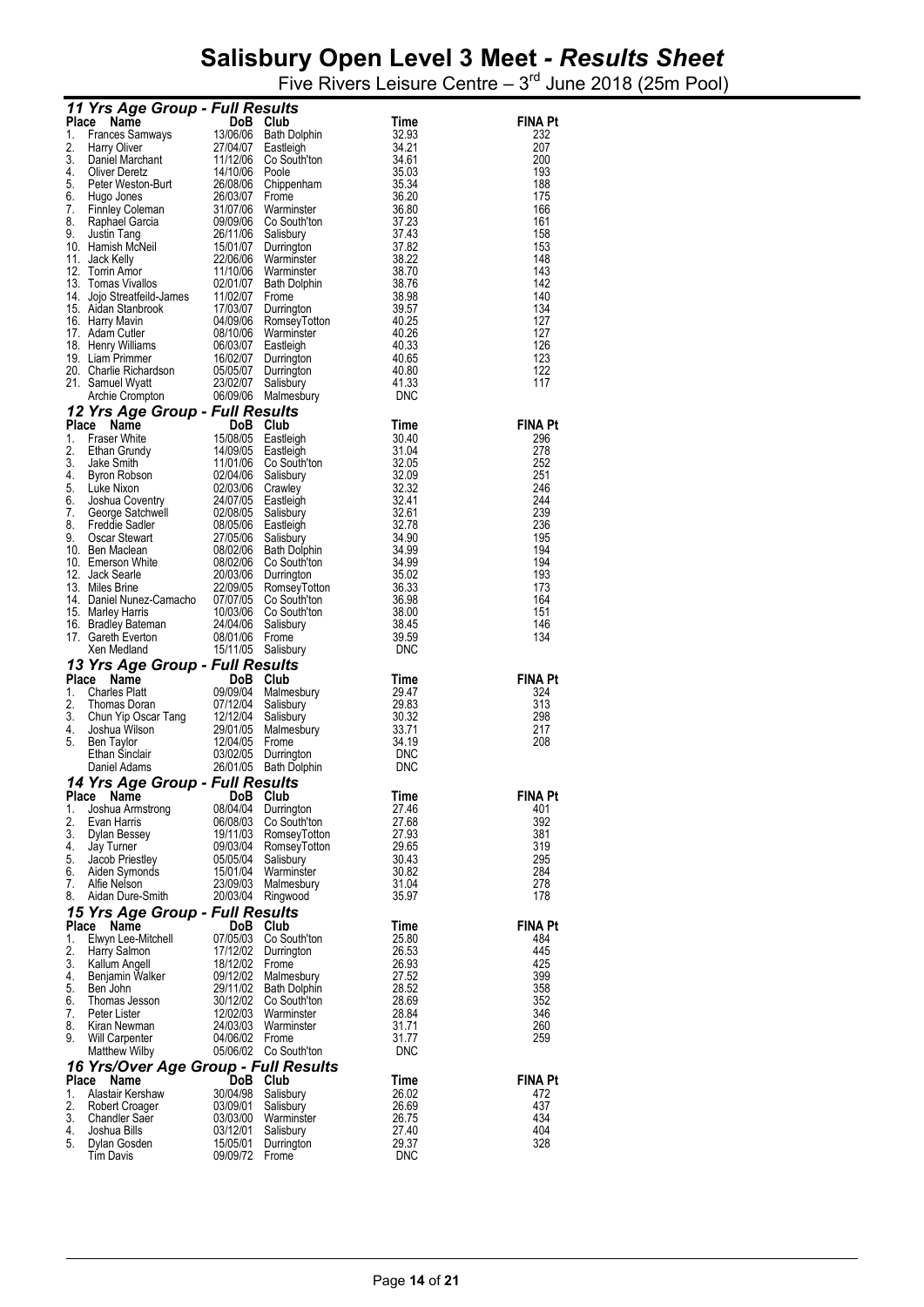|              | <u>EVENT 13 Girls Open 50m Butterfly</u>  |                      |                                     |                          |                |
|--------------|-------------------------------------------|----------------------|-------------------------------------|--------------------------|----------------|
|              | 09 Yrs/Under Age Group - Full Results     |                      |                                     |                          |                |
| Place        | Name                                      | DoB                  | Club                                | Time                     | <b>FINA Pt</b> |
| 1.           | Lottie Vavasour                           | 28/10/08             | Poole                               | 45.62                    | 152            |
| 2.<br>3.     | Daisy Hay<br>Elysia Takacs-Baroni         | 27/03/09<br>29/01/09 | Warminster<br>Soton Dolp            | 46.09<br>47.07           | 148<br>138     |
| 4.           | Freya South                               | 26/06/08             | Eastleigh                           | 48.01                    | 130            |
| 5.           | Matilda Bennett                           | 23/11/08             | Durrington                          | 51.79                    | 104            |
| 6.           | Phoebe Weston-Burt                        | 23/06/08             | Chippenham                          | 54.46                    | 89             |
| 7.           | Georgie Byam                              | 20/01/09             | Salisbury                           | 54.66                    | 88             |
| 8.           | Jorja Grundy<br><b>Isobel Stewart</b>     | 13/10/08<br>18/10/08 | Eastleigh<br>Salisbury              | 1:03.79<br><b>DNC</b>    | 55             |
|              | 10 Yrs Age Group - Full Results           |                      |                                     |                          |                |
| <b>Place</b> | Name                                      | DoB.                 | Club                                | Time                     | <b>FINA Pt</b> |
|              | ST. Phoebe Field                          | 29/12/07             | Soton Dolp                          | 37.11                    | 283            |
| 1.           | Jessica Huggins                           | 07/02/08             | Poole                               | 40.75                    | 214            |
| 2.           | Freya Latimore                            | 01/07/07             | Soton Dolp                          | 40.84                    | 212            |
| 3.<br>4.     | Phoebe Olesen<br>Erin Cooper              | 24/06/07<br>31/12/07 | Bath Dolphin<br>Poole               | 42.28<br>44.04           | 191<br>169     |
| 5.           | Amphlett Jessie                           | 21/11/07             | Bath Dolphin                        | 45.80                    | 150            |
| 6.           | Martha Kelly                              | 05/03/08             | Warminster                          | 46.84                    | 141            |
| 7.           | Lauren Armstrong                          | 08/05/08             | Durrington                          | 47.85                    | 132            |
| 8.<br>9.     | Amelia Lambert                            | 05/04/08             | RomseyTotton                        | 49.12<br>49.34           | 122            |
|              | Amber Seabrook<br>10. Jules Farrell       | 16/01/08<br>02/07/07 | Salisbury<br>Warminster             | 49.91                    | 120<br>116     |
| 11.          | Josie Lane                                | 31/01/08             | Durrington                          | 50.33                    | 113            |
|              | 12. Isabelle Coventry                     | 18/04/08             | Eastleigh                           | 51.02                    | 109            |
| 13.          | Josephine Corn                            | 19/07/07             | Poole                               | 51.79                    | 104            |
| 14.          | Sophie Maclean<br>15. Freya Atkins        | 13/01/08<br>09/09/07 | Bath Dolphin                        | 54.27<br>55.70           | 90<br>83       |
| 16.          | Tamzin Harris                             | 11/10/07             | <b>Bath Dolphin</b><br>Poole        | 58.43                    | 72             |
|              | 17. Lily Murray                           | 26/01/08             | Chippenham                          | 58.86                    | 71             |
|              | 18. Olivia Crane                          | 01/11/07             | Frome                               | 59.54                    | 68             |
|              | 19. Eden Studley                          | 11/04/08             | Poole                               | 1:00.46                  | 65             |
|              | Katie Chudleigh<br>Emma Davis             | 08/07/07<br>08/10/07 | Warminster<br>Frome                 | <b>DNC</b><br><b>DNC</b> |                |
|              | Sanvee Prabhu                             | 28/08/07             | Salisbury                           | <b>DNC</b>               |                |
|              | 11 Yrs Age Group - Full Results           |                      |                                     |                          |                |
| Place        | Name                                      | DoB.                 | Club                                | Time                     | FINA Pt        |
| 1.           | Sophie Jones                              | 10/10/06             | <b>Bath Dolphin</b>                 | 38.18                    | 260            |
| 2.           | <b>Emily Jones</b>                        | 10/10/06             | Bath Dolphin                        | 38.48                    | 254            |
| 3.<br>4.     | Sophie Kibble<br>Millie Withers-Jones     | 19/07/06<br>01/06/07 | Salisbury                           | 39.21<br>39.23           | 240<br>240     |
| 5.           | Abbie Simmonds                            | 25/06/06             | Salisbury<br>Durrington             | 39.50                    | 235            |
| 6.           | Mae Phillips                              | 13/01/07             | Poole                               | 40.03                    | 225            |
| 7.           | <b>Isobel Kealey</b>                      | 09/06/06             | Durrington                          | 41.92                    | 196            |
| 8.           | Michaela Salmon                           | 16/02/07             | Durrington                          | 42.32                    | 191            |
| 9.           | Liberty Byam<br>10. Hannah Bowers         | 09/03/07<br>12/04/07 | Salisbury<br>Co South'ton           | 42.43<br>45.28           | 189<br>156     |
|              | 11. Connie Briggs                         | 17/01/07             | Salisbury                           | 46.12                    | 147            |
| 12.          | Lily Wyber                                | 02/04/07             | Bath Dolphin                        | 46.16                    | 147            |
|              | 13. Marianna Stoga                        | 22/01/07             | Co South'ton                        | 47.00                    | 139            |
|              | 14. Erica Pettit<br>15. Gracie Munro      | 11/05/07<br>15/05/07 | Salisbury<br>Warminster             | 47.34<br>47.58           | 136<br>134     |
|              | 16. Bethan Hughes                         | 03/11/06             | Durrington                          | 47.73                    | 133            |
|              | 17. Ella Hamnett                          | 15/03/07             | <b>Bath Dolphin</b>                 | 47.81                    | 132            |
|              | 18. Ella Talks                            | 07/07/06             | <b>Bath Dolphin</b>                 | 48.61                    | 126            |
|              | 19. Lily Jolley                           | 16/10/06             | Co South'ton                        | 49.44                    | 119            |
|              | 20. Florence Davies<br>21. Harriet Macnab | 20/04/07<br>10/07/06 | Durrington<br>Poole                 | 50.93<br>51.45           | 109<br>106     |
|              | 22. Grace Fielding                        | 16/07/06             | Malmesbury                          | 51.57                    | 105            |
|              | 23. Isabelle Norman                       | 08/02/07             | Durrington                          | 52.22                    | 101            |
|              | 24. Jackson Fern                          | 18/11/06             | <b>Bath Dolphin</b>                 | 53.15                    | 96             |
|              | 25. Mary Burns<br>26. Lidia Pettit        | 26/02/07<br>11/05/07 | <b>Bath Dolphin</b><br>Salisbury    | 55.49<br>55.95           | 84<br>82       |
|              | <b>Molly Pike</b>                         | 25/02/07             | <b>Bath Dolphin</b>                 | <b>DNC</b>               |                |
|              | Ava Sullivan                              | 14/11/06             | <b>Bath Dolphin</b>                 | <b>DNC</b>               |                |
|              | 12 Yrs Age Group - Full Results           |                      |                                     |                          |                |
| Place        | Name                                      | DoB Club             |                                     | Time                     | <b>FINA Pt</b> |
| 1.           | <b>Emily Lowther</b>                      | 13/01/06             | Soton Dolp                          | 33.76                    | 376            |
| 2.<br>3.     | Faye Vincent<br>Grace Gifford             | 22/10/05<br>16/06/05 | Durrington                          | 34.52<br>35.23           | 352<br>331     |
| 4.           | Alice Amphlett                            | 20/09/05             | Bath Dolphin<br><b>Bath Dolphin</b> | 36.67                    | 293            |
| 5.           | Sophie Channell                           | 09/10/05             | Salisbury                           | 37.97                    | 264            |
| 6.           | <b>Hollie Atton</b>                       | 01/02/06             | Eastleigh                           | 38.25                    | 258            |
| 7.           | Megan Foster                              | 17/03/06             | Frome                               | 39.53                    | 234            |
| 8.<br>9.     | Ava Saunders<br>Imogen Baker              | 16/04/06<br>06/10/05 | <b>Bath Dolphin</b><br>Malmesbury   | 40.77<br>41.61           | 213<br>201     |
|              | 10. Eva Lindsley                          | 09/01/06             | <b>Bath Dolphin</b>                 | 42.43                    | 189            |
|              | 11. Milly Jesson                          | 19/02/06             | Co South'ton                        | 42.51                    | 188            |
|              | 12. Hayley George                         | 25/10/05             | Frome                               | 44.44                    | 165            |
|              | Phoebe Butler                             | 13/10/05             | Co South'ton                        | <b>DNC</b><br><b>DNC</b> |                |
|              | <b>Emily Batty</b>                        | 20/10/05             | Durrington                          |                          |                |
| Place        | 13 Yrs Age Group - Full Results<br>Name   | DoB                  | Club                                | Time                     | <b>FINA Pt</b> |
| 1.           | Sadie-Rose PrattFilker                    | 04/11/04             | Salisbury                           | 34.99                    | 338            |
| 2.           | Freya Manning                             | 09/02/05             | Soton Dolp                          | 35.25                    | 330            |
| 3.           | Georgia Thompson                          | 11/09/04             | Bath Dolphin                        | 35.51                    | 323            |
| 4.           | Freya Rogers                              | 16/11/04             | Salisbury                           | 35.93                    | 312            |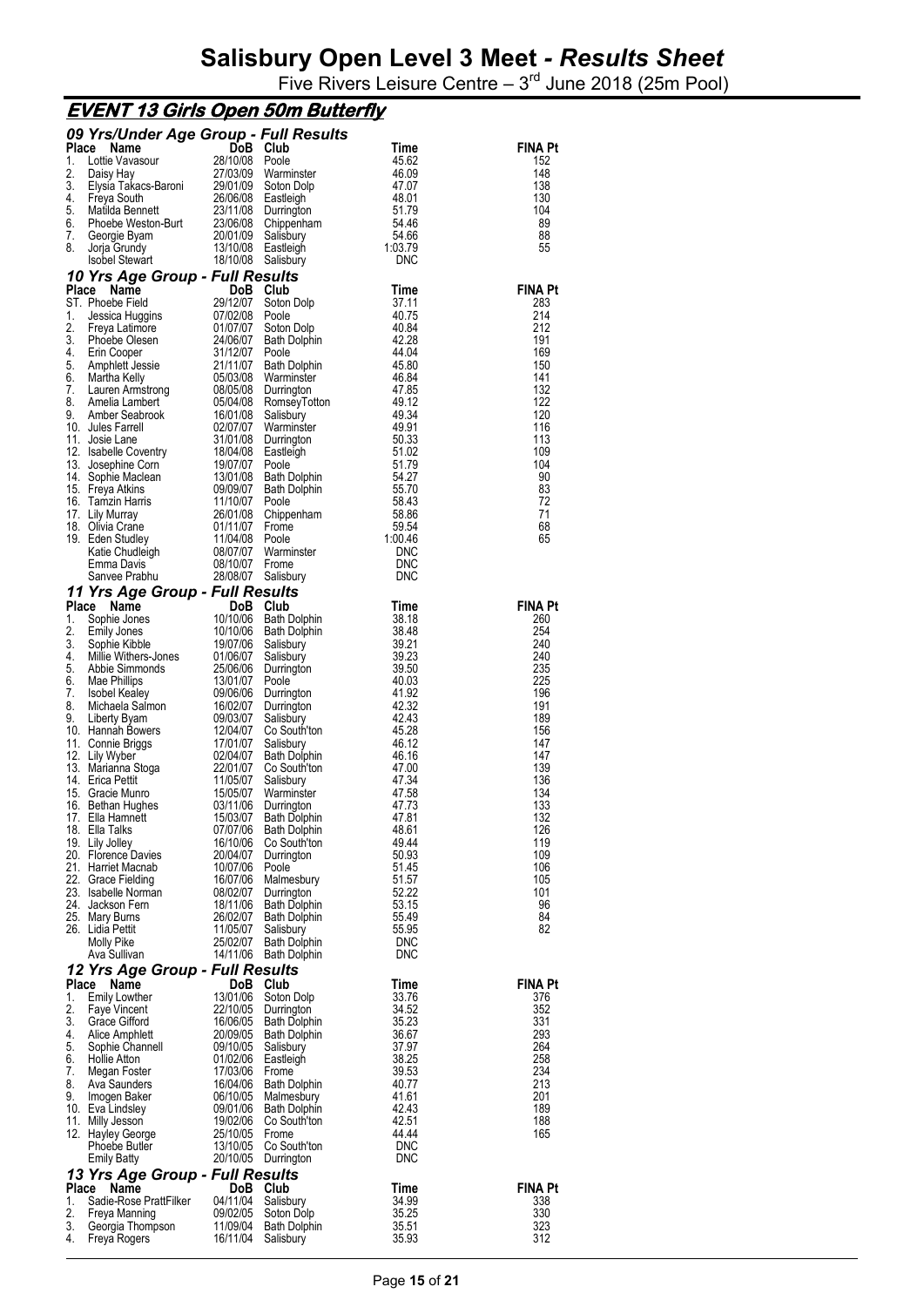| 5.       | Amy Williams                                  | 05/09/04 Eastleigh         |                                                | 36.43               | 299                   |                |
|----------|-----------------------------------------------|----------------------------|------------------------------------------------|---------------------|-----------------------|----------------|
| 6.       | Lucy Arlow                                    | 28/07/04 Eastleigh         |                                                | 36.64               | 294                   |                |
| 7.       | Madeleine Sawyer                              |                            | 25/09/04 RomseyTotton                          | 36.77               | 291                   |                |
| 8.       | Amelia Robson                                 | 22/11/04 Salisbury         |                                                | 38.67               | 250                   |                |
| 9.       | Niamh Hayes<br>10. Honour Norman              |                            | 02/01/05 Malmesbury<br>24/07/04 Durrington     | 38.80<br>39.35      | 248<br>237            |                |
|          | 11. Charlotte Emptage                         |                            | 07/02/05 Bath Dolphin                          | 40.00               | 226                   |                |
|          | 12. Zoe Palmer                                | 27/10/04 Salisbury         |                                                | 40.50               | 218                   |                |
|          | 13. Isabel Kendall                            | 05/01/05 Frome             |                                                | 40.54               | 217                   |                |
|          | 14. Jessica Day                               | 07/08/04 Eastleigh         |                                                | 40.55               | 217                   |                |
|          | 15. Leila Newman                              |                            | 30/11/04 Warminster                            | 42.60               | 187                   |                |
|          | 16. India Watkinson<br>Amber Righton          |                            | 09/03/05 Warminster<br>23/02/05 Bath Dolphin   | 48.02<br>DNC        | 130                   |                |
|          | Daisy Church                                  | 31/12/04 Frome             |                                                | <b>DNC</b>          |                       |                |
|          | <b>Bethan Davis</b>                           | 26/01/05 Frome             |                                                | <b>DNC</b>          |                       |                |
|          | Carys Johnson                                 |                            | 24/10/04 Malmesbury                            | <b>DNC</b>          |                       |                |
|          | 14 Yrs Age Group - Full Results               |                            |                                                |                     |                       |                |
|          | Place Name                                    | DoB Club                   |                                                | Time                | FINA Pt               |                |
| 1.       | Ruby-Lee Allen                                |                            | 03/02/04 Salisbury                             | 32.26               | 431                   |                |
| 2.       | Imogen Primmer                                |                            | 05/03/04 Durrington                            | 33.91               | 371                   |                |
| 3.       | Ella Rowland                                  |                            | 20/11/03 Warminster                            | 34.50               | 352                   |                |
| 4.<br>5. | Stephanie Hill<br>Maddie Coupe                | 22/02/04 Salisbury         | 27/11/03 Bath Dolphin                          | 34.68<br>35.56      | 347<br>322            |                |
| 6.       | Jasmine O'Neill                               |                            | 21/08/03 Warminster                            | 35.58               | 321                   |                |
| 7.       | Tegan Gibson                                  |                            | 05/05/04 Warminster                            | 36.83               | 290                   |                |
| 8.       | Emily Maclean                                 |                            | 27/03/04 Bath Dolphin                          | 38.26               | 258                   |                |
| 9.       | Leigh Stanbrook                               |                            | 06/01/04 Durrington                            | 38.32               | 257                   |                |
|          | 10. Francesca Williamson                      |                            | 27/12/03 Bath Dolphin                          | 39.52               | 234                   |                |
|          | 11. Honor Petitt                              |                            | 12/08/03 Durrington                            | 40.83               | 212                   |                |
|          | 12. Amber Mavin<br>Emma Beard                 |                            | 09/11/03 RomseyTotton<br>20/06/03 RomseyTotton | 41.19<br><b>DNC</b> | 207                   |                |
|          |                                               |                            |                                                |                     |                       |                |
|          | 15 Yrs Age Group - Full Results<br>Place Name | DoB Club                   |                                                |                     | <b>FINA Pt</b>        |                |
| 1.       | Mia Bell                                      | 28/03/03 Eastleigh         |                                                | Time<br>34.45       | 354                   |                |
| 2.       | Lili Sach                                     |                            | 10/10/02 Malmesbury                            | 35.75               | 317                   |                |
| 3.       | Jessica Slater                                |                            | 02/04/03 Co South'ton                          | 36.95               | 287                   |                |
| 4.       | Holly Singer                                  | 20/04/03 Frome             |                                                | 38.05               | 263                   |                |
| 5.       | Chloe Short                                   |                            | 29/10/02 Co South'ton                          | 42.92               | 183                   |                |
|          | 16 Yrs/Over Age Group - Full Results          |                            |                                                |                     |                       |                |
|          | Place Name                                    | DoB Club                   |                                                | Time                | <b>FINA Pt</b>        |                |
| 1.       | Emma Page                                     |                            | 17/03/81 RomseyTotton                          | 34.46               | 354                   |                |
|          |                                               |                            |                                                |                     |                       |                |
| 2.       | <b>Emily Daubney</b>                          |                            | 11/04/97 Durrington                            | 35.08               | 335                   |                |
| 3.       | Lynne Crozier                                 | 25/07/64 Frome             |                                                | 57.25               | 77                    |                |
|          |                                               |                            |                                                |                     |                       |                |
|          | <u>EVENT 14 Boys Open 100m Backstroke</u>     |                            |                                                |                     |                       |                |
|          |                                               |                            |                                                |                     |                       |                |
|          | 09 Yrs/Under Age Group - Full Results         |                            |                                                |                     |                       |                |
| 1.       | Place Name<br>Jack Barron                     | DoB Club<br>07/06/08 Poole |                                                | Time<br>1:36.95     | <b>FINA Pt</b><br>128 | 50<br>47.04    |
| 2.       | Matthew Butcher                               | 10/08/08 Poole             |                                                | 1:49.12             | 90                    | 55.15          |
|          | Angus Slattery                                |                            | 25/01/09 Co South'ton                          | <b>DNC</b>          |                       |                |
|          |                                               |                            |                                                |                     |                       |                |
|          | 10 Yrs Age Group - Full Results<br>Place Name | DoB Club                   |                                                | Time                | <b>FINA Pt</b>        | 50             |
|          | 1. Oliver Small                               | 02/12/07 Poole             |                                                | 1:32.18             | 149                   | 45.80          |
| 2.       | Jack Simpson                                  | 18/10/07 Salisbury         |                                                | 1:36.54             | 130                   | 48.10          |
| 3.       | Theo Parker-Minty                             | 26/01/08 Salisbury         |                                                | 1:41.20             | 112                   | 49.53          |
| 4.       | Mackinley Burton                              |                            | 06/01/08 Warminster                            | 1:47.12             | 95                    | 52.11          |
| 5.       | Edwin Warman                                  | 27/10/07 Frome             |                                                | 1:51.26             | 85                    | 53.90          |
| 6.<br>7. | Daniel Dick<br>Taylor Pye                     | 25/11/07 Poole             | 05/09/07 Co South'ton                          | 1:57.23<br>2:01.52  | 72<br>65              | 57.21          |
|          | Adam Sadler                                   | 02/04/08 Eastleigh         |                                                | DQ T                |                       |                |
|          | Benjamin Jacobs                               | 12/03/08 Salisbury         |                                                | DQ T 2L             |                       |                |
|          | 11 Yrs Age Group - Full Results               |                            |                                                |                     |                       |                |
|          | Place Name                                    | DoB Club                   |                                                | Time                | <b>FINA Pt</b>        | 50             |
| 1.       | <b>Harry Oliver</b>                           | 27/04/07 Eastleigh         |                                                | 1:25.70             | 186                   | 42.64          |
| 2.       | Peter Weston-Burt                             |                            | 26/08/06 Chippenham                            | 1:25.71             | 185                   | 43.95          |
| 3.       | Daniel Marchant                               |                            | 11/12/06 Co South'ton                          | 1:27.52             | 174                   | 44.64          |
| 4.       | Hugo Jones                                    | 26/03/07 Frome             |                                                | 1:31.16             | 154                   | 46.13          |
| 5.<br>6. | Raphael Garcia<br>Jojo Streatfeild-James      | 11/02/07 Frome             | 09/09/06 Co South'ton                          | 1:34.33<br>1:38.47  | 139<br>122            | 46.21          |
| 7.       | Dillon Endicott                               | 12/12/06 Frome             |                                                | 1:39.53             | 118                   | 49.62<br>47.98 |
|          | Aidan Stanbrook                               |                            | 17/03/07 Durrington                            | 1:49.76             | 88                    | 51.64          |
| 8.<br>9. | Connor Price                                  |                            | 13/04/07 Durrington                            | 2:04.79             | 60                    | 1:01.48        |
|          | Samuel Wyatt                                  | 23/02/07 Salisbury         |                                                | DQ ST               |                       |                |
|          | 12 Yrs Age Group - Full Results               |                            |                                                |                     |                       |                |
|          | Place Name                                    | DoB Club                   |                                                | Time                | <b>FINA Pt</b>        | 50             |
| 1.       | <b>Fraser White</b>                           | 15/08/05 Eastleigh         |                                                | 1:13.39             | 296                   | 36.16          |
| 2.       | Joshua Coventry                               | 24/07/05 Eastleigh         |                                                | 1:19.21             | 235                   | 38.53          |
| 3.<br>4. | Jake Smith<br>George Satchwell                | 02/08/05 Salisbury         | 11/01/06 Co South'ton                          | 1:24.98<br>1:25.50  | 190<br>187            | 41.40<br>42.42 |
| 5.       | Oscar Stewart                                 | 27/05/06 Salisbury         |                                                | 1:27.96             | 172                   | 42.74          |
|          | Alexander Marchant                            | 20/05/06 Poole             |                                                | 1:28.98             | 166                   | 42.95          |
| 6.<br>7. | Ben Maclean                                   |                            | 08/02/06 Bath Dolphin                          | 1:30.52             | 157                   | 44.15          |
|          | Luke Nixon                                    | 02/03/06 Crawley           |                                                | 1:32.37             | 148                   | 43.76          |
| 8.<br>9. | Daniel Nunez-Camacho<br>10. Gareth Everton    | 07/07/05<br>08/01/06 Frome | Co South'ton                                   | 1:46.42<br>1:48.95  | 97<br>90              | 52.29          |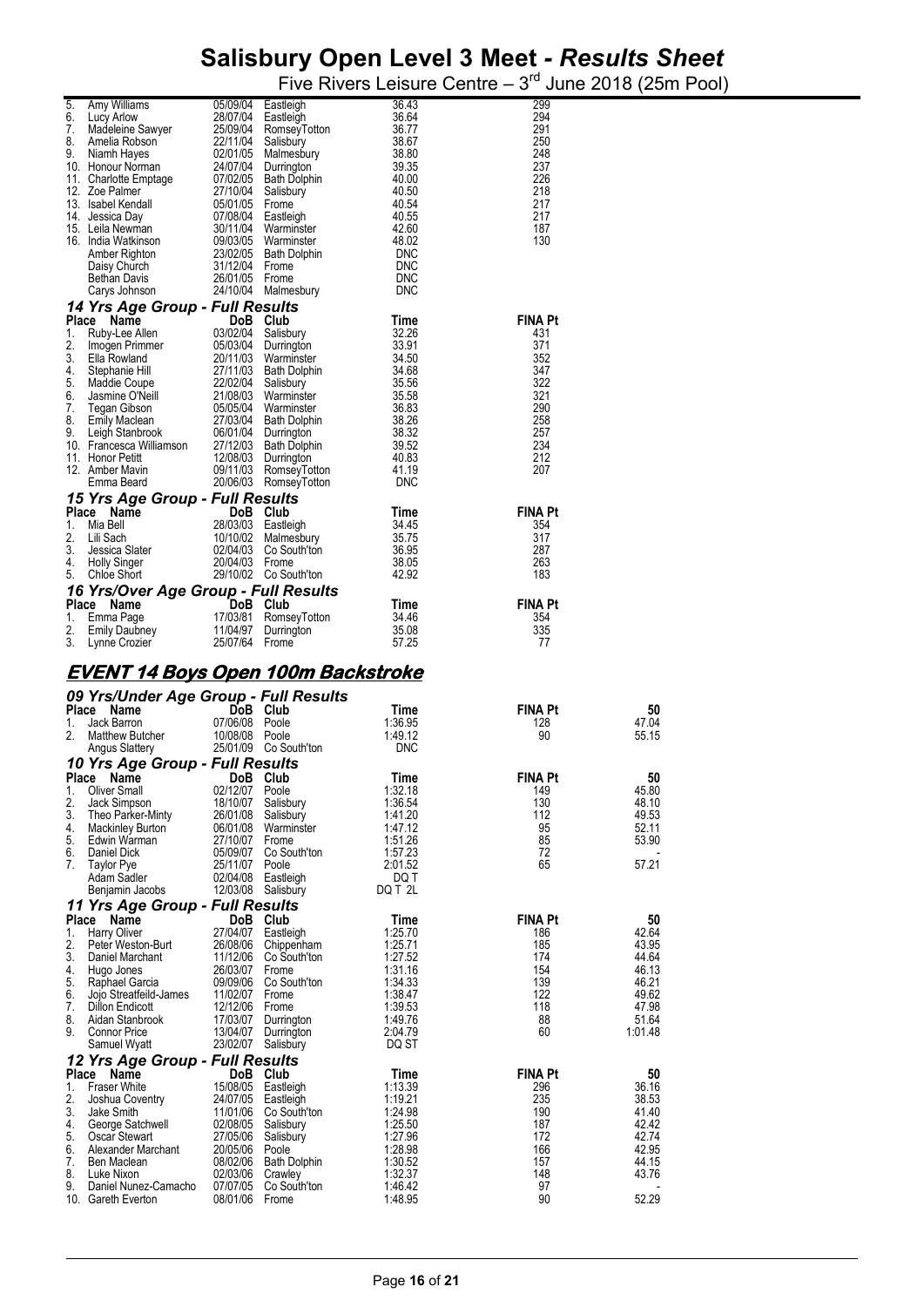|                    | 13 Yrs Age Group - Full Results               |                      |                                            |                       |                       |                |
|--------------------|-----------------------------------------------|----------------------|--------------------------------------------|-----------------------|-----------------------|----------------|
| 1.                 | Place<br>Name<br><b>Oliver Cook</b>           | 17/06/04             | DoB Club<br>Soton Dolp                     | Time<br>1:13.63       | <b>FINA Pt</b><br>293 | 50<br>35.90    |
| 2.                 | Thomas Doran                                  | 07/12/04             | Salisbury                                  | 1:18.16               | 245                   | 37.41          |
| 3.                 | Joe O'Connor                                  | 09/04/05             | Poole                                      | 1:28.32               | 169                   | 43.06          |
| 4.                 | Ben Taylor<br>Daniel Adams                    | 12/04/05             | Frome<br>26/01/05 Bath Dolphin             | 1:31.79<br><b>DNC</b> | 151                   | 45.10          |
|                    | 14 Yrs Age Group - Full Results               |                      |                                            |                       |                       |                |
|                    | Place<br>Name                                 |                      | DoB Club                                   | Time                  | <b>FINA Pt</b>        | 50             |
| 1.<br>2.           | Evan Harris<br>Jacob Priestley                | 06/08/03<br>05/05/04 | Co South'ton<br>Salisbury                  | 1:10.42<br>1:13.44    | 335<br>295            | 33.96<br>35.58 |
| 3.                 | Alfie Nelson                                  | 23/09/03             | Malmesbury                                 | 1:15.02               | 277                   | 36.32          |
| 4.                 | Aidan Dure-Smith                              | 20/03/04             | Ringwood                                   | 1:28.97               | 166                   | 43.43          |
|                    | Dylan Bessey                                  |                      | 19/11/03 RomseyTotton                      | DQ T4L                |                       |                |
|                    | 15 Yrs Age Group - Full Results<br>Place Name |                      | DoB Club                                   | Time                  | <b>FINA Pt</b>        | 50             |
| 1.                 | Harry Salmon                                  |                      | 17/12/02 Durrington                        | 1:07.89               | 374                   | 31.98          |
| 2.<br>3.           | Zak Lanham<br>Benjamin Walker                 | 27/03/03             | Soton Dolp<br>09/12/02 Malmesbury          | 1:10.50<br>1:11.48    | 334<br>320            | 33.71<br>33.62 |
| 4.                 | Peter Lister                                  | 12/02/03             | Warminster                                 | 1:15.38               | 273                   | 37.57          |
| 5.                 | <b>Will Carpenter</b>                         | 04/06/02 Frome       |                                            | 1:19.87               | 229                   | 38.99          |
|                    | 16 Yrs/Over Age Group - Full Results          |                      |                                            |                       | <b>FINA Pt</b>        |                |
| <b>Place</b><br>1. | Name<br>Robert Croager                        | 03/09/01             | DoB Club<br>Salisbury                      | Time<br>1:10.43       | 335                   | 50<br>34.29    |
|                    |                                               |                      |                                            |                       |                       |                |
|                    | <u>EVENT 15 Girls Open 100m Freestyle</u>     |                      |                                            |                       |                       |                |
|                    | 09 Yrs/Under Age Group - Full Results         |                      |                                            |                       |                       |                |
|                    | Place Name                                    |                      | Do <sub>B</sub> Club                       | Time                  | <b>FINA Pt</b>        | 50             |
| 1.                 | Lottie Vavasour                               | 28/10/08 Poole       |                                            | 1:24.68               | 217                   | 40.85          |
| 2.<br>3.           | Daisy Hay<br><b>Emily Raymond</b>             | 27/03/09<br>04/07/08 | Warminster<br>Co South'ton                 | 1:27.95<br>1:29.55    | 193<br>183            | 41.91<br>42.96 |
| 4.                 | Elysia Takacs-Baroni                          | 29/01/09             | Soton Dolp                                 | 1:32.19               | 168                   | 43.22          |
| 5.<br>6.           | Freya South                                   | 26/06/08<br>13/10/08 | Eastleigh                                  | 1:32.46<br>1:34.90    | 166<br>154            | 44.21<br>46.18 |
| 7.                 | Jorja Grundy<br>Phoebe Weston-Burt            | 23/06/08             | Eastleigh<br>Chippenham                    | 1:37.56               | 142                   | 47.57          |
| 8.                 | Francesca Cole                                | 09/12/08             | Salisbury                                  | 1:39.52               | 133                   | 47.79          |
| 9.                 | Georgie Byam<br>10. Alanyah White             | 20/01/09<br>16/12/08 | Salisbury<br>Co South'ton                  | 1:41.78<br>1:47.18    | 125<br>107            | 47.53<br>49.74 |
|                    | 11. Mae Jackson                               | 24/11/08             | Bath Dolphin                               | 1:47.69               | 105                   | 49.68          |
|                    | 12. Isobel Stewart<br>Ellie Evans             | 18/10/08<br>02/08/08 | Salisbury<br>Co South'ton                  | 1:51.20<br>DNC        | 95                    | 55.34          |
|                    | Aila Fereday                                  |                      | 29/11/08 Bath Dolphin                      | <b>DNC</b>            |                       |                |
|                    | 10 Yrs Age Group - Full Results               |                      |                                            |                       |                       |                |
|                    | Place Name                                    |                      | DoB Club                                   | Time                  | <b>FINA Pt</b>        | 50             |
| 1.                 | ST. Phoebe Field<br>Alisha Freeman            | 29/12/07<br>08/06/07 | Soton Dolp<br>Frome                        | 1:14.96<br>1:16.53    | 313<br>294            | 36.49<br>38.12 |
| 2.                 | Ruby Fisher                                   | 25/09/07             | Co South'ton                               | 1:19.10               | 266                   | 39.14          |
| 3.<br>4.           | Martha Kelly                                  | 05/03/08             | Warminster                                 | 1:20.02               | 257                   | 39.41          |
|                    |                                               |                      |                                            |                       |                       |                |
| 5.                 | Phoebe Olesen<br>Jessica Huggins              | 24/06/07<br>07/02/08 | <b>Bath Dolphin</b><br>Poole               | 1:21.48<br>1:22.55    | 243<br>234            | 38.93<br>39.62 |
| 6.                 | Livia Day                                     | 18/06/07             | Co South'ton                               | 1:25.88               | 208                   | 40.55          |
| 7.                 | Jules Farrell                                 | 02/07/07             | Warminster                                 | 1:27.15               | 199                   | 41.02          |
| 8.<br>9.           | Gabrielle Martin<br>Isla Dear                 | 24/08/07             | 15/03/08 Co South'ton<br>Salisbury         | 1:27.38<br>1:27.56    | 197<br>196            | 41.59<br>43.02 |
|                    | 10. Ella Kibble                               | 17/12/07             | Salisbury                                  | 1:27.74               | 195                   | 43.11          |
|                    | 11. Amelia Lambert<br>12. Josie Lane          | 05/04/08<br>31/01/08 | RomseyTotton<br>Durrington                 | 1:29.21<br>1:29.84    | 185<br>181            | 42.75<br>42.28 |
|                    | 13. Holly Olding                              | 18/03/08             | Poole                                      | 1:30.19               | 179                   | 45.73          |
|                    | 14. Kelsey Henstridge<br>15. Amphlett Jessie  | 04/12/07<br>21/11/07 | Poole<br><b>Bath Dolphin</b>               | 1:30.22<br>1:30.29    | 179<br>179            | 44.57<br>43.68 |
|                    | 16. Evie Smith                                | 23/06/07             | Co South'ton                               | 1:32.90               | 164                   | 44.03          |
|                    | 17. Amber Seabrook                            | 16/01/08             | Salisbury<br>Poole                         | 1:33.89<br>1:34.79    | 159                   | 45.13          |
|                    | 18. Tamzin Harris<br>19. Freya Atkins         | 11/10/07<br>09/09/07 | <b>Bath Dolphin</b>                        | 1:35.36               | 154<br>152            | 45.33<br>45.32 |
|                    | 20. Sophie Maclean                            | 13/01/08             | Bath Dolphin                               | 1:36.99               | 144                   | 48.48          |
|                    | 21. Lily Murray<br>Sanvee Prabhu              | 26/01/08<br>28/08/07 | Chippenham<br>Salisbury                    | 1:37.50<br><b>DNC</b> | 142                   | 46.04          |
|                    | 11 Yrs Age Group - Full Results               |                      |                                            |                       |                       |                |
|                    | Place Name                                    |                      | DoB Club                                   | Time                  | <b>FINA Pt</b>        | 50             |
| 1.<br>2.           | Shania Sue<br>Sophie Jones                    | 10/08/06<br>10/10/06 | <b>Bath Dolphin</b><br><b>Bath Dolphin</b> | 1:09.41<br>1:11.73    | 394<br>357            | 33.63<br>34.06 |
| 3.                 | Abbie Simmonds                                | 25/06/06             | Durrington                                 | 1:13.10               | 337                   | 35.17          |
| 4.                 | Emily Jones                                   | 10/10/06             | <b>Bath Dolphin</b>                        | 1:14.39               | 320                   | 35.81          |
| 5.<br>6.           | Mae Phillips<br><b>Isobel Kealey</b>          | 13/01/07<br>09/06/06 | Poole<br>Durrington                        | 1:16.73<br>1:16.88    | 292<br>290            | 37.14<br>36.93 |
| 7.                 | Liberty Byam                                  | 09/03/07             | Salisbury                                  | 1:19.76               | 260                   | 39.22          |
| 8.<br>9.           | Casey Strong<br>Millie Withers-Jones          | 01/04/07<br>01/06/07 | Warminster<br>Salisbury                    | 1:20.26<br>1:21.49    | 255<br>243            | 38.17<br>40.44 |
|                    | 10. Tilly Smethurst                           | 05/07/06             | Malmesbury                                 | 1:23.73               | 224                   | 40.98          |
|                    | 11. Lily Wyber                                | 02/04/07             | <b>Bath Dolphin</b>                        | 1:23.81               | 224<br>206            | 41.25<br>43.37 |
|                    | 12. Bethan Hughes<br>13. Michaela Salmon      | 03/11/06<br>16/02/07 | Durrington<br>Durrington                   | 1:26.13<br>1:26.71    | 202                   | 39.97          |
|                    | 14. Rosalyn Thomson                           | 16/07/06             | Eastleigh                                  | 1:28.09               | 193                   | 42.48          |
|                    | 15. Maisie Latham<br>16. Erica Pettit         | 13/10/06<br>11/05/07 | Soton Dolp<br>Salisbury                    | 1:29.06<br>1:30.32    | 186<br>179            | 44.64<br>43.74 |
|                    | 17. Harriet Macnab                            | 10/07/06             | Poole                                      | 1:32.12               | 168                   | 43.69          |
|                    | 18. Rhiannon Crawford<br>19. Florence Davies  | 16/09/06<br>20/04/07 | Co South'ton<br>Durrington                 | 1:32.20<br>1:32.63    | 168<br>166            | 43.99<br>43.34 |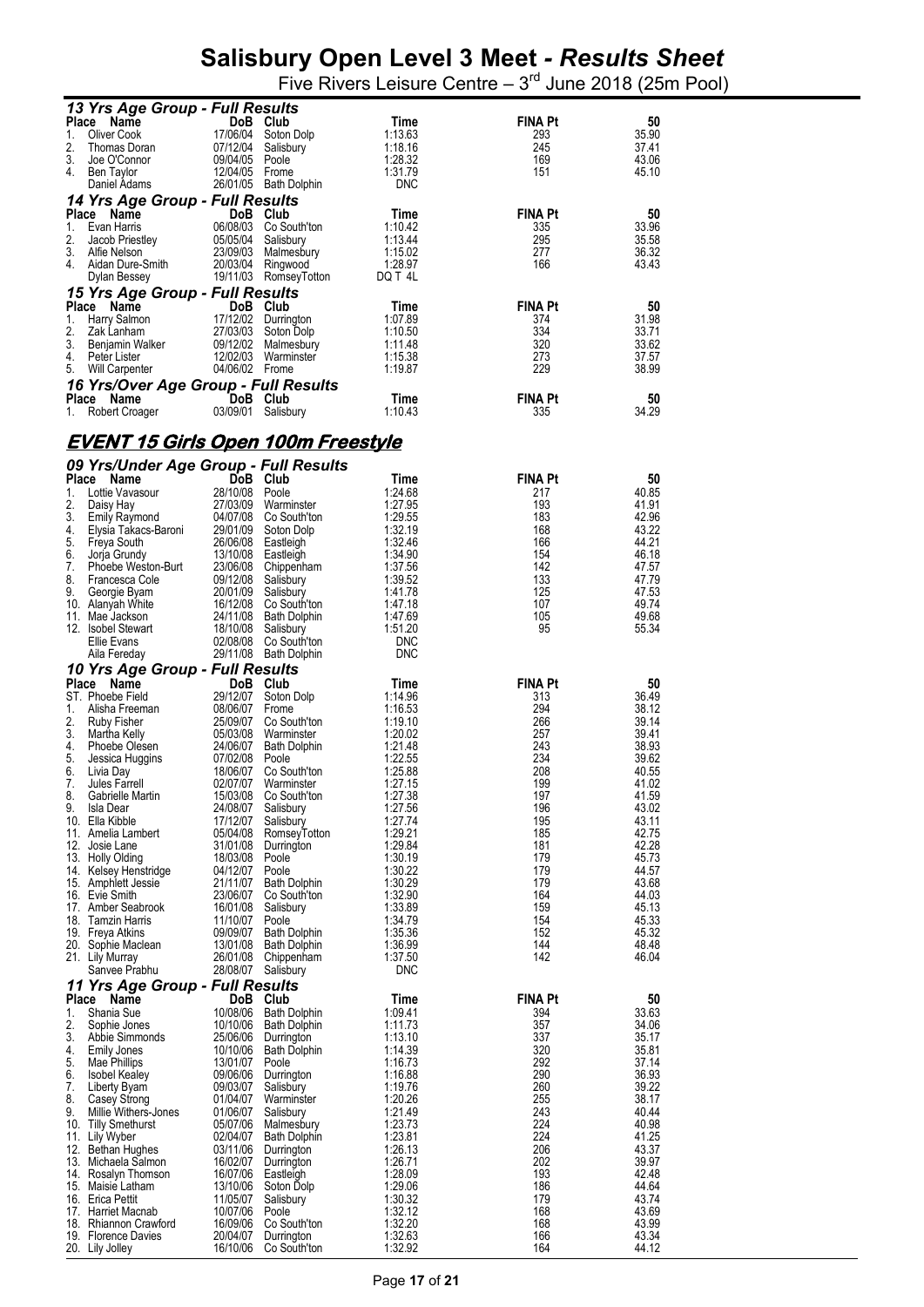Five Rivers Leisure Centre  $-3<sup>rd</sup>$  June 2018 (25m Pool)

|          |                                      |            |                                | 1:33.26               |                |       |
|----------|--------------------------------------|------------|--------------------------------|-----------------------|----------------|-------|
| 21.      | Isabelle Norman                      | 08/02/07   | Durrington                     |                       | 162            | 45.52 |
|          | 22. Sophie Hayes                     | 21/02/07   | Malmesbury                     | 1:48.48               | 103            |       |
|          | 23. Lidia Pettit                     | 11/05/07   | Salisbury                      | 1:48.49               | 103            | 51.97 |
|          | 12 Yrs Age Group - Full Results      |            |                                |                       |                |       |
|          |                                      |            |                                |                       |                |       |
| Place    | Name                                 |            | DoB Club                       | Time                  | <b>FINA Pt</b> | 50    |
| 1.       | Grace Gifford                        | 16/06/05   | <b>Bath Dolphin</b>            | 1:09.96               | 385            | 34.24 |
| 2.       | Sophie Channell                      | 09/10/05   | Salisbury                      | 1:12.74               | 342            | 35.45 |
| 3.       |                                      | 20/09/05   | <b>Bath Dolphin</b>            | 1:13.43               | 333            | 35.19 |
|          | Alice Amphlett                       |            |                                |                       |                |       |
| 4.       | Zoey Yates                           | 20/12/05   | Soton Dolp                     | 1:15.24               | 309            | 36.19 |
| 5.       | <b>Hollie Atton</b>                  | 01/02/06   | Eastleigh                      | 1:17.36               | 285            | 37.46 |
| 6.       | <b>Katie Smith</b>                   | 29/03/06   | Co South'ton                   | 1:18.51               | 272            | 37.99 |
| 7.       | Megan Foster                         | 17/03/06   | Frome                          | 1:18.60               | 271            | 39.01 |
| 8.       |                                      |            |                                | 1:19.92               |                |       |
|          | Emma John                            | 07/01/06   | <b>Bath Dolphin</b>            |                       | 258            | 37.98 |
| 9.       | Eva Lindsley                         | 09/01/06   | <b>Bath Dolphin</b>            | 1:20.02               | 257            | 38.27 |
|          | 10. Phoebe Butler                    | 13/10/05   | Co South'ton                   | 1:20.07               | 257            | 39.18 |
|          | 11. Hayley George                    | 25/10/05   | Frome                          | 1:24.60               | 217            | 41.25 |
|          | 12. Emily Caws                       | 31/05/06   | Co South'ton                   | 1:26.54               | 203            | 41.40 |
|          |                                      |            |                                |                       |                |       |
|          | 13 Yrs Age Group - Full Results      |            |                                |                       |                |       |
| Place    | Name                                 | <b>DoB</b> | Club                           | Time                  | <b>FINA Pt</b> | 50    |
| 1.       | Sadie-Rose PrattFilker               | 04/11/04   | Salisbury                      | 1:05.98               | 459            | 32.36 |
|          |                                      |            |                                |                       |                |       |
| 2.       | Ysabelle Garcia                      | 09/12/04   | Co South'ton                   | 1:08.88               | 403            | 32.74 |
| 3.       | Lucy Arlow                           | 28/07/04   | Eastleigh                      | 1:09.57               | 391            | 33.48 |
| 4.       | Georgia Thompson                     | 11/09/04   | Bath Dolphin                   | 1:10.00               | 384            | 33.42 |
| 5.       | <b>Molly Grant</b>                   | 18/06/04   | Durrington                     | 1:11.18               | 365            | 35.16 |
| 6.       | Zoe Palmer                           |            |                                |                       | 344            | 34.69 |
|          |                                      | 27/10/04   | Salisbury                      | 1:12.61               |                |       |
| 7.       | Rosalind Rayner                      | 15/02/05   | Malmesbury                     | 1:12.87               | 341            | 35.42 |
| 8.       | Freya Rogers                         | 16/11/04   | Salisbury                      | 1:12.93               | 340            | 34.85 |
| 9.       | Honour Norman                        | 24/07/04   | Durrington                     | 1:13.11               | 337            | 34.85 |
|          | 10. Amy Williams                     | 05/09/04   | Eastleigh                      | 1:14.77               | 315            | 37.54 |
|          |                                      |            |                                |                       |                |       |
| 11.      | Niamh Hayes                          | 02/01/05   | Malmesbury                     | 1:16.85               | 290            | 37.28 |
| 12.      | Isabel Kendall                       | 05/01/05   | Frome                          | 1:18.27               | 275            | 38.01 |
|          | 13. Charlotte Emptage                | 07/02/05   | <b>Bath Dolphin</b>            | 1:19.65               | 261            | 38.67 |
|          | 14. Carys Johnson                    | 24/10/04   | Malmesbury                     | 1:19.74               | 260            | 37.23 |
|          | 15. Anya Woolvine                    | 05/05/05   | Eastleigh                      | 1:21.31               | 245            | 38.32 |
|          |                                      |            |                                | 1:22.72               | 233            | 38.58 |
|          |                                      |            |                                |                       |                |       |
|          | 16. India Watkinson                  | 09/03/05   | Warminster                     |                       |                |       |
|          | 17. Grace Bahadoor                   | 29/05/05   | Frome                          | 1:36.76               | 145            | 46.23 |
|          | <b>Bethan Davis</b>                  | 26/01/05   | Frome                          | <b>DNC</b>            |                |       |
|          |                                      |            |                                |                       |                |       |
|          | 14 Yrs Age Group - Full Results      |            |                                |                       |                |       |
| Place    | Name                                 | <b>DoB</b> | Club                           | Time                  | <b>FINA Pt</b> | 50    |
| 1.       |                                      | 03/02/04   |                                | 1:05.43               | 471            | 31.48 |
|          | Ruby-Lee Allen                       |            | Salisbury                      |                       |                |       |
| 2.       | Tegan Gibson                         | 05/05/04   | Warminster                     | 1:05.81               | 462            | 32.30 |
| 3.       | Mukta Srinivasa-Raghav               | 10/07/03   | Eastleigh                      | 1:06.06               | 457            | 31.85 |
| 4.       | Ella Rowland                         | 20/11/03   | Warminster                     | 1:07.71               | 425            | 32.55 |
| 5.       | Stephanie Hill                       | 27/11/03   | <b>Bath Dolphin</b>            | 1:08.07               | 418            | 32.72 |
| 6.       | Imogen Primmer                       | 05/03/04   | Durrington                     | 1:08.11               | 417            | 32.17 |
|          |                                      |            |                                |                       |                |       |
| 7.       | Maddie Coupe                         | 22/02/04   | Salisbury                      | 1:09.20               | 398            | 32.86 |
| 8.       | <b>Emily Maclean</b>                 | 27/03/04   | <b>Bath Dolphin</b>            | 1:10.53               | 376            | 34.38 |
| 9.       | Poppy Smethurst                      | 27/10/03   | Malmesbury                     | 1:11.74               | 357            | 35.17 |
| 10.      | Sophia French                        | 16/06/03   | RomseyTotton                   | 1:13.88               | 327            | 34.09 |
| 11.      | Rebekah Searle                       | 24/10/03   | Durrington                     | 1:15.39               | 307            | 35.47 |
|          | 12. Lucy Oliver                      | 24/10/03   |                                | 1:16.46               | 295            | 36.77 |
|          |                                      |            | Durrington                     |                       |                |       |
|          | 13. Francesca Williamson             | 27/12/03   | <b>Bath Dolphin</b>            | 1:17.35               | 285            | 37.00 |
|          | 14. Amber Mavin                      | 09/11/03   | RomseyTotton                   | 1:20.66               | 251            | 38.41 |
|          | 15. Honor Petitt                     | 12/08/03   | Durrington                     | 1:23.19               | 229            | 40.38 |
|          |                                      |            |                                |                       |                |       |
|          | 15 Yrs Age Group - Full Results      |            |                                |                       |                |       |
|          | Place Name                           | DoB Club   |                                | Time                  | FINA Pt        | 50    |
| 1.       | Katie Cruikshank                     |            | 25/09/02 Eastleigh             | 1:04.93               | 482            | 31.22 |
| 2.       | Mia Bell                             | 28/03/03   | Eastleigh                      | 1:05.44               | 470            | 31.53 |
| 3.       | Neve Day                             | 13/10/02   | Co South'ton                   | 1:05.50               | 469            | 31.80 |
|          |                                      |            |                                |                       |                |       |
| 4.       | Lauren Billing                       | 02/04/03   | Frome                          | 1:09.23               | 397            | 33.06 |
|          | Jessica Slater                       | 02/04/03   | Co South'ton                   | 1:14.57               | 318            | 35.72 |
| 6.       | <b>Holly Singer</b>                  | 20/04/03   | Frome                          | 1:14.98               | 313            | 36.18 |
| 5.<br>7. | Chloe Short                          |            | 29/10/02 Co South'ton          | 1:21.32               | 245            | 38.45 |
|          |                                      |            |                                |                       |                |       |
|          | 16 Yrs/Over Age Group - Full Results |            |                                |                       |                |       |
| Place    | Name                                 |            | DoB Club                       | Time                  | <b>FINA Pt</b> | 50    |
| 1.       | Jodie Yates                          | 11/09/00   | Soton Dolp                     | 1:05.74               | 464            | 31.82 |
| 2.       | Georgia Wheeler                      | 14/12/01   | Frome                          | 1:12.11               | 351            | 34.73 |
| 3.       |                                      |            |                                |                       |                |       |
|          | <b>Emily Daubney</b>                 | 11/04/97   | Durrington                     | 1:14.04               | 325            | 35.31 |
| 4.       | Lynne Crozier<br><b>Emily Brine</b>  | 25/07/64   | Frome<br>03/04/02 RomseyTotton | 1:42.00<br><b>DNC</b> | 124            | 49.70 |

# **EVENT 16 Boys Open 50m Breaststroke**

|              | 09 Yrs/Under Age Group - Full Results |              |                     |         |                |
|--------------|---------------------------------------|--------------|---------------------|---------|----------------|
| <b>Place</b> | Name                                  | DoB <b>D</b> | Club                | Time    | <b>FINA Pt</b> |
| 1.           | Ethan Hemming                         | 26/09/08     | Salisbury           | 52.70   | 109            |
| 2.           | Matthew Lowther                       | 06/07/08     | Soton Dolp          | 52.87   | 108            |
| 3.           | Paul Nixon                            | 11/09/08     | Crawley             | 54.23   | 100            |
| 4.           | <b>Matthew Butcher</b>                | 10/08/08     | Poole               | 55.15   | 95             |
| 5.           | Jack Barron                           | 07/06/08     | Poole               | 56.16   | 90             |
| 6.           | <b>Harley Nicholls</b>                | 02/02/09     | Warminster          | 56.75   | 88             |
| 7.           | Alexander Philip                      | 21/04/09     | Ringwood            | 56.95   | 87<br>81       |
| 8.           | James Jobbings                        | 26/06/08     | Salisbury           | 58.31   |                |
| 9.           | Jacob Wells-Luttrell                  | 19/12/08     | <b>Bath Dolphin</b> | 59.00   | 78             |
| 10.          | Joseph Salam                          | 08/09/08     | Warminster          | 59.36   | 76             |
| 11.          | <b>Tobias Vivallos</b>                | 08/06/08     | <b>Bath Dolphin</b> | 59.80   | 75             |
|              | 12. William McNeil                    | 03/10/08     | Durrington          | 1:02.38 | 66             |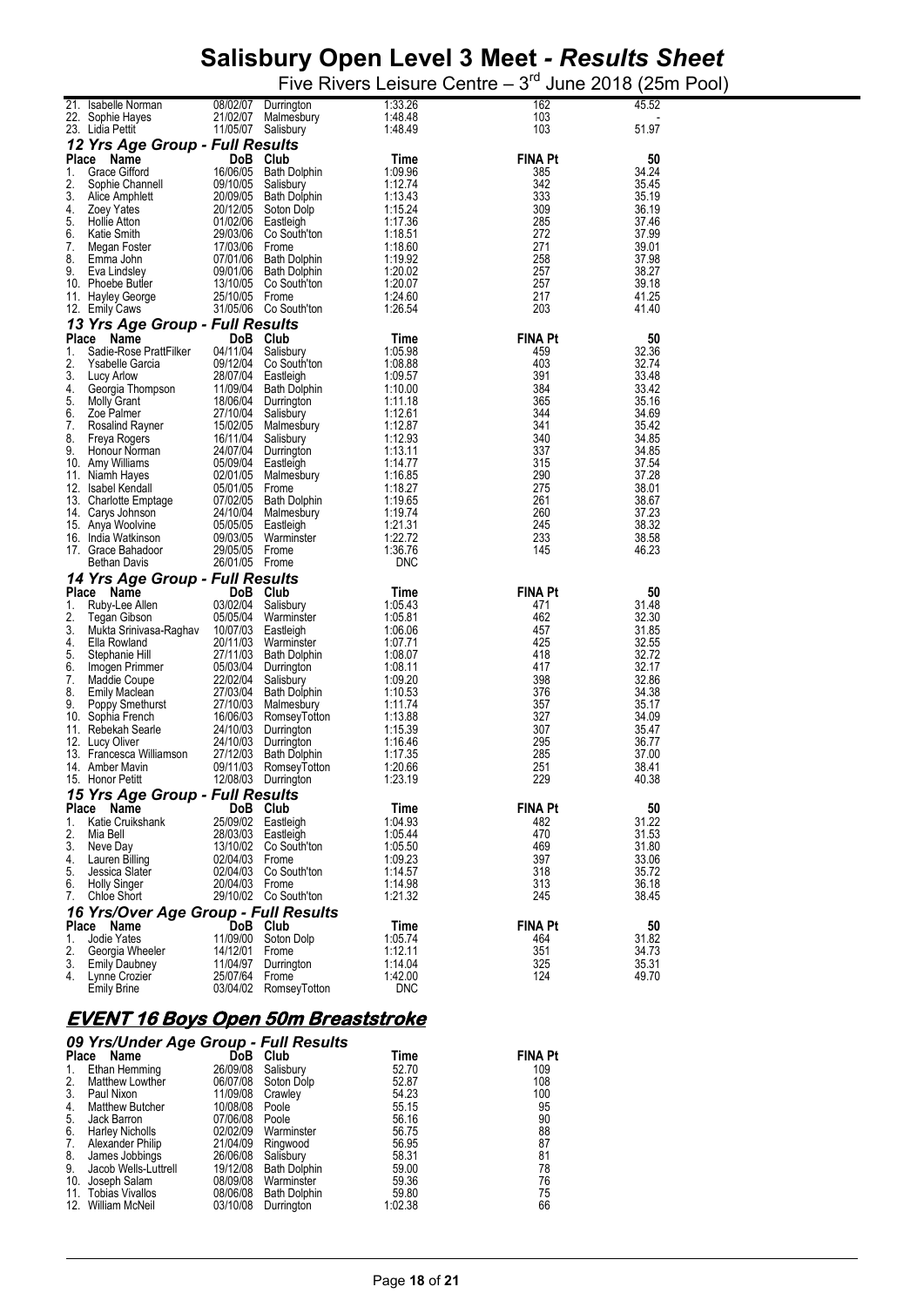Five Rivers Leisure Centre  $-3<sup>rd</sup>$  June 2018 (25m Pool)

|             | 10 Yrs Age Group - Full Results                                                                                                                                                                                                |                                               |                                              |                |                       |
|-------------|--------------------------------------------------------------------------------------------------------------------------------------------------------------------------------------------------------------------------------|-----------------------------------------------|----------------------------------------------|----------------|-----------------------|
| Place       | Name                                                                                                                                                                                                                           | DoB Club                                      |                                              | Time           | <b>FINA Pt</b>        |
| 1.          | Xavier Jebb                                                                                                                                                                                                                    | 04/09/07 Poole                                |                                              | 45.35          | 172                   |
| 2.          | Oliver Small<br>Theo Parker-Minty<br>Taylor Bateman 20/03/08 Salisbury<br>1. Alinlay Rurton 06/01/08 Warminstre 20/03/08 Theory                                                                                                |                                               |                                              | 50.67          | 123                   |
| 3.<br>4.    |                                                                                                                                                                                                                                |                                               |                                              | 51.17          | 120                   |
| 5.          |                                                                                                                                                                                                                                |                                               | Warminster                                   | 54.85<br>56.85 | 97<br>87              |
| 6.          |                                                                                                                                                                                                                                | 27/10/07                                      |                                              | 57.80          | 83                    |
| 7.          | Mackinley Burton<br>Edwin Warman<br>Ethan Cleary<br>Benjamin Jacobs<br>Daniel Dick                                                                                                                                             | 27/01/08<br>12/03/08                          | Salisbury                                    | 59.50          | 76                    |
| 8.          |                                                                                                                                                                                                                                |                                               | Salisbury                                    | 1:01.28        | 69                    |
| 9.          | Daniel Dick                                                                                                                                                                                                                    | 05/09/07                                      | Co South'ton                                 | 1:02.72        | 65                    |
|             | <b>Blake Butler</b>                                                                                                                                                                                                            |                                               | 04/09/07 Co South'ton                        | <b>DNC</b>     |                       |
|             | Lewis Mpofu                                                                                                                                                                                                                    |                                               | 04/10/07 Co South'ton                        | <b>DNC</b>     |                       |
| Place       | 11 Yrs Age Group - Full Results                                                                                                                                                                                                |                                               |                                              | Time           | <b>FINA Pt</b>        |
| 1.          | Comparison Comparison Comparison Comparison Comparison Comparison Comparison Comparison Comparison Comparison Comparison Comparison Comparison Comparison Comparison Comparison Comparison Comparison Comparison Comparison Co |                                               | 11/12/06 Co South'ton                        | 43.65          | 193                   |
| 2.          |                                                                                                                                                                                                                                |                                               | 26/08/06 Chippenham                          | 47.40          | 151                   |
| 3.          |                                                                                                                                                                                                                                |                                               | Durrington                                   | 48.95          | 137                   |
| 4.          |                                                                                                                                                                                                                                |                                               | Salisbury                                    | 49.92          | 129                   |
| 5.          |                                                                                                                                                                                                                                |                                               |                                              | 50.48          | 125                   |
| 6.          | <b>Dillon Endicott</b>                                                                                                                                                                                                         | 12/12/06 Frome                                |                                              | 50.64          | 123                   |
| 7.<br>8.    | Jack Kelly<br>Samuel Wyatt                                                                                                                                                                                                     | 23/02/07                                      | 22/06/06 Warminster<br>Salisbury             | 50.90<br>51.27 | 122<br>119            |
| 9.          | Finnley Coleman<br>Termin Amor                                                                                                                                                                                                 |                                               | 31/07/06 Warminster                          | 52.03          | 114                   |
|             | 10. Torrin Amor                                                                                                                                                                                                                |                                               | 11/10/06 Warminster                          | 54.23          | 100                   |
|             | 11. Henry Williams                                                                                                                                                                                                             | 06/03/07                                      | Eastleigh                                    | 54.97          | 96                    |
|             | 12. Liam Primmer                                                                                                                                                                                                               |                                               | 16/02/07 Durrington                          | 1:00.42        | 72                    |
|             |                                                                                                                                                                                                                                |                                               | 06/09/06 Malmesbury                          | <b>DNC</b>     |                       |
|             | Liam Primmer<br>Archie Crompton 06/09/06<br>Jojo Streatfeild-James 11/02/07<br>The Samways 13/06/06                                                                                                                            |                                               | Frome                                        | <b>DNC</b>     |                       |
|             |                                                                                                                                                                                                                                |                                               | 13/06/06 Bath Dolphin                        | <b>DNC</b>     |                       |
| Place       | 12 Yrs Age Group - Full Results<br>Jam Dolt<br><b>Print Results<br/> DoB Club<br/> 14/09/05 Eastleigh<br/> 02/04/06 Salishim</b><br>07/04/06 Salishim<br>Name                                                                  |                                               |                                              | Time           | <b>FINA Pt</b>        |
| 1.          | Ethan Grundy                                                                                                                                                                                                                   |                                               |                                              | 40.45          | 243                   |
| 2.          | <b>Byron Robson</b>                                                                                                                                                                                                            |                                               |                                              | 40.83          | 236                   |
| 3.          | Max Huxford                                                                                                                                                                                                                    |                                               |                                              | 42.37          | 211                   |
| 4.          | Jake Smith                                                                                                                                                                                                                     |                                               | 11/01/06 Co South'ton                        | 45.34          | 172                   |
| 5.          | Jacques Stateman 1240406 Salsbury<br>Bradley Bateman 22003/06 Crawley<br>Luke Nixon 20/03/06 Durringto                                                                                                                         | 24/04/06 Salisbury                            |                                              | 45.37          | 172                   |
| 6.          |                                                                                                                                                                                                                                |                                               |                                              | 47.83          | 147                   |
| 7.<br>8.    |                                                                                                                                                                                                                                |                                               | 20/03/06 Durrington<br>08/02/06 Co South'ton | 49.06<br>49.99 | 136<br>128            |
| 9.          | Emerson White<br>Marlev Harris                                                                                                                                                                                                 |                                               | 10/03/06 Co South'ton                        | 50.86          | 122                   |
|             | 10. Daniel Nunez-Camacho                                                                                                                                                                                                       |                                               | 07/07/05 Co South'ton                        | 51.11          | 120                   |
|             | 11. Ben Maclean                                                                                                                                                                                                                |                                               | 08/02/06 Bath Dolphin                        | 56.39          | 89                    |
|             | <b>Fraser White</b>                                                                                                                                                                                                            | 15/08/05 Eastleigh                            |                                              | <b>DNC</b>     |                       |
|             | 13 Yrs Age Group - Full Results                                                                                                                                                                                                |                                               |                                              |                |                       |
| Place       | Name                                                                                                                                                                                                                           | DoB Club<br>09/04/05 Poole<br>07/12/04 Salish |                                              | Time           | <b>FINA Pt</b>        |
| 1.<br>2.    | Joe O'Connor<br>Thomas Doran                                                                                                                                                                                                   |                                               |                                              | 41.73<br>42.97 | 221<br>202            |
| 3.          | Joshua Wilson                                                                                                                                                                                                                  |                                               | Salisbury<br>29/01/05 Malmesbury             | 46.74          | 157                   |
|             | Ethan Sinclair                                                                                                                                                                                                                 |                                               | 03/02/05 Durrington                          | DNC            |                       |
|             | 14 Yrs Age Group - Full Results                                                                                                                                                                                                |                                               |                                              |                |                       |
| Place       | Name                                                                                                                                                                                                                           | DoB Club                                      |                                              | Time           | <b>FINA Pt</b>        |
| 1.          | Jay Turner                                                                                                                                                                                                                     | 09/03/04                                      | RomseyTotton                                 | 35.39          | 363                   |
| 2           | Joshua Armstrong                                                                                                                                                                                                               |                                               | 08/04/04 Durrington                          | 35.48          | 360                   |
| 3.<br>4.    | Jacob Priestley                                                                                                                                                                                                                | 05/05/04 Salisbury                            |                                              | 38.51          | 281                   |
| 5.          | Dylan Bessey<br><b>Fraser Lines</b>                                                                                                                                                                                            | 10/05/04                                      | 19/11/03 RomseyTotton<br>Eastleigh           | 40.82<br>42.23 | 236<br>213            |
| 6.          | Aiden Symonds                                                                                                                                                                                                                  |                                               | 15/01/04 Warminster                          | 44.20          | 186                   |
| 7.          | Aidan Dure-Smith                                                                                                                                                                                                               | 20/03/04                                      | Ringwood                                     | 50.97          | 121                   |
|             | 15 Yrs Age Group - Full Results                                                                                                                                                                                                |                                               |                                              |                |                       |
| Place       | Name                                                                                                                                                                                                                           | DoB Club                                      |                                              | Time           | <b>FINA Pt</b>        |
| 1.          | Harry Salmon                                                                                                                                                                                                                   |                                               | 17/12/02 Durrington                          | 36.39          | 334                   |
| 2.          | Kiran Newman                                                                                                                                                                                                                   | 24/03/03                                      | Warminster                                   | 39.21          | 267                   |
| 3.          | <b>Will Carpenter</b>                                                                                                                                                                                                          | 04/06/02 Frome                                |                                              | 42.29          | 212                   |
|             | 16 Yrs/Over Age Group - Full Results                                                                                                                                                                                           |                                               |                                              |                |                       |
| Place<br>1. | Name<br><b>Chandler Saer</b>                                                                                                                                                                                                   | DoB Club<br>03/03/00                          | Warminster                                   | Time<br>33.01  | <b>FINA Pt</b><br>447 |
| 2.          | Joshua Bills                                                                                                                                                                                                                   | 03/12/01                                      | Salisbury                                    | 34.07          | 407                   |
| 3.          | Dylan Gosden                                                                                                                                                                                                                   | 15/05/01                                      | Durrington                                   | 34.86          | 380                   |
| 4.          | Robert Croager                                                                                                                                                                                                                 | 03/09/01                                      | Salisbury                                    | 35.49          | 360                   |
|             | Tim Davis                                                                                                                                                                                                                      | 09/09/72                                      | Frome                                        | <b>DNC</b>     |                       |

#### **EVENT 17 Girls Open 50m Backstroke**

|              | 09 Yrs/Under Age Group - Full Results |          |                     |            |                |
|--------------|---------------------------------------|----------|---------------------|------------|----------------|
| <b>Place</b> | Name                                  | DoB.     | Club                | Time       | <b>FINA Pt</b> |
| 1.           | Daisy Hay                             | 27/03/09 | Warminster          | 46.62      | 166            |
| 2.           | Elysia Takacs-Baroni                  | 29/01/09 | Soton Dolp          | 47.95      | 153            |
| 3.           | <b>Emily Beddoes</b>                  | 14/03/09 | Salisbury           | 48.77      | 145            |
| 4.           | Freya South                           | 26/06/08 | Eastleigh           | 49.62      | 138            |
| 5.           | Phoebe Weston-Burt                    | 23/06/08 | Chippenham          | 50.76      | 129            |
| 6.           | Francesca Cole                        | 09/12/08 | Salisbury           | 51.00      | 127            |
| 7.           | Joria Grundy                          | 13/10/08 | Eastleigh           | 51.84      | 121            |
| 8.           | Georgie Byam                          | 20/01/09 | Salisbury           | 52.92      | 114            |
| 9.           | Alanyah White                         | 16/12/08 | Co South'ton        | 54.39      | 105            |
| 10.          | Matilda Bennett                       | 23/11/08 | Durrington          | 54.63      | 103            |
| 11.          | <b>Isobel Stewart</b>                 | 18/10/08 | Salisbury           | 57.95      | 86             |
|              | 12. Mae Jackson                       | 24/11/08 | <b>Bath Dolphin</b> | 1:00.43    | 76             |
|              | Aila Fereday                          | 29/11/08 | <b>Bath Dolphin</b> | <b>DNC</b> |                |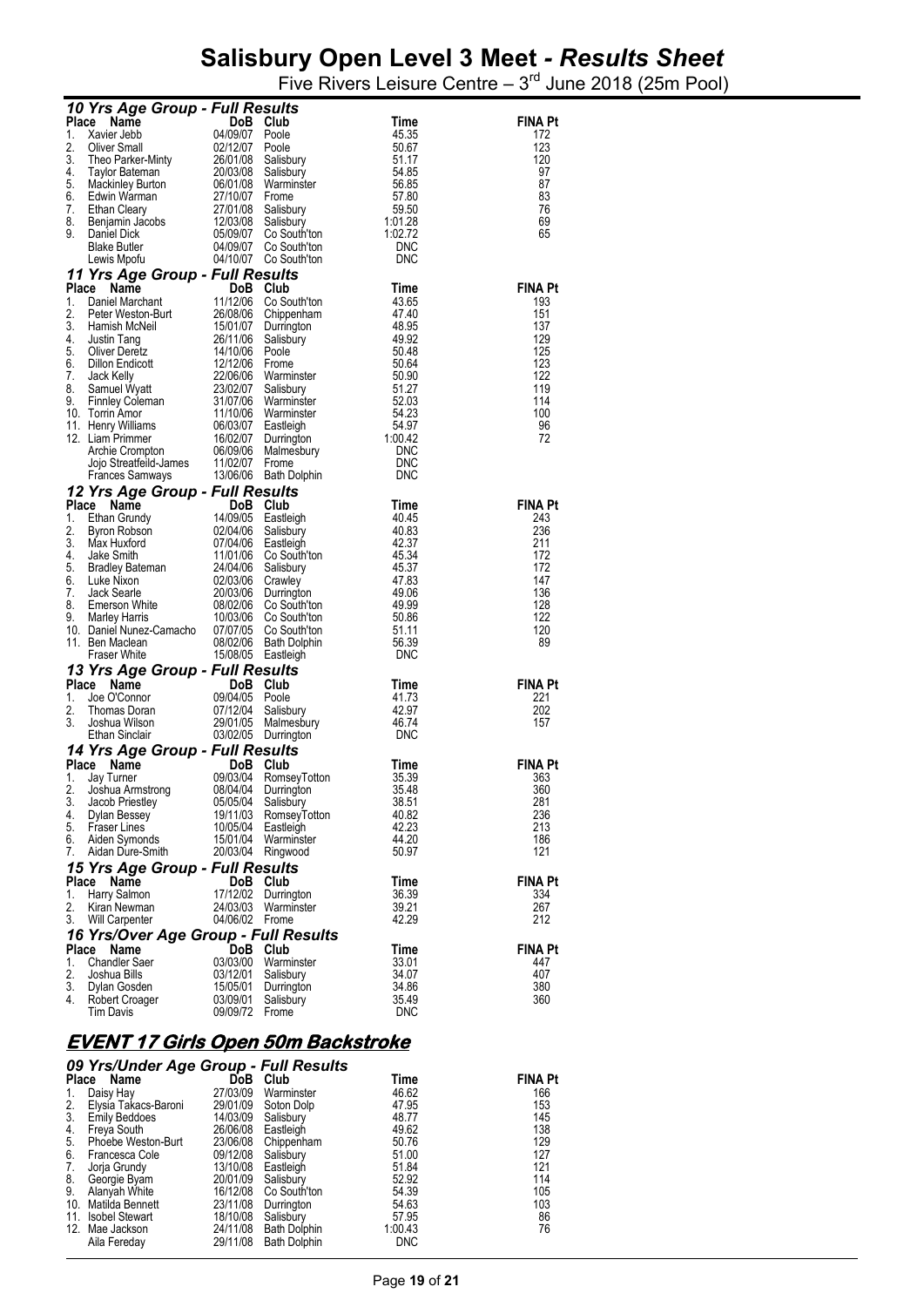|          | Ella Hargreaves                          | 04/06/08             | Warminster                          | DNC                 |                       |
|----------|------------------------------------------|----------------------|-------------------------------------|---------------------|-----------------------|
|          | 10 Yrs Age Group - Full Results          |                      |                                     |                     |                       |
| 1.       | Place<br>Name<br><b>Ruby Fisher</b>      | DoB Club<br>25/09/07 | Co South'ton                        | Time<br>39.16       | <b>FINA Pt</b><br>281 |
| 2.       | Jessica Huggins                          | 07/02/08             | Poole                               | 40.38               | 256                   |
| 3.       | Martha Kelly                             | 05/03/08             | Warminster                          | 42.75               | 216                   |
| 4.       | Phoebe Olesen                            | 24/06/07             | <b>Bath Dolphin</b>                 | 43.71               | 202                   |
| 5.<br>6. | Ella Kibble<br>Isla Dear                 | 17/12/07<br>24/08/07 | Salisbury                           | 44.32<br>44.49      | 194<br>192            |
| 7.       | Amelia Lambert                           | 05/04/08             | Salisbury<br>RomseyTotton           | 46.70               | 166                   |
| 8.       | <b>Holly Olding</b>                      | 18/03/08             | Poole                               | 48.05               | 152                   |
| 9.       | <b>Isabelle Coventry</b>                 | 18/04/08             | Eastleigh                           | 48.54               | 147                   |
|          | 10. Lauren Armstrong                     | 08/05/08             | Durrington                          | 48.95               | 144                   |
|          | 11. Jules Farrell<br>12. Erin Cooper     | 02/07/07<br>31/12/07 | Warminster<br>Poole                 | 49.03<br>49.26      | 143<br>141            |
|          | 13. Amphlett Jessie                      | 21/11/07             | Bath Dolphin                        | 49.27               | 141                   |
|          | 14. Eden Studley                         | 11/04/08             | Poole                               | 49.29               | 141                   |
|          | 15. Amber Seabrook                       | 16/01/08             | Salisbury                           | 50.34               | 132                   |
|          | 16. Evie Smith<br>17. Lilianna Marshall  | 23/06/07<br>31/01/08 | Co South'ton<br><b>Bath Dolphin</b> | 50.71<br>52.03      | 129<br>120            |
|          | 18. Sophie Maclean                       | 13/01/08             | <b>Bath Dolphin</b>                 | 52.27               | 118                   |
|          | 19. Olivia Crane                         | 01/11/07             | Frome                               | 52.37               | 117                   |
|          | 20. Freya Atkins                         | 09/09/07             | <b>Bath Dolphin</b>                 | 52.57               | 116                   |
|          | 21. Jessica Caws                         | 11/12/07<br>08/07/07 | Co South'ton<br>Warminster          | 55.03<br>DNC        | 101                   |
|          | Katie Chudleigh<br>Daisy Cooper          | 02/10/07             | Warminster                          | <b>DNC</b>          |                       |
|          | Sanvee Prabhu                            | 28/08/07             | Salisbury                           | <b>DNC</b>          |                       |
|          | 11 Yrs Age Group - Full Results          |                      |                                     |                     |                       |
| Place    | Name                                     | DoB Club             |                                     | Time                | <b>FINA Pt</b>        |
| 1.       | <b>Emily Jones</b>                       | 10/10/06             | <b>Bath Dolphin</b>                 | 37.33               | 325                   |
| 2.<br>3. | Shania Sue<br>Sophie Kibble              | 10/08/06<br>19/07/06 | <b>Bath Dolphin</b>                 | 37.94<br>38.46      | 309<br>297            |
| 4.       | Sophie Jones                             | 10/10/06             | Salisbury<br>Bath Dolphin           | 38.97               | 285                   |
| 5.       | Isobel Kealey                            | 09/06/06             | Durrington                          | 39.25               | 279                   |
| 6.       | Mae Phillips                             | 13/01/07             | Poole                               | 40.60               | 252                   |
| 7.       | Connie Briggs                            | 17/01/07             | Salisbury                           | 42.06               | 227                   |
| 8.<br>9. | Millie Withers-Jones<br>Casey Strong     | 01/06/07<br>01/04/07 | Salisbury<br>Warminster             | 42.83<br>43.58      | 215<br>204            |
|          | 10. Liberty Byam                         | 09/03/07             | Salisbury                           | 43.89               | 200                   |
|          | 11. Maisie Latham                        | 13/10/06             | Soton Dolp                          | 44.88               | 187                   |
|          | 12. Erica Pettit<br>13. Hannah Bowers    | 11/05/07<br>12/04/07 | Salisbury                           | 46.80<br>46.82      | 165<br>164            |
|          | 14. Lily Wyber                           | 02/04/07             | Co South'ton<br><b>Bath Dolphin</b> | 47.24               | 160                   |
|          | 15. Lily Jolley                          | 16/10/06             | Co South'ton                        | 47.63               | 156                   |
|          | 16. Rosalyn Thomson                      | 16/07/06             | Eastleigh                           | 47.75               | 155                   |
|          | 17. Bethan Hughes<br>18. Gracie Munro    | 03/11/06<br>15/05/07 | Durrington                          | 47.84<br>48.85      | 154<br>145            |
|          | 19. Mary Burns                           | 26/02/07             | Warminster<br><b>Bath Dolphin</b>   | 49.12               | 142                   |
|          | 20. Ella Talks                           | 07/07/06             | <b>Bath Dolphin</b>                 | 49.20               | 142                   |
|          | 21. Grace Fielding                       | 16/07/06             | Malmesbury                          | 49.29               | 141                   |
|          | 22. Sophie Hayes<br>23. Florence Davies  | 21/02/07             | Malmesbury                          | 49.92<br>51.15      | 135<br>126            |
|          | 24. Hannah Minns                         | 20/04/07<br>02/02/07 | Durrington<br>Eastleigh             | 51.80               | 121                   |
|          | 25. Jackson Fern                         | 18/11/06             | Bath Dolphin                        | 54.93               | 102                   |
|          | 26. Lidia Pettit                         | 11/05/07             | Salisbury                           | 56.71               | 92                    |
|          | Anna Haldenby                            | 04/01/07<br>14/11/06 | <b>Bath Dolphin</b>                 | <b>DNC</b><br>DNC   |                       |
|          | Ava Sullivan<br>Millie Long              | 11/07/06             | Bath Dolphin<br>Ringwood            | <b>DNC</b>          |                       |
|          | Michaela Salmon                          | 16/02/07             | Durrington                          | DQ T 1L             |                       |
|          | 12 Yrs Age Group - Full Results          |                      |                                     |                     |                       |
| Place    | Name                                     | DoB                  | Club                                | Time                | <b>FINA Pt</b>        |
| 1.       | <b>Emily Lowther</b>                     | 13/01/06             | Soton Dolp                          | 36.16               | 357                   |
| 2.<br>3. | Jessica Metcalfe<br>Ava Saunders         | 20/09/05<br>16/04/06 | Frome<br>Bath Dolphin               | 38.46<br>39.81      | 297<br>268            |
| 4.       | Megan Foster                             | 17/03/06             | Frome                               | 40.54               | 253                   |
| 5.       | <b>Hollie Atton</b>                      | 01/02/06             | Eastleigh                           | 40.59               | 252                   |
| 6.       | Alice Amphlett                           | 20/09/05             | Bath Dolphin                        | 40.87               | 247                   |
| 7.<br>8. | <b>Isabel Davis</b><br>Zoey Yates        | 22/03/06<br>20/12/05 | Ringwood<br>Soton Dolp              | 41.79<br>41.95      | 231<br>229            |
| 9.       | Phoebe Butler                            | 13/10/05             | Co South'ton                        | 42.71               | 217                   |
|          | 10. Eva Lindsley                         | 09/01/06             | <b>Bath Dolphin</b>                 | 43.71               | 202                   |
|          | 11. Imogen Baker                         | 06/10/05             | Malmesbury                          | 43.99               | 198                   |
|          | 12. Emily Caws<br><b>Emily Batty</b>     | 31/05/06<br>20/10/05 | Co South'ton<br>Durrington          | 45.11<br><b>DNC</b> | 184                   |
|          | 13 Yrs Age Group - Full Results          |                      |                                     |                     |                       |
|          | Place Name                               | DoB Club             |                                     | Time                | <b>FINA Pt</b>        |
| 1.       | Lara Scott                               | 26/08/04             | RomseyTotton                        | 34.36               | 416                   |
| 2.       | Freya Rogers                             | 16/11/04             | Salisbury                           | 38.30               | 301                   |
| 3.<br>4. | Carys Johnson                            | 24/10/04             | Malmesbury                          | 39.30<br>39.50      | 278<br>274            |
| 5.       | Madeleine Sawyer<br>Leila Newman         | 25/09/04<br>30/11/04 | RomseyTotton<br>Warminster          | 39.72               | 269                   |
| 6.       | Isabel Kendall                           | 05/01/05             | Frome                               | 39.97               | 264                   |
| 7.       | Niamh Hayes                              | 02/01/05             | Malmesbury                          | 40.00               | 264                   |
| 8.<br>9. | Zoe Palmer                               | 27/10/04             | Salisbury                           | 40.13               | 261<br>252            |
|          | Ysabelle Garcia<br>10. Jessica Day       | 09/12/04<br>07/08/04 | Co South'ton<br>Eastleigh           | 40.64<br>40.74      | 250                   |
|          | 11. Molly Grant                          | 18/06/04             | Durrington                          | 40.76               | 249                   |
|          | 12. Honour Norman                        | 24/07/04             | Durrington                          | 40.92               | 246                   |
|          | 13. Anya Woolvine<br>14. India Watkinson | 05/05/05<br>09/03/05 | Eastleigh                           | 42.29<br>43.27      | 223<br>208            |
|          | Sophie Kitson                            | 23/02/05             | Warminster<br>Salisbury             | <b>DNC</b>          |                       |